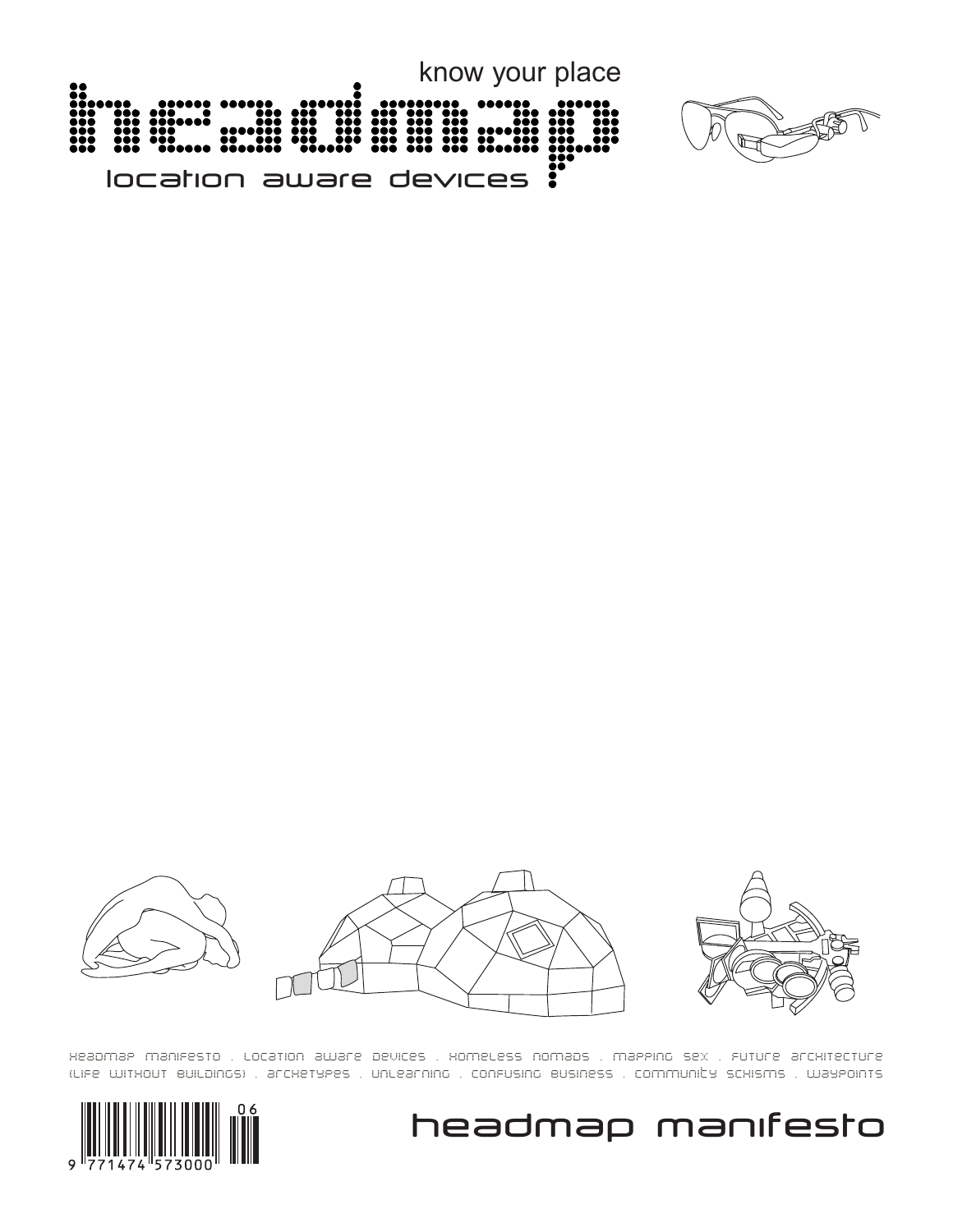for bree.

thanks to suresh for making the trees sing.

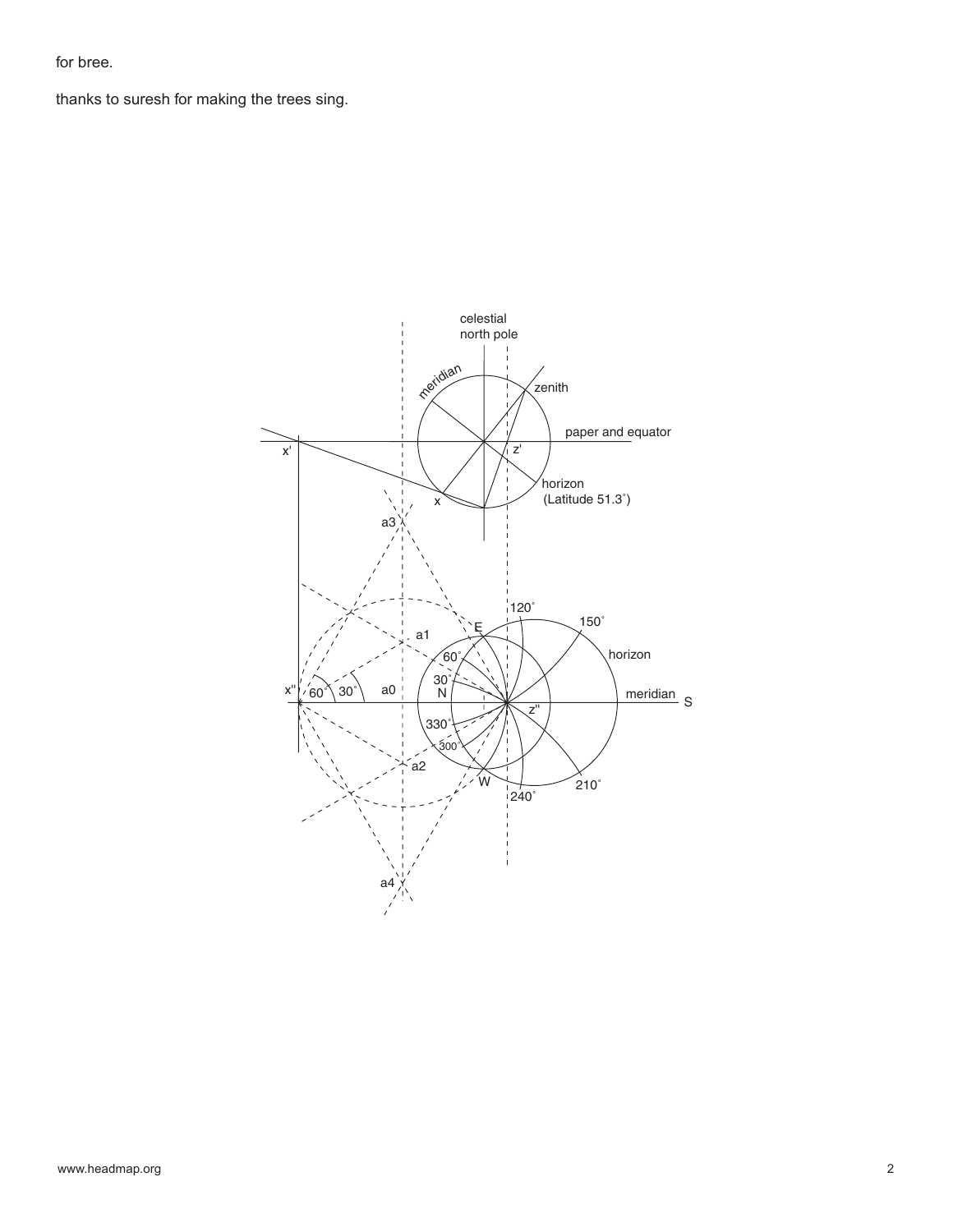there are notes in boxes that are empty

every room has an accessible history

every place has emotional attachments you can open and save

you can search for sadness in new york

people within a mile of each other who have never met stop what they are doing and organise spontaneously to help with some task or other.

in a strange town you knock on the door of someone you don't know and they give you sandwiches.

paths compete to offer themselves to you

life flows into inanimate objects

the trees hum advertising jingles

everything in the world, animate and inanimate, abstract and concrete, has thoughts attached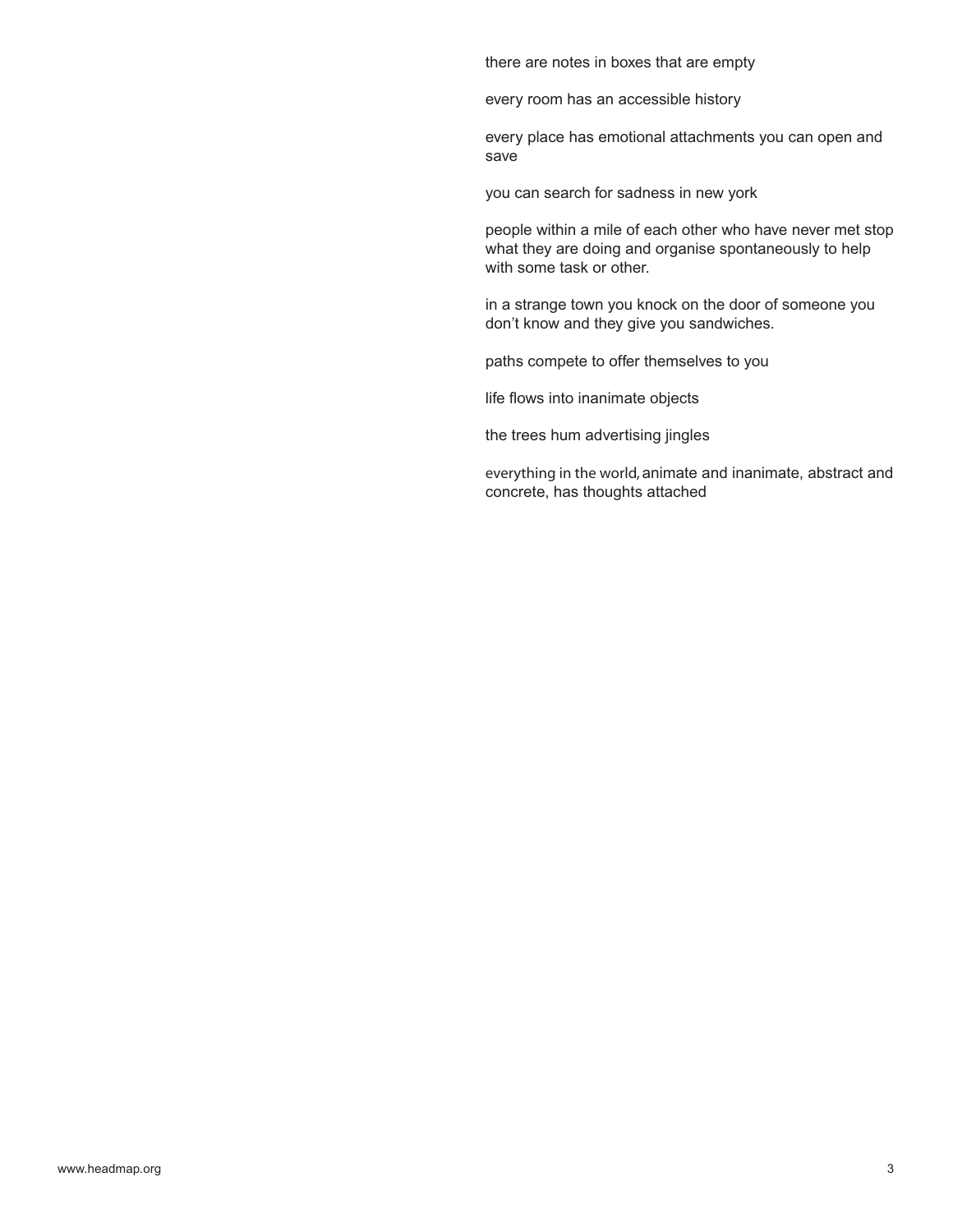# know your place

# location aware devices

location aware, networked, mobile devices make possible invisible notes attached to spaces, places, people and things.

the headmap manifesto articulates the social implications of location aware devices.

It manifests a world in which computer games move outside and get subversive.

Sex and even love are easier to find.

Real space can be marked and demarcated invisibly.

..what was once the sole preserve of builders, architects and engineers falls into the hands of everyone: the ability to shape and organise the real world and the real space.

Real borders, boundaries and space become plastic and maleable, statehood becomes fragmented and global..

Geography gets interesting

Cell phones become internet enabled and location aware, everything in the real world gets tracked, tagged, barcoded and mapped.

Overlaying everything is a whole new invisible layer of annotation. Textual, visual and audible information is available as you get close, as context dictates, or when you ask.

# new world

The linking of a location aware device (e.g. something with GPS funtionality), with a handheld computer (e.g. an IPAQ or a handspring) together with a mobile, wireless, internet connection, creates a significant new mass market computing platform which begins to make possible:

• leaving notes, demarcating spaces, and marking places, but leaving no external visible sign of having done so.

• anything left can be made visible to all, or to user specified individuals and groups.

• information (textual, audible or visual) can be bound to specific places.

• an alternative or supplement to permanent visual signifiers (e.g. signs, clothing, advertising).

• individuals can utilise new forms of community based on augmented awareness of their proximity to places of interest and each other..

..spontaneous extended community defined by both common interest and proximity.

• tracking the migration and movement patterns of people, animals and things.

• places can have histories 'attached' to them (i.e. the collection of notes left at a given place sorted according to when they were left).

• inanimate objects can become more animate (if you know where a tree is and you know when someone is walking past it you could make it burst into song).

# location aware devices

Consumer orientated, mobile, internet connected devices which are location aware (that is capable of determining and transmitting their current geographical location) are becoming available.

Linking some means of location finding, for example a cheap GPS (Global Positioning System), to a handheld computer and adding a wireless network connection creates a completely new computing platform.

If you know where you are you can link that location information to other kinds of information..

..that is you can associate information with places.

Using a network you can publish the coordinates of a place with a note attached.

That note can then be 'found' by another user who visits the same place.

It is a statute in the US that by October 2001 new cell phones have to be able to communicate their geographical coordinates so that this information can be used by the emergency services (extended 911 legislation).

Government sponsored location awareness mandates, cell phone triangulation, bluetooth, GPS..

..even Integrated MicroElectrical Mechanical Systems (IMEMS) techniques which are making possible the fabrication of chips with onboard digital compasses, and, more interestingly, gyroscopes and accelerometers (which means that the kind of inertial navigation systems used to navigate nuclear submarines without breaking radio silence can be embedded inside your cell phone)

Location aware devices.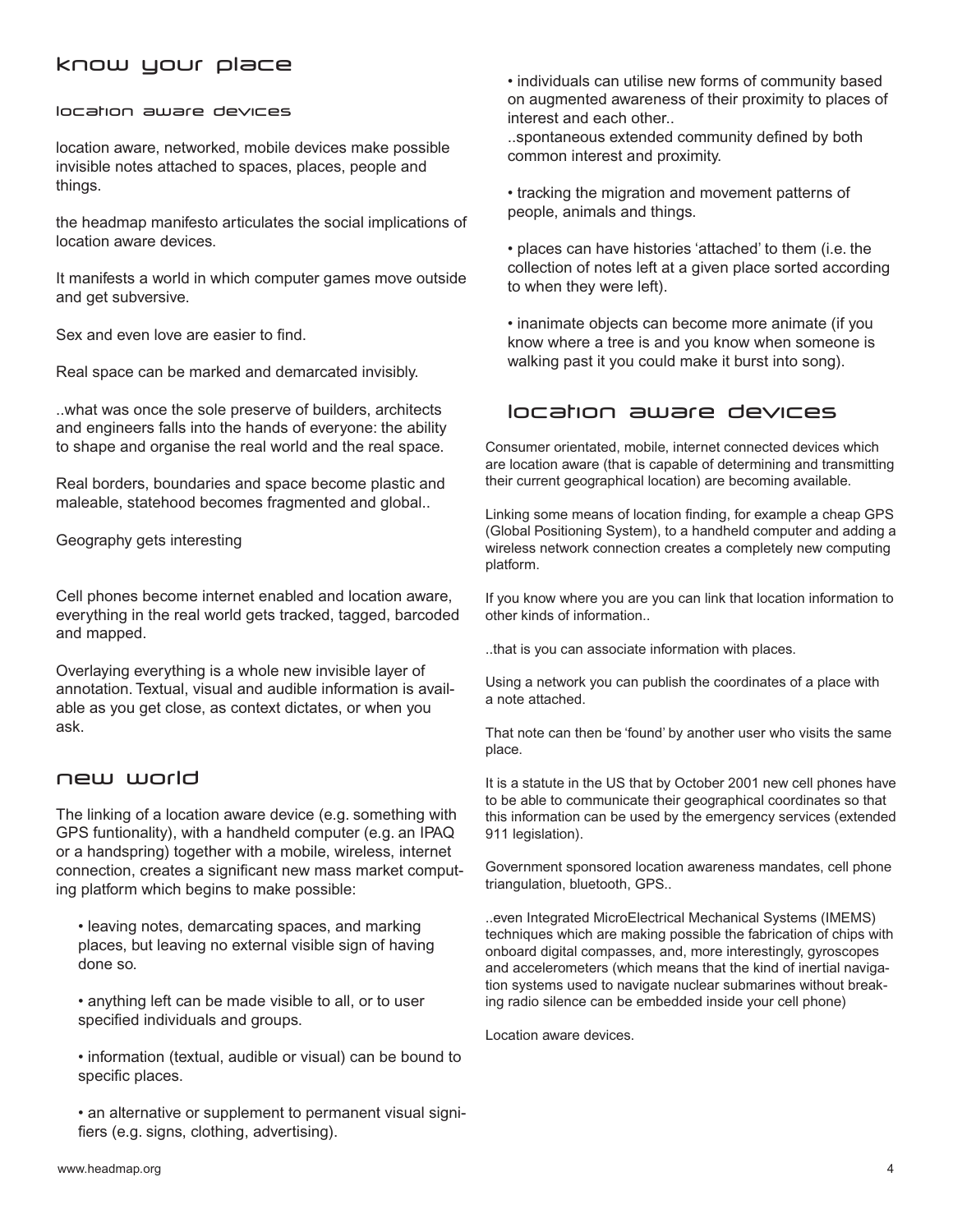# introduction

The headmap manifesto is a sequence of text fragments dealing with the social and cultural implications of location aware devices.

Headmap argues a move from the 'inside' view that developed after the failure of the space programme, the closure of the frontiers, the rise of television, early computing, interiorised simulation and drug culture..

..towards an 'outside' view - a recolonisation of the real world, computers becoming invisible, mobile, networked and location aware, the real world augmented rather than simulated. People finding more outside than inside and developing sophisticated information based relationships to exterior spaces, computer games moving outside, technologies facilitating the tagging and annotating of spaces, places, people, animals and things, the emergence of new forms of spontaneous externalised real social interaction, constructs drawn from dreams and myth shape the outside more tangibly than ever before.

New forms of collective, network organised dissent are emerging. Collectively constructive rather than oppositional. Now capable of augmenting, reorganising, and colonising real spaces without altering what is already there or notifying those being colonised.

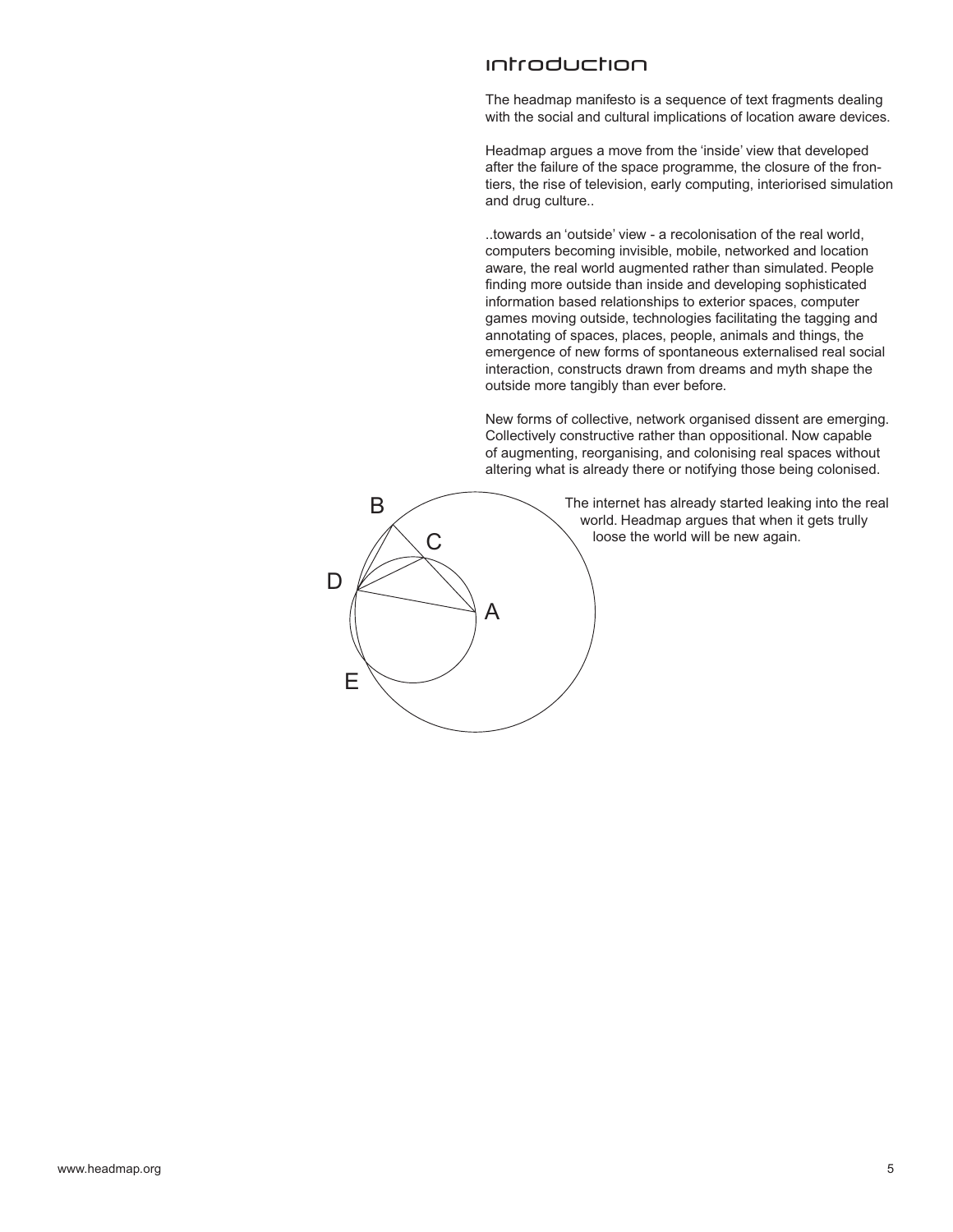# land and law

mutating traditional concepts of land, law, politics and ownership

mobile, networked, location aware devices

# maps [borders and boundaries]

mapping and social interaction

beyond geographically defined borders and nation states

# politics in software [no guarantee]

politics, community and constitution in software

information, not as a precursor to knowledge but as a tool for controlling and selling [no guarantee that technology will be put to liberatory use]

future architecture [lost space]

freeing architecture from the concrete

allowing more flexible spatial narratives.

recolonising real social space

# dreams [does a firm persuasion of a thing make it so]

flowing life into inanimate objects

binding dreams to reality

filling space with chimeric informational 'objects'

hallucination engineering

# nature [annotated]

framing or annotating nature ?

conquering, coexisting with, or resynthesising [nature]

# infrastructure [precursor]

integrating soft space shaping technologies with traditional concrete space shaping exercises like the freeways

[wireless networking is not as an end in itself but a precursor to augmenting reality and real space]

1[putting technologies developed for military coordination and support of field operatives, in the hands of civilians.]

# outside

www.headmap.org 6

# [space plus information]

defining community differently

spontaneous community, non-geographical nation states and constitutions

double meanings [Howard Hughes hitch hiking]

space plus information

# dissent

compromised countercultures

# shape

making the shape

so

# wanting

wireless castenada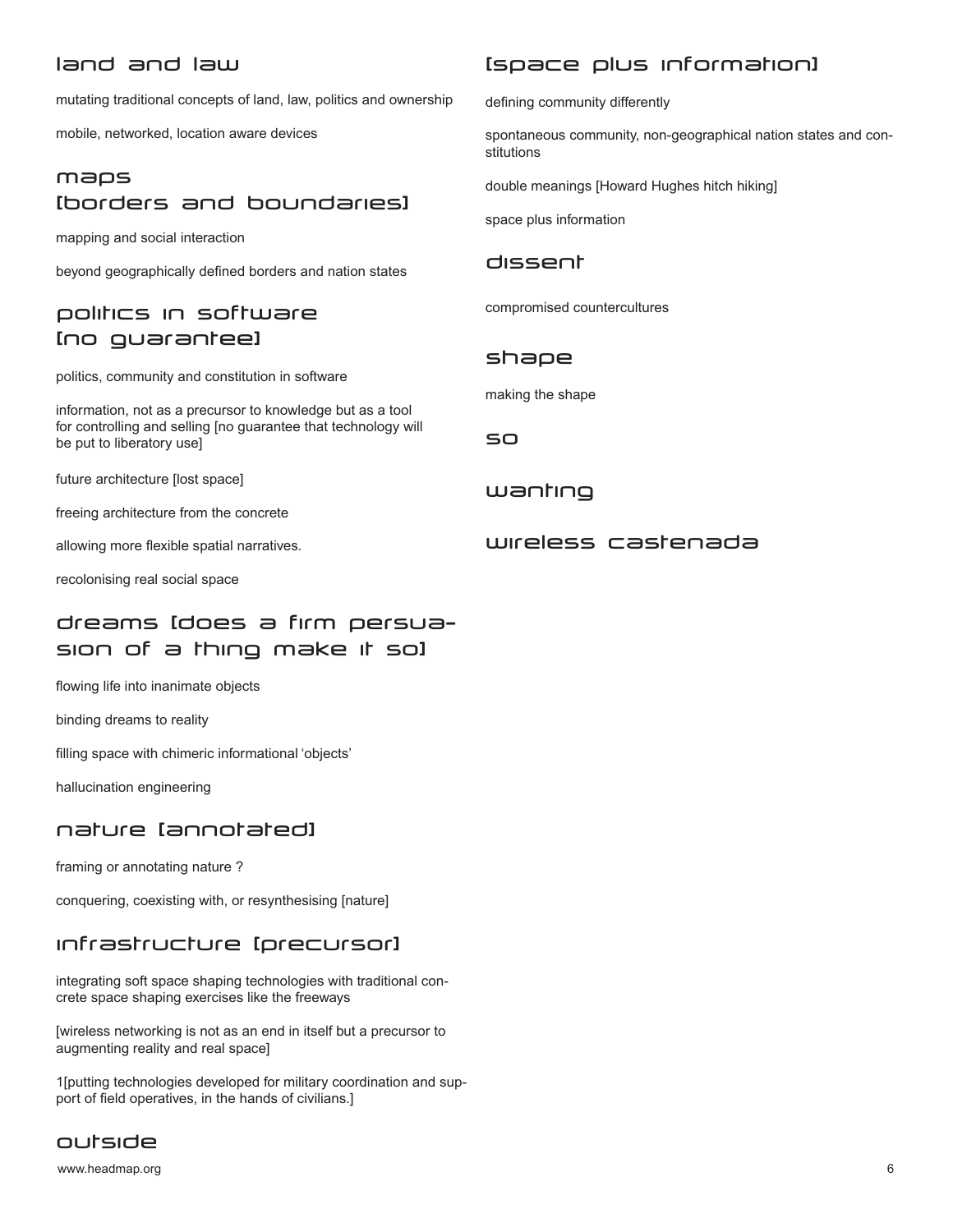# land and law

Soft augmentation, the ability to annotate space using location aware devices, will allow new concepts of land ownership and community and calls into question the geographical basis of power, politics and law.

a magical-legal function

### technology gave a shape to america, it defined the pattern of imposition

*"He described to me how on holiday with his wife and children he arrived at a popular beach early to find it empty. For no particular reason he used a bucket and spade to build a perimeter of sand castles 6 meters apart and 25 meters in diameter around his chosen spot. Through the course of the day, the beach filled up and yet no infringement of this unenforcable token boundary occurred."*

THe raiLroaDs, THe sTeeL PLouGH, THe six sHooTer, sTeeL winDmiLLs anD BarBeD wire

The shape of America was defined through the application of technology to logistics, agriculture, force, power and bounding.

*"the great plains were only subdued after 1865 with the aid of new technology: the railroads, the steel plough, the six shooter, the barbed-wire fence and modern steel windmills"* 

This shape is carved into, and still defines, large tracts of the vernacular landscape, there are still railroads, ploughs, guns, and windmills, and there is still barbed wire.

ParceLinG uP LanD inTo recTanGLes

Before barbed wire it was difficult

and expensive to define a perimeter and bound a large tract of land.

From the air Europe and America (both in urban and agricultural areas) are patchworks of rectangular bounded spaces; buildings and land.

recoLonise THe usa iGnorinG oLD sTrucTures [overLaY a new PaTTern]

A new layer of symbolism, a new way of defining ownership and meaning could be overlaid on the old. Invisible on the surface. New paths, new meeting places, new boundaries. New meaning associated with old structures.

Songs and voices and thoughts defining any given space.

*"the 'nomadic war machine' conquers without being noticed" Hakim Bey*

Bums used to ride around the US on freight trains. They supplemented this logistical network with a symbol system that they could use to communicate useful information to one another. A given symbol scrawled in chalk might mean something like 'safe to sleep here'.

In san francisco you sometimes see a pair of shoes hanging from the tram wires. They either define territory or meeting places for local gangs.

Kids use graffiti to tag their territory.

Parasites on existing infrastructure.

Not removing or replacing what is there, but altering meaning. Redefining new terms, rules, language and symbolism.

Parasites powerful enough to absorb and dominate the old infrastructure without destroying it become colonists and define the hybrid entity.

Squatters in Zimbabwe are taking back land from British farmers, with the de facto support of the government. While the action is technically illegal the government is supporting the squatters and offering the British safe passage out of the country, rather than support.

The UK is now effectively another US state. [airbases, cultural and economic patterns etc.]

*"Anytime you colonise anybody they're gonna eventually colonise you back." Erica Rosenblum*

*"At this moment in the evolution of the Web, and considering our demands for the "face-to-face" and the sensual, we must consider* 

*the Web primarily as a support system, capable of carrying information from one Temporary Autonomous Zone to another, of defending the Temporary Autonomous Zone, rendering it "invisible" or giving it teeth, as the situation might demand. But more than that: If the Temporary Autonomous Zone is a nomad camp, then the Web helps provide the epics, songs, genealogies and legends of the tribe; it provides the secret caravan routes and* 

*raiding trails which make up the flowlines of tribal economy; it even contains some of the very roads they will follow, some of the very dreams they will experience as signs and portents." Hakim Bey, Temporary Autonomous Zone*

pigeon, creole, slang, cant, argot.

[america effectively decided to open source and modify the English Language, it is now a part of one of the most pervasive and powerful operating systems on the planet.]

*"The despatialization of post-Industrial society provides some benefits (e.g. computer networking) but can also manifest as a form of oppression (homelessness, gentrification, architectural depersonalization, the erasure of Nature, etc.) The communes of the sixties tried to circumvent these forces but failed. The question of land refuses to go away. How can we separate the concept of space from the mechanisms of control? The territorial gangsters, the Nation/States, have hogged the entire map." Hakim Bey*

narraTive suBservienT To economics anD BruTe force

Narrative has always been subservient to the tangible.

*["Athens is neither a city nor a state, it is an idea" Aristotle]*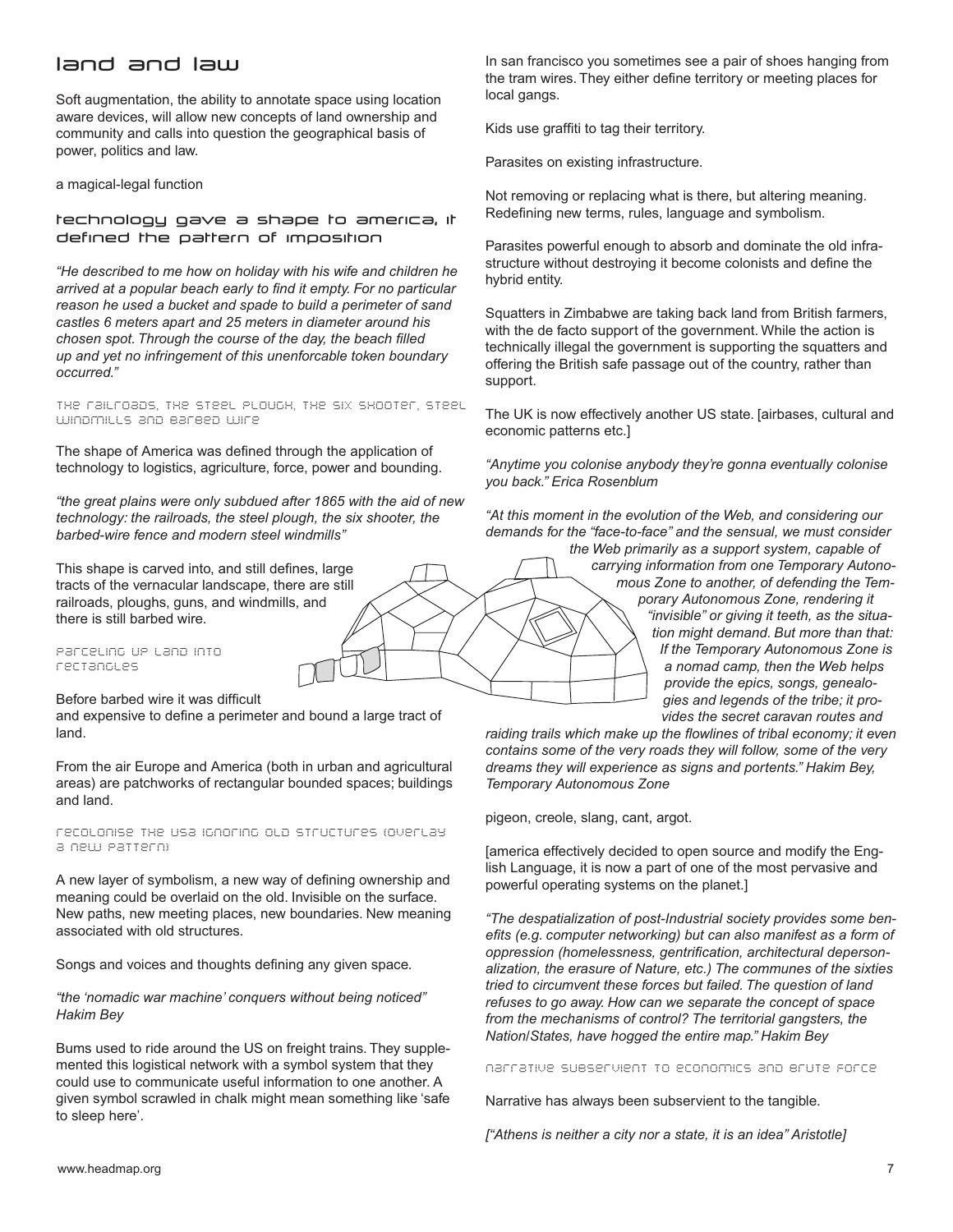Now economics and brute force may begin to favour narrative, in the form of network interpretations of old structures.

Distributed communities, built around ideas and new forms of association, will dominate the older forms seeking to contain and control them but bound to conventional ideas of proximity and control

"it is not the land that must be conquered, but the hearts of men"

sPace foLDinG

before the telegraph..

If a thief robbed a bank and then boarded a train there was no way to inform the sheriff in the next town that a thief was on the train.

New York could not talk to San Francisco.

It was hard to know what was going on outside your local community.

Space dominated communities and communications.

[see 'The Victorian Internet' by Tom Standage]

# land as a central tenet of modern power structures

*"With the occupation of the remaining open lands, this modern movement of population tapered off, and our mechanical civilisation lost one of its main safety valves."* 

Control of land and freedom of movement are traditional measures of spatial power. Countries, borders, razor wire, checkpoints, property and prisons all reflect on how the space is subdivided and owned and how people are contained and controlled.

*"Millions of people chose a lifetime of danger, 'heroic toil', deprivation and hardships, battling with the forces of Nature, rather than accept life on the terms that it was offered alike to the victorious and the vanquished in the new hives of industry."* 

Borders are defined by historical conflict, political struggles, treaties and cartographers. Force of arms protects those borders.

*"to be a tramp rather than lose his freedom to sleep as late as he liked, to eat what he could find at the time he wanted, to paint only when the passion to work took him." ANAIS NIN - The Chanchiquito* 

The law (backed by force and political will) protects property rights within those borders and defines the way in which land is divided

*"rigid definition and control of land has been a central tenet of modern power structures." Hakim Bey* 

The map is effectively closed, all land falls clearly under the jurisdiction and ownership of some state or other. There is no new world and no new frontier on the surface of the earth.

Augmenting and annotating reality will lead to a new conception of space, new ways of looking at land ownership, new kinds of communities and states.

Whole continents could be colonised over again without directly challenging the existing power structures, without people even being aware that it is happening.

*"Athens is neither a city nor a state, it is an idea" Aristotle*

*"There is an old and useful distinction between the civic and the urban. Latin, as Fustel de Coulanges observed in his great work on the ancient city, distinguishes between the terms civitas and urbs. Families or tribes who joined together because they shared the same religious beliefs, social organization, form of government and modes of production created civitas — a community that was not necessarily related to any particular place or construction. But when such a unit chose a particular site and founded a city in which to dwell — as Rome was founded on the Seven Hills an urban settlement resulted. So urban space became the territory of the civic formation, and civic principles determined the spatial configuration of the city. Choice of site, performance of the foundation ritual, and organization of the layout were seen as such fundamentally important acts that they were traditionally ascribed to the community's gods and mythic heroes." William Mitchell, City* 

*of Bits*

 $\odot$ 

*"it is not the land that must be conquered, but the hearts of men"*

Communities based on symbolism, subsistence through acute local knowledge, and mobility.. [nomadic]

# Temporary Autonomous Zones

Hakim Bey wrote a paper entitled 'The Temporary Autonomous Zone'. It focuses on anarchist communities living in the gaps left by the dominant power in their domain. Assassins, pirates and the tongs. Communes, dining clubs and gatherings that serve as the anchor for all kinds of social groups and movements.

*[BEGIN QUOTES from Temporary Autonomous Zone by Hakim Bey]*

*pirate networks*

*Pirate Utopias - The sea rovers and corsairs of the 18th century created an "information network" that spanned the globe: primitive and devoted primarily to grim business, the net nevertheless functioned admirably. Scattered throughout the net were islands, remote hideouts where ships could be watered and provisioned, booty traded for luxuries and necessities. Some of these islands supported "intentional communities," whole mini-societies living consciously outside the law and determined to keep it up, even if only for a short but merry life." Hakim Bey - The Temporary Autonomous Zone. [see texts like Daniel Defoe's history of the pirates]*

*No more space, no terra incognita. Computer networks are providing gaps in which anarchist communities can find abstracted spaces that can anchor their efforts to live differently.* 

*"The second generating force behind the TAZ springs from the*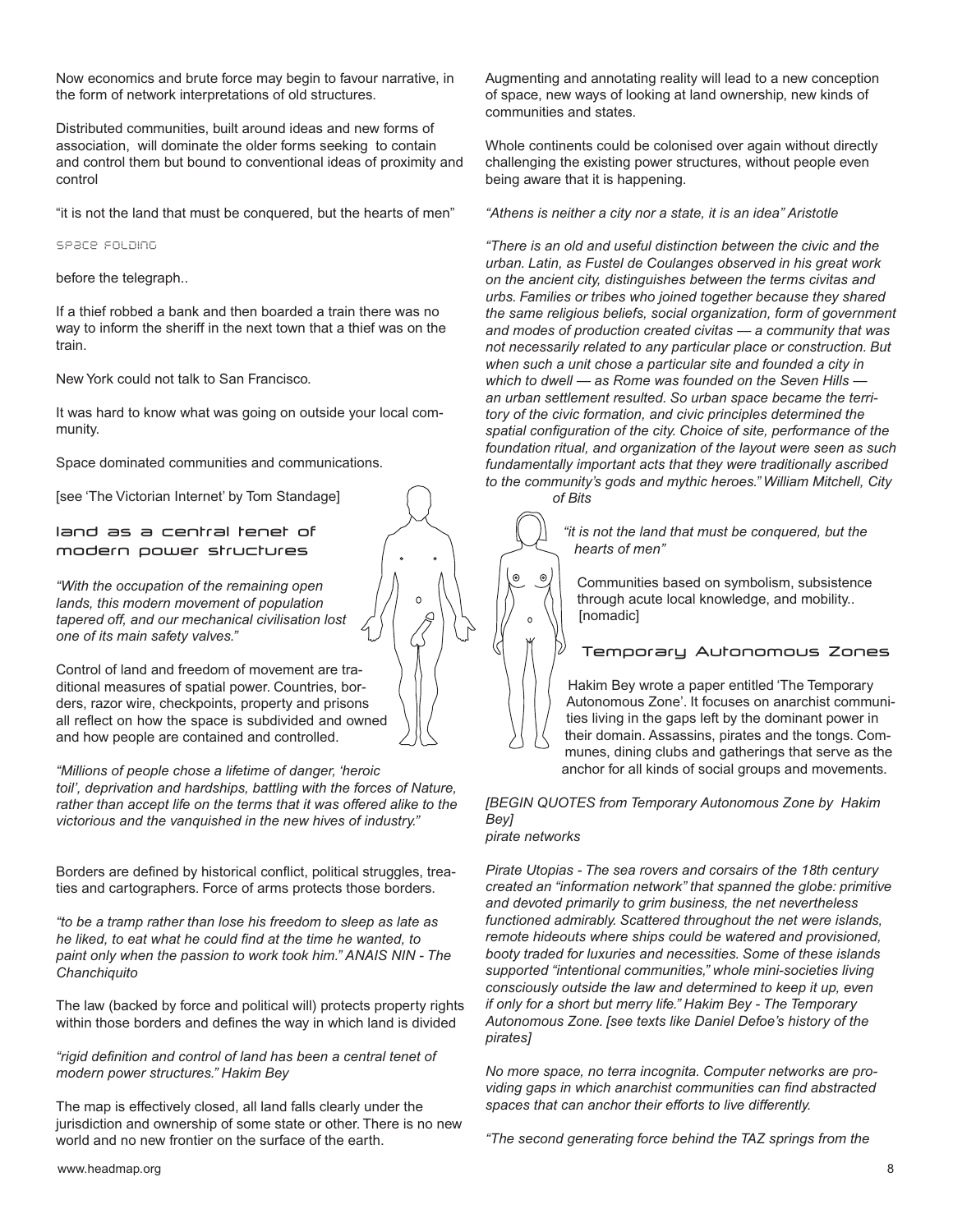*historical development I call "the closure of the map." The last bit of Earth unclaimed by any nation-state was eaten up in 1899. Ours is the first century without terra incognita, without a frontier. Nationality is the highest principle of world governance not one speck of rock in the South Seas can be left open, not one remote valley, not even the Moon and planets. This is the apotheosis of "territorial gangsterism." Not one square inch of Earth goes unpoliced or untaxed...in theory." Hakim Bey*

#### *"occupy these areas clandestinely" Hakim Bey*

*"from among the experiments of the inter-War period I'll concentrate instead on the madcap Republic of Fiume, which is much less well known, and was not meant to endure. Gabriele D'Annunzio, Decadent poet, artist, musician, aesthete, womanizer, pioneer daredevil aeronautist, black magician, genius and cad, emerged from World War I as a hero with a small army at his beck and command: the "Arditi." At a loss for adventure, he decided to capture the city of Fiume from Yugoslavia and give it to Italy. After a necromantic ceremony with his mistress in a cemetery in Venice he set out to conquer Fiume, and succeeded without any trouble to speak of. But Italy turned down his generous offer; the Prime Minister called him a fool. In a huff, D'Annunzio decided to declare independence and see how long he could get away with it. He and one of his anarchist friends wrote the Constitution, which declared* 

*music to be the central principle of the State . The Navy (made up of deserters and Milanese anarchist maritime unionists) named themselves the Uscochi , after the long- vanished pirates who once lived on local offshore islands and preyed on Venetian and Ottoman shipping. The modern Uscochi succeeded in some wild coups: several rich Italian merchant vessels suddenly gave the Republic a future: money in the coffers! Artists, bohemians, adventurers, anarchists (D'Annunzio corresponded with Malatesta), fugitives and Stateless refugees, homosexuals, military dandies (the uniform was black with pirate skull-&-crossbones later stolen by the SS), and crank reformers of every stripe (including Buddhists, Theosophists and Vedantists) began to show up at Fiume in droves. The party never stopped. Every morning D'Annunzio read poetry and manifestos from his balcony; every* 

*evening a concert, then fireworks. This made up the entire activity of the government. Eighteen months later, when the wine and money had run out and the Italian fleet finally showed up and lobbed a few shells at the Municipal Palace, no one had the energy to resist."* 

*[END QUOTES from Temporary Autonomous Zone by Hakim Bey]*

*[BEGIN quote from Pharmako/poeia - Plants, Posions and Herbcraft by Dale Pendell, mercury house san francisco 1995]*

*The Maypole at Merrymount. The counterculture arrived in the New World shortly after the Pilgrims. Thomas Morton was the coowner of a company that brought a group of indentured men to Massachusetts in 1625. They built their settlement a few miles from Plymouth. The purpose of the company was profit, When the reality of the prospects in the Massachusetts wilderness became apparent, Morton's partner shipped out for Virginia, where he planned to sell off the indentured men, leaving Morton in charge in his absence.*

*Morton, who was a poet, made a speech to his men telling them that they had nothing to lose but their chains, and why not rebel, declare themselves free men, and learn to live as the Indians did - that far from being the abode of the Devil, as the Pilgrims saw it, the New World wilderness was the Garden of Eden.*

*They set up an anarchistic community and named it Merrymount. Morton had pagan leamings and told the company stories of the old gods, They set up a Maypole and invited the local Indians to a celebration. The men found the Indians friendly, ready to have a good time, and ready to trade. Morton's men showed the Indians how to fire muskets, and found that the Indians would make a good trade in furs in return for muskets and powder.*

*Stories of the parties and the mixing with Indians got back to Plymouth, and Miles Standish made a surprise raid with some soldiers and kidnapped Morton. Standish had provided the Indians with their first generic term for white Europeans (cutthroat) when he had invited two leading chiefs to a council inside his fort and then had them both murdered with swords. Standish wanted to lynch Morton on the spot, but some of Standish's men convinced him that Morton had important friends in England and that there might be repercussions. Instead he chained Morton to a tree on an island to await the next ship for England, assuming he would starve to death. The Indians fed him.*

> *[END quote from Pharmako/poeia - Plants, Posions and Herbcraft by Dale Pendell, mercury house san francisco 1995]*

### aboriginal lands

 $\overline{C}$ 

 $\omega$ Æ

> *[Begin quotes from Amos Rapoport - AUSTRALIAN ABORIGINES AND THE DEFINITION OF PLACE found in Shelter Sign and Symbol ed. Paul Oliver - Barrie and Jenkins 1975]*

*Many Europeans have spoken of the uniformity and featurelessness of the Australian landscape. The aborigines, however, see the landscape in a totally different way. Every feature of the landscape is known* 

*and has meaning - they then perceive differences which Europeans cannot see. These differences may be in terms of detail or in terms of a magical or invisible landscape, the symbolic space being even more varied than the perceived physical space. As one, example, every individual feature of Ayer's Rock is linked to a significant myth and the mythological beings who created it.*

*Every tree, every stain, hole and fissure has meaning.*

*Thus what to a European is all empty land may be full of noticeable differences to the aborigine and hence rich and complex.*

*Europeans may thus completely misunderstand the nature of the landscape because of their point of view.*

*Messages only become meaningful when received and recognised. Signals and signs become perceptual or conceptual meaning through symbols. Symbols thus change the bilogical and geographical world of signals and signs into a human world of*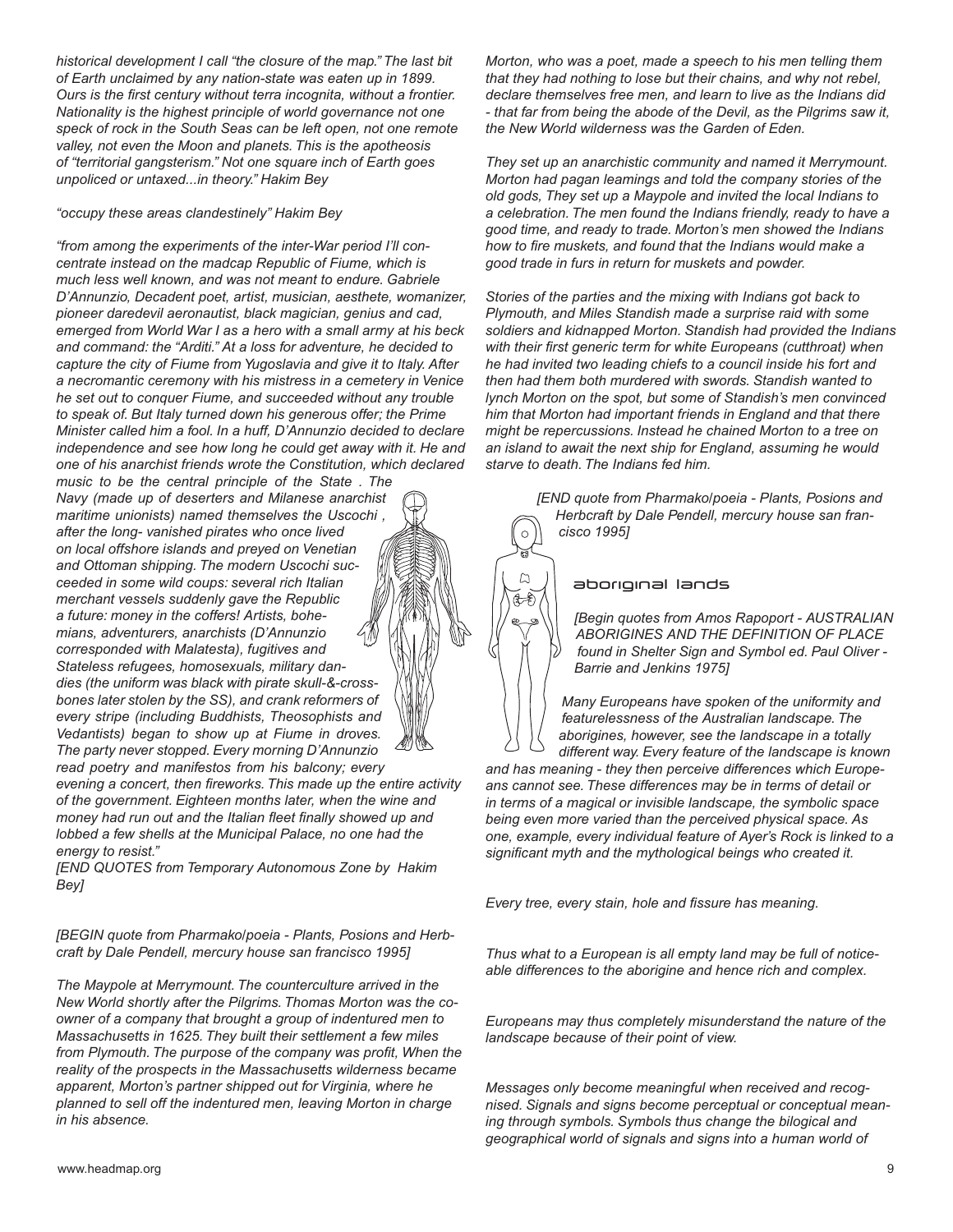*[…]*

*Underlying the visible landscape there seemed to be a symbolic landscape which was more real and of which aborigines had a clear notion.*

*What, therefore, needs to be considered is the relation of this symbolic world to the physical, the relation between symbolic and physical space.*

*[…]*

*By using natural features, the physical structure of landscape becomes congruent with mythical structure and hence humanised. If architecture is the mode of creating virtual space, making visible an ethnic domain and setting up a sphere of influence, then aborigines create place by giving meaning to sites in terms of their culture their ethnic domain. They do what architecture does in all the ways described but without the architecture.*

*To Europeans land meant buildings, crops, man-made artefacts, for aborigines it was a spiritual and emotional thing. Because aborigines did not cultivate land or erect permanent dwellings, that is because they took possession of land in non-material ways rather than in European terms, the latter did not realise that aborigines owned, occupied and used land. They could thus appropriate such land without qualms.*

*[…]*

*It thus seems clear that the Australian aborigines were most definitely able to establish a sense of place which was independent of any buildings which they might have constructed. This suggests that in the larger sense the establishment of place is a symbolic process. The use of physical barriers is only one way of achieving this - although, apparently, an essential one in our culture and context.* 

*[End quotes from Amos Rapoport - AUSTRALIAN ABORIGINES AND THE DEFINITION OF PLACE found in Shelter Sign and Symbol ed. Paul Oliver - Barrie and Jenkins 1975]*

maps [borders and boundaries]

The survey of india

There are insane maps of india covered in a dense mass of triangles.

GeorGe everesT

During the 19th century George Everest initiated a plan to formally survey, and then map, the whole of India.

maPPinG as conQuesT anD conTroL

Triangulation towers and theodlites became features of British India as far as the edges of the empire. Local communities came to see these towers as symbols of final subjugation and resisted violently, attacking and destroying them as they began to encroach on their territory.

Modern mapping provides a context for modern demarcation. The artificial idea of non-porous frontiers and nation states.

Arbitrary lines on maps.

Mapping is a mode of knowing and a method of controlling. [see texts like Ian Barrow's 'Moving Frontiers']

In a scientific context, observation, classification and modelling can be seen as a precursor to engineering, which equates to control.

The military has always been actively involved in map making, the Ordinance Survey in the UK is the primary source of civilian mapping data and is the primary governmental mapping organisation, until recently it was directly controlled and funded by the military.

During the gulf war, and in former Yugoslavia, the commanders integrated a whole range of spatial mapping technologies, from 3d terrain models to GPS, to enhance their formidable command and control systems.

#### uncHarTeD TerriTorY

Uncharted land and water was always marked on a map as terra incognita.

Ancient and medieval writers mapped through narrative; unveiling and revealing the places they had been in associative rather than spatial terms, focusing on descriptions of places, people, and customs. They had more in common with the linear journeys of the songlines than spatial conception of Ptolemaic maps.

*"The first colonial cartographers of India were thus still surveying under the influence of medieval conceptions of the uncharted and its rhetorical practices of revelation. However, the maps drawn by James Rennell and his companion surveyors did introduce new attitudes towards the representation of land and frontiers, attitudes which, in the words of R.H. Phillimore, the Survey's historian, rescued the map "from the vagaries of fancy." David Harvey has remarked that the reintroduction of the Ptolemaic grid, with location determined by means of latitude and longitude, stripped maps of all their medieval "elements of fantasy and religious belief, as well as of any signs of the experiences involved in their production." Maps, now imbued with the principles of Enlightenment rationality, had become, according to Harvey, "abstract and strictly functional systems for the factual ordering of phenomena in space." While this essay will suggest that medieval spatial notions and cartographic practices together with contingency and contestation fashioned early colonial maps which were neither purely abstract nor functional, Harvey is correct to posit that maps displayed a greater 'objectivity'. Maps, as he says, lost much of their medieval sensuous, tactile character, and instead emphasized spatial organization and rationality. Nevertheless, how*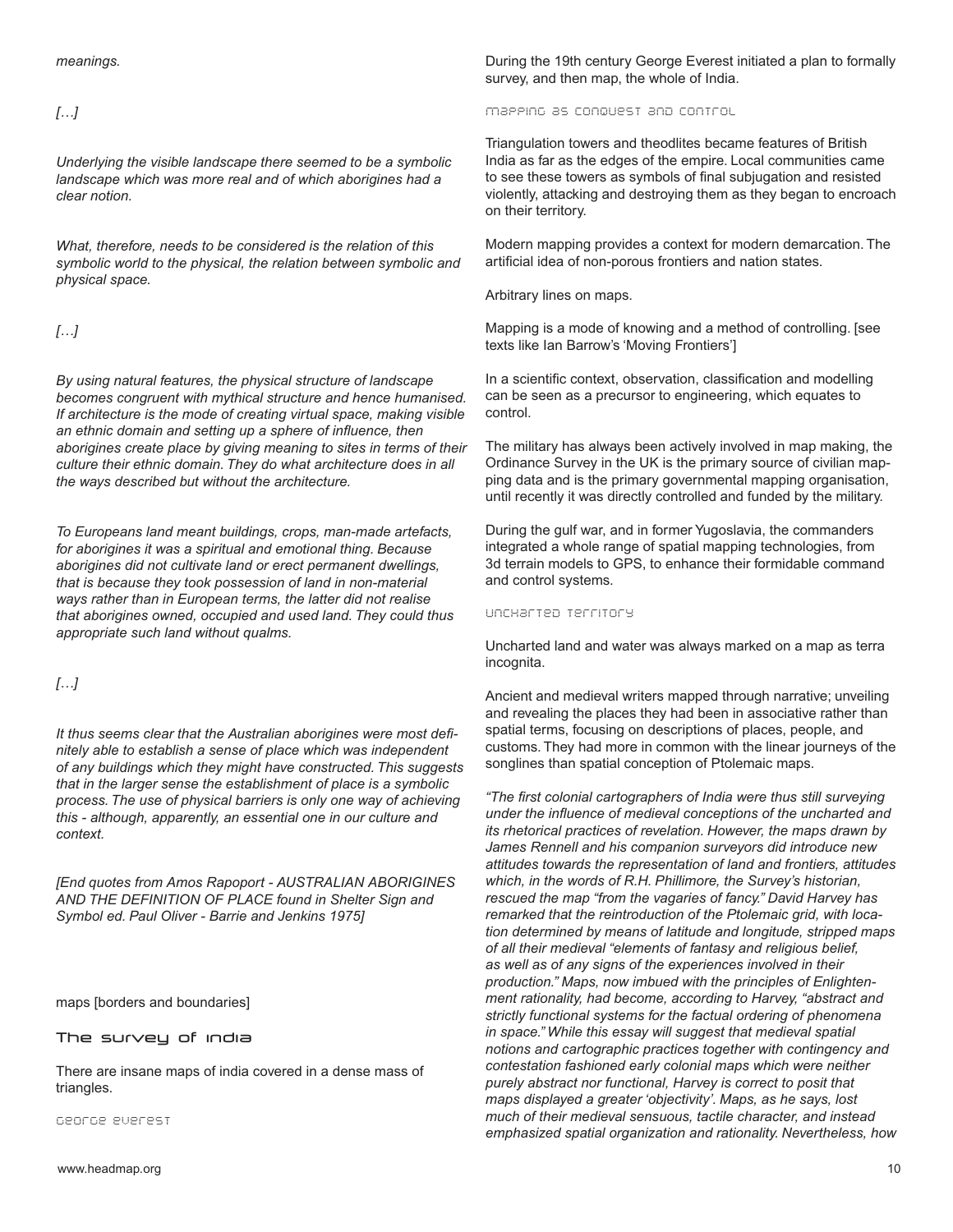*could maps rationally represent, in a coherent and systematic manner, anomalous revenue arrangements whereby, for example, the Company was permitted to demand revenue from certain tracts of land close to Bhutan from July to November only, at which time Bhutan once more claimed jurisdiction." Ian Barrow, 'Moving Frontiers'*

### Maps

new ways of seeing (science as a sequence of maps)

Conventional maps represent new ways of seeing and interpreting the space. Maps linked to, and illustrating, statistical data and migration patterns, physical, political and climatic maps, all have utility in a relevant context, but also affect the way we think about what is mapped.

Science can be seen as a more abstract set of maps, opening up new territories for exploration

*"...just as those old atlases portrayed a world at once larger and startling and disquietingly different to citizens of the sixteenth century, a new atlas is aborning in the maps churned out by contemporary scientists; just as the world looks back to celebrate and ponder the quincentennial feats of Columbus, science is making and mapping discoveries of entirely new and equally momentous geographies.*

*[...]*

*A whirlwind tour of the world captured by modern mapping extends from the atomic and microscopic to the cosmic. Planetary geologists have mapped the hills and dales of Venus by radar, Mars by magnetometer, Jupiter with photopolarimeters, the moon in person. Paleoecologists have mapped the location of lakes that dotted the Sahara until disappearing four thousand years ago, and climate modellers* 

*are mapping the climate as it will appear one hundred years hence. From 590 miles up in space, satellites can determine the average income of a neigbourhood, follow wandering ice bergs, track wandering albatross; from instruments resting on the surface of the earth, physicists can see into the heart of the planet, into the heart of the atom, into the big bang. Astronomy's new telescopes chart the cosmos in all its multiple electromagnetic personalties: optical of course but also xray, gamma ray, infrared, radio, and ultraviolet. Biologists have mapped the location of proteins, electrons in atoms. Neurobiologists have mapped areas of the brain that light up when we dream. Where Aeneas may once have trod, the smouldering phlegrean fields now glow in aerial infrared maps. No earthly or celestial or even artistic territory has been spared this rampant cartography: experts not long ago scanned the Mona Lisa's sublime and mysterious face with a microdensitometer, measuring and mapping the topography of pigments in la gioconda's smile." Stephen S. Hall - mapping the millennium*

macHines for GeneraTinG inTerPreTaTions

 *[a map] "a machine for generating interpretations"* 

a waY To unDersTanD wHaT You see

If you can mathematically abstract the structure of a system you

can usually map it onto many other systems.

Being able to Map an interpretation of one system onto other systems is why mathematicians, scientists and programmers often see themselves as basically lazy. Less work, more back.

### A way of seeing

THe worLD DifferenTLY

Human beings relate to the world through their technology. Technology defines your conception of space and the way you interact with and see the world (freeways, guns, barbed wire, desktop computers arbitratilly shape the world).

*"If all you have is a hammer, everything looks like a nail"*

A change in the technology that mediates your world changes the way of the world.

can Be structured but it is never structured DefinitiveLY

The way we see the world and conceive of space, the way we relate to, and interact with our local and extended communities will change.

"And I would define the 'poetic effect' as the capacity that a text displays for continuing to generate different readings without being completely consumed" Umberto Eco

> "can be structured but it is never structured definitively"

songlines

The aboriginal concept of space clashed with western ideas of law and land ownership. Colonial settlers parcelled land up into neat rectangles

enforcing these arbitrary boundaries with force and punishing trespassers.

*"Song lines are the sound equivalents of the spacial [sic] journeys of the ancestors, the lines of which are found also inscribed in Aboriginal paintings and carvings. They detail the travels of the ancestors and each verse may be read in terms of the geographical features of the landscape. Encoded within them are the great ceremonies which reactivate the Dreamtime in the present." Mudrooroo, Aboriginal Mythology* 

A journey (not a road or a path), and ritual associated with that journey were at the heart of the aboriginal understanding of their relationship to the land.

### footprints

Footprints, traces left that are transient, temporary and in isolation at the moment they occur. Aggregated, together, footprints can indicate a pattern, a direction and motive.

eviDence

footprints function as evidence of the presence of others

Robinson Crusoe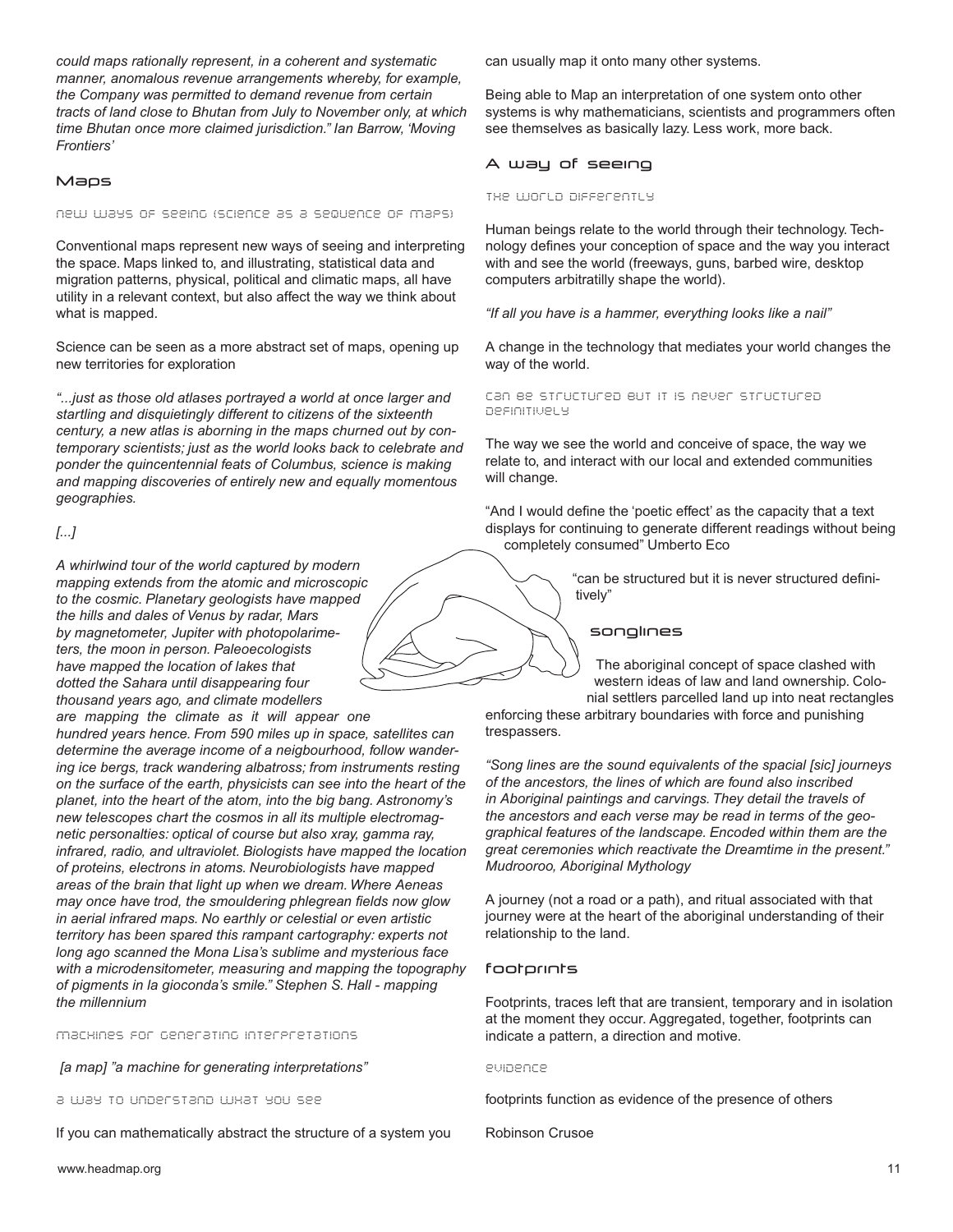DoGs

Dogs augment there environments. They piss on trees and leave their scent. Encoded information for other dogs. Kids tag there local environment. In both cases the message is fairly simple: I'm here.

#### informaTion aBouT THose PeoPLe

Native trackers in Namibia, used by the South African army in the bush, were feared for their ability to discern and interpret every trace left by the guerillas they were sent to kill.

#### imPLicaTion

footprints don't just indicate existence and direction, they can imply action, condition, intent and motivation.

#### LoGs

After an attack on a computer system is apparent, all the logs get searched for evidence of a hackers presence, and beyond that, methods used, origin and identity.

Logs kept by websites are used to track your behaviour on the web. These are reinforced by the cookies left

on your machine when you visit a website. Companies (like Personify) build up profiles of your behaviour patterns (action, intent, motivation and condition) based on the traces you leave as you navigate the internet. Other companies (like Zero Knowledge) seek to protect your privacy while you surf and anonymous remailers like the now defunct anon.penet.fi (see galactus for information on anonymous email) seek to hide the trail email leaves (that leads back to you).

Your individual actions and choices are not as interesting as your patterns over time.

Human BeinGs as PaTTern foLLowinG creaTures

The army always seemed to me quite stupid.

It's key features, uniforms, drill, marching, rank, endless exercises, applied to young men who were not necessarily incredibly bright.

As far as I can tell I'm a pattern following animal.

There are whole years of my life that I cannot clearly remember. Sometimes in an effort to recover those years, and in the absence of a journal or diary to remind me, I grab a pile of bank statement from that year and study them to see roughly where I was and what I was doing. Usually mind numbing patterns emerge. Same Safeway, same day, every two weeks, roughly the same amount spent. Same ATM every friday night roughly the same amount. Every two weeks a meal at one of a small number of revisited restaurants. Every month rent cheque, haircut, some aberrant item like clothing or travel. If I continue long enough the pattern breaks up temporarily as I move to another city and then quickly settles down again. If I had my grocery receipts I'd find roughly the same food items recurring for months at a time. If I could trace my movements I'd find myself taking similar routes over and over again to get to the same set of destinations.

www.headmap.org 12



All of sudden the army isn't so stupid. They know I'm a patternbased animal, that I like patterns and find it hard to break them once they are established. So they instill patterns for every conceivable situation that a soldier might face, so that when finally that situation occurs it is easier to follow the pattern than do anything else (like run away).

Then there is dependence on patterns like always having somewhere to sleep, always having a place to get food from, always having the same people with you, always doing the same tasks.

#### insTiTuTions

Sophistication, change and novelty, can cripple large institutions. Just clearly tell people what to do and let it be a subset of what they have always done otherwise nothing will ever actually get done. Institutions need to innovate with care, or with great violence.

A good startup company, begins agile and original, smashing the ingrained patterns of its competitors, when it reaches a certain stage of life it begins to congeal, patterns emerge and it becomes political and institutional. Smashing those patterns is possible but harder than starting again, hence the number, and success of startups in a time of accelerated change.

> Venture capitalists, and the startups they fund, are the R&D department of corporate America. They take the risks and when something works it gets assimilated.

#### PaTTerns in BeHaviour

For a while I used to keep a diary, diary entries were limited to a maximum of 10 words. An entry on a given day might look like this:

2. 3.96 climb.walk.work sunlight.Carly.happy

The first five words were reserved for practical things, so if I worked, did nothing, wrote or coded I would use an appropriate word to represent that mental activity, if I did physical stuff like walking and climbing I'd enter whatever the activities were.

The second five words were more abstract. I'd try and think of keywords that would distill my feelings about the day (mood, people and sensations)

11.11.98 climb.swim.work empty.bored.overcast

At night, before I wrote anything down, I'd lie in bed and try and retrace my steps during the course of the day. Establishing exactly where I had been, any interactions, and what I had done. Almost a meditation ritual for sealing the day. When I had the day clear in my head, I'd distill the day down into a few practical words, and a few words that represented feelings.

[..in western culture this structuring used to fall into the category of prayer, going through your day at the end of it, considering your actions and your motives, but atheists have often discarded this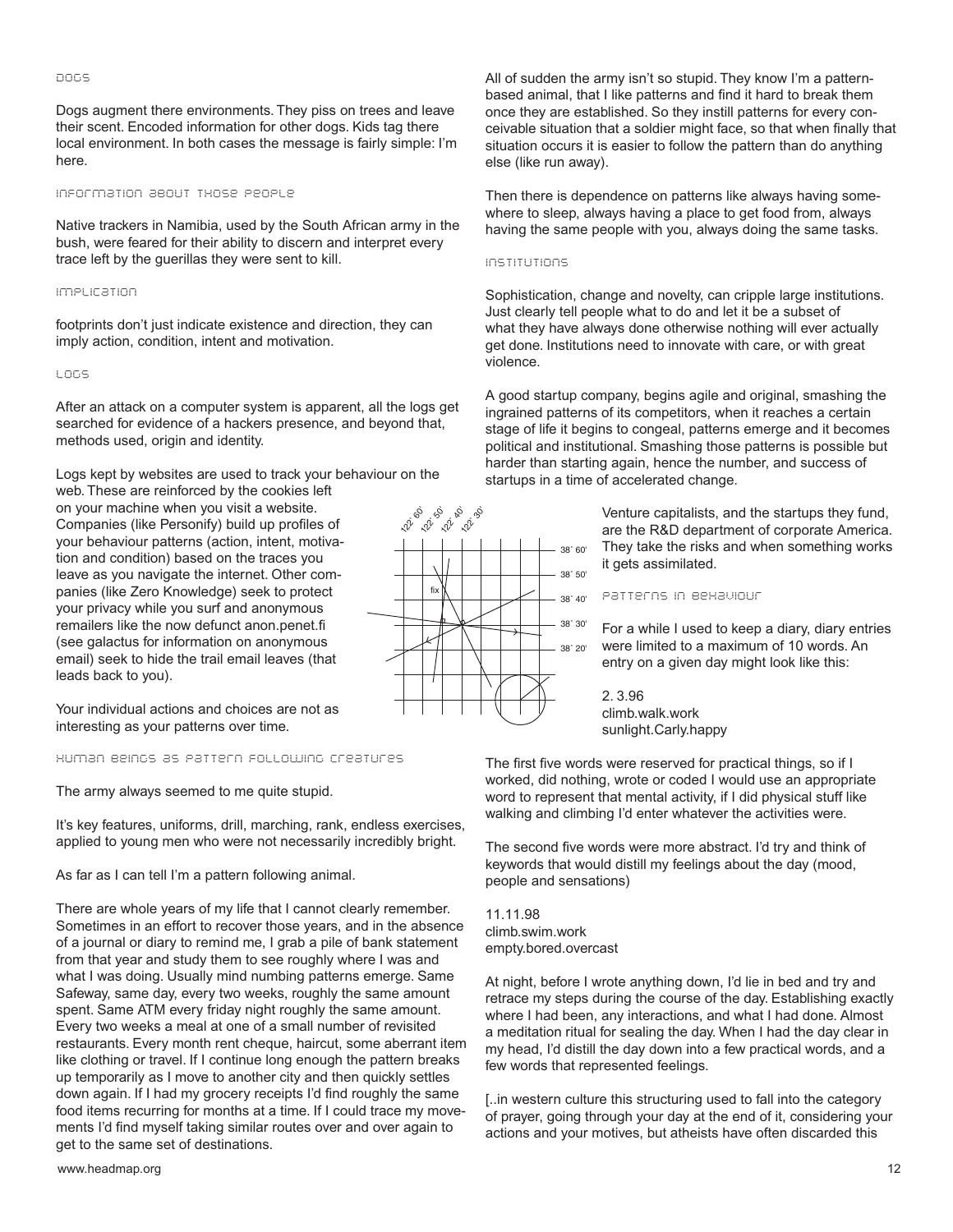# practical tool, throwing babies out with bath water]

This distillation of a day down into a few words can function as a rigid form for a log. A haiku diary that, over time, builds up until patterns emerge.

Because of the concise and constrained form, it was easy to see the patterns. Patterns of productivity and inaction, of happiness, boredom and darkness, people recurring, appearing and disappearing, change of location (temporary and permanent).

A normal journal is too long to be read in this way. I always found that when I wrote a full page every day, and returned to it later, all I wanted was just an indication of mood, place, activity and people, and that it was hard to see patterns emerge over a longer time period, given that there was so much to read.

Another concept is the pure mood log, define a list of categories..

Boredom, fitness, health, how horny you feel, confidence, happiness, and then each day rate each of the categories on a scale from  $-5$  to  $+5$ .

Then you can graph your mood and your 'state' over time.

Build a website that allows a group of people to do this. Aggregate moodlog entries within groups and determine group mood, plot the site graph and see if you could map mood to world events or local incidents.

Show people their patterns in a way that might be directly useful and interesting to them, even suggest changes in behaviour and be able to measure and show direct changes in mood resulting.

The extent of their effort would be 10 words or less a day for the diary, 10 numbers entered into the mood log a lot easier than keeping a conventional journal.

sHowinG PeoPLe THere PaTTerns raTHer THan usinG THem as saLes TooLs

human patterns have become commoditised.

*"It was indeed the age of of information, but information was not the precursor to knowledge, it was the tool of salesmen" Earl Shorris - A Nation of Salesmen* 

Market researchers have mutated into profilers of individuals.

Market researchers have long been keying their information geographically. One of the big digital mapping data companies GDT is a wholly owned subsidiary of a large market research firm, R.L. Polk (their tagline: 'multi-dimensional intelligence').

Zipcodes function as a means of subdividing the US for market research purposes, that is, they are a convenient topological convention for organising personal and property related data, a geographical axis.

Large chunks of the third world have no equivalent system (due to the lack of pressure from market researchers).

People could have their own patterns made available to them for

# non-commercial use.

exTension of DiGiTaL PaTTerns anD LoGs inTo PHYsicaL sPace

The same mass tracking of behaviour that is evolving on the web, maps onto the behaviour of people and the movement of animals and objects in the real world. At the point when devices that travel with you everywhere are aware of their location, it becomes possible to track you in the real world.

miGraTion anD eBB anD fLow, GrouP BeHaviour

If you are native to a city and a tourist asks you for directions to a place, you do not necessarily tell them the way you yourself would go, which might involve convoluted shortcuts and complications, you tell them the shortest clearly describable route.

Map the way people get from A to B, and establish that tourists travel one way, locals travel one way and commercial drivers yet another.

A tourist could access that information to get a different view of the city, finding out which way a local would go, or maybe a specific individual would go.

Mapquest finesse there routefinding capability using information from commercial drivers (making it difficult for a rival service to easily duplicate what they have with a pure static technology solution to routefinding).

You could sell your morning walk

Elliot Solloway builds educational software while working with underprivileged kids in the school system in Detroit.

His software offers young kids a chance to think like undergraduates. Complexities like modeling phenomena using differential equations are present, but hidden, using natural language scaffolding.

An example would be a piece of software for studying the local stream. You take a picture of your local stream and that image becomes the backdrop for the software, then, as a class, you begin to study it. You take measurements of all kinds. All this data is entered into the software, which becomes, over time, a model of the stream, At some point you begin to notice patterns emerging, you use your model to predict outcomes and suggest causal relationships.

Another example would be modelling weather. This gets interesting at the point where you get kids in schools all across the world submitting data in a common form over the web. Everyone begins to contribute to a more or less accurate model of the weather independent of professional meteorologists.

If the meteorologists make some suggestions as to what kinds of phenomena they need studied, an army of kids is now at there disposal generating data and learning as they do so.

Compare this to SETI (Search for Extra Terrestrial Life) a government funded project that had it's budget cut dramatically. They leveraged what they had by building a distributed model for processing the data they were collecting. The team were able to release a screensaver that used spare computing cycles on any

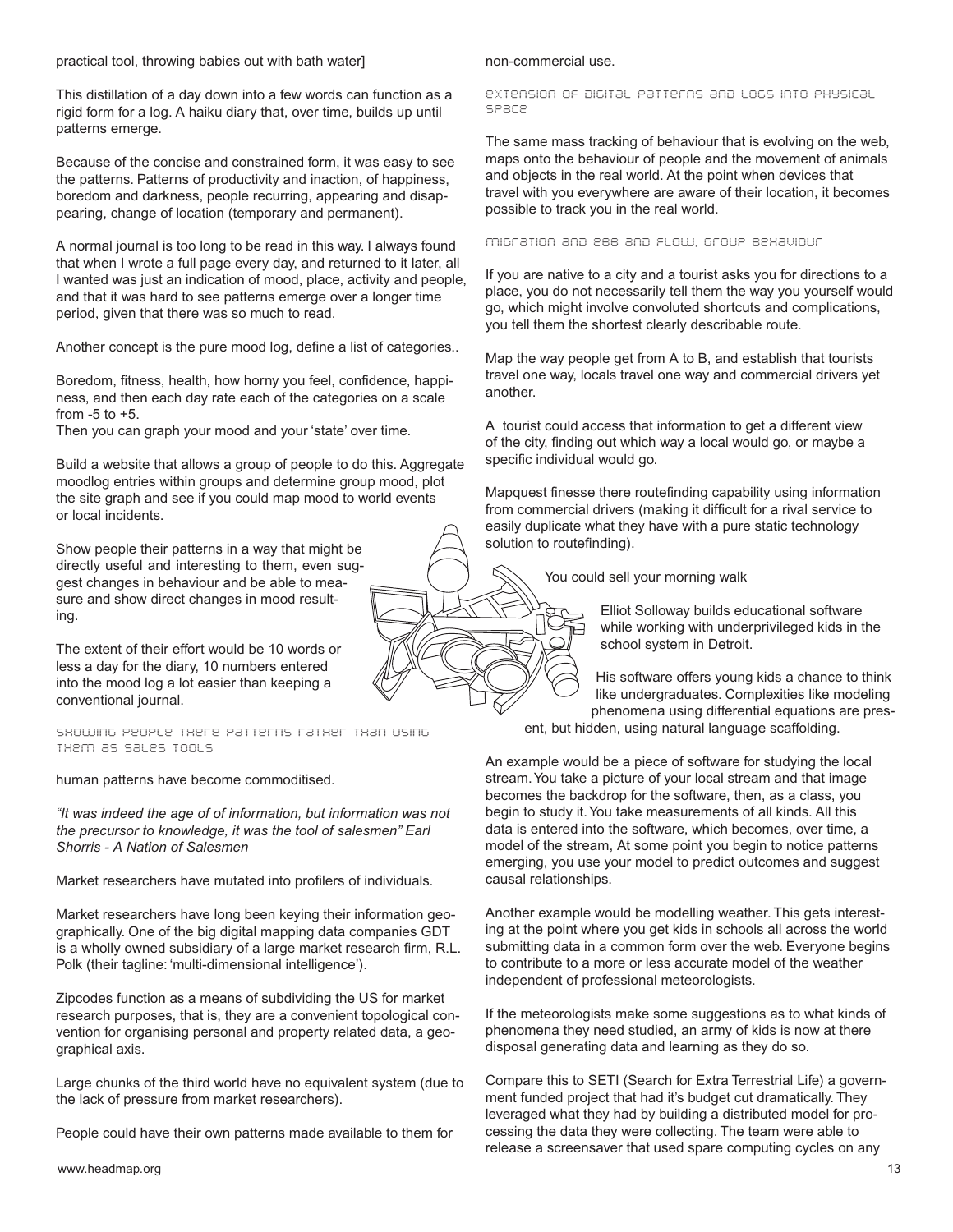internet connected desktop to help with the number crunching.

Intel launched a screen saver that uses spare computing cycles to help cancer research.

Recently, according to Solloway, kids across America tracked the migration of a particular species of butterfly. The implication is that kids (and everyone else) can make big science and data gathering projects viable in the absence of huge grants. (see also the educational initiatives of the Digital Earth project).

Market research used to be labour intensive and data was expensive to gather. Now the job is being pushed out on to the internet and we all indirectly gather data, by navigating the internet and filling in forms, and buying stuff.

Beyond studying our habits as we sit in front of computer comes the point at which everything that is static in the world is mapped and everything that moves (vehicles, portable stuff, animals, people) is tagged, location aware and on the network.

Consider the patterns of migration and ebb and flow that might emerge when that data was harvested. The maps and the visualisations of that data. Beautiful, useful and terrifying (like any good technology).

The dark implications are similar to there web based counterparts, with an emphasis on spatial monitoring and control.

### aPPLicaTions

*"I have a weakness for places — old battlefields, car-crash sites, houses where famous authors lived.*   $\circ$ *Bygone passions should always have an address, it seems to me. Ideally, the world would be covered with plaques and markers listing the notable events that occured at each particular spot. A sign on every pay phone would describe how a woman broke up with her finace here, how a young ballplayer learned that he had made the team. Unfortunately, the world itself is fluid and changes out from under us; the rocky islands Mark Twain was careful to avoid in the Mississippi are now stone outcroppings in a bean field. Meanwhile, our passions proliferate into illegibility, and the places they occur can't hold them. Eventually pay phones will become relics of an almost vanished landscape, and of a time when there were fewer of us and our stories were on an earlier page. Romantics like me will have to reimagine our passions as they are — unmoored to earth, like an infinitude of cell-phone messages flying through the atmosphere." Ian Frazier, Jan/Feb 2000 issue of Mother Jones*

### transience and fragility

Transience and fragility are at the heart of internet killer apps.

Email - disposable notes.

Napster - a fragile temporary network where you might be able to find the mp3 you want due to the effects of scale.

The Web - no guarantee you will find the page or the site you visited today tomorrow.

#### ICQ - even more disposable notes.

onLY THaT wHicH cannoT Be ToucHeD can Be sacreD

..a world filled with notes and objects that aren't really there.

seceDe from THe PresenT

..invisible structures reinforcing ways of thinking beyond the conventions of your proximate peers and your community. Secede from their present.

#### surface BoY

..a land with less to see, less on the surface, no visible signs, no colourful packaging

#### humanised without building

*[Begin quotes from Amos Rapoport - AUSTRALIAN ABORIGINES AND THE DEFINITION OF PLACE found in Shelter Sign and Symbol ed. Paul Oliver - Barrie and Jenkins 1975]*

*Aborigines can make the most exact and complex maps of the journeys of their ancestral figures and they themselves re-enact the journey going in procession from sacred spot to sacred spot, following the divine route. If we remember the processions in tracing the boundaries of Roman (and other) cities we find a similar* 

*way of defining place except that it was expressed con-*

*cretely by building walls. In fact aboriginal areas where sacred objects are stored became sanctified and animals and people in them were safe - an early form of the city or house of refuge but without physical construction.*

*Aborigines do not move just in a landscape but in a humanised realm saturated with signfications.*

*Aborigines structure their existing physical landscape mentally, mythically and symbolically without building it.*

*[End quotes from Amos Rapoport - AUSTRALIAN ABORIGINES AND THE DEFINITION OF PLACE found in Shelter Sign and Symbol ed. Paul Oliver - Barrie and Jenkins 1975]*

#### data streams

*[BEGIN QUOTE]*

*Immaterial Incorporated—Cabinet* 

*from the transcript of an interview with Eben Moglen: The Encryption Wars, Part I* 

*MOGLEN: Well, I don't think their answer is there's nothing we're going to be able to do about it. But the answer is we are no longer attempting to delay the adoption of strong encryption technology by United States export controls. You'll notice that last night they took the error out the GPS.* 

*WORTHINGTON: So Iraq is now going to be able to target its* 

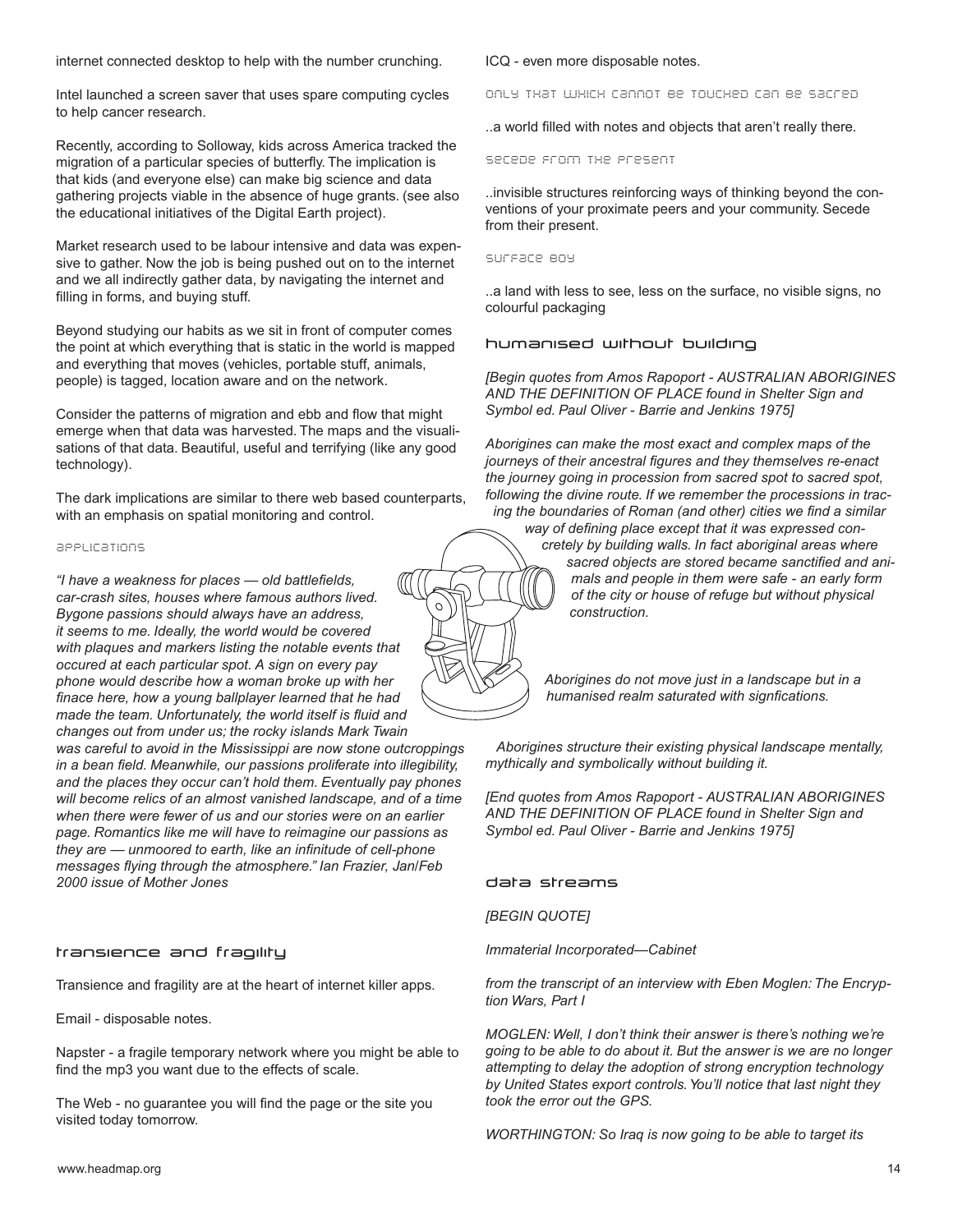*cruise missiles precisely on top of the Washington Monument and not 50 meters away.*

*MOGLEN: Yes. The military says they will continue to provide wrong information in just those places that are absolutely important, but I don't think that means the White House or the Washington Monument. I think that means missile silos in Montana.* 

*WORTHINGTON: Do you think, ten years from now, we'll see maps published showing the version of the United States that's being released now, with these abrupt transitions from crystal clarity to fog?*

*MOGLEN: Mapmaking is a very interesting subject in general, because when everybody in the country is carrying GPS equipment, one kind of mapmaking that will be absolutely possible consists of the whole structure of what we think of as free data. That is to say - people voluntarily walking around with GPS equipped cell phones donating the stream of their information to a mapping database which will be a very accurate map of everywhere all the time. Every bridge, every road, every place in the country will be repeatedly measured by people moving around with GPS equipment.* 

*WORTHINGTON: Have you heard of any project like this today?*

*MOGLEN: I'm not aware of any. But you can see that it will happen, because that data stream will exist, and there will be a kind of decentralized geographic information service structure, but I don't think anybody has yet thought about what will happen. You have lots of people thinking about it from a commercial point of view - Pizza Hut guys wondering how soon they'll be able to advertise to you on your cell phone where the closest Pizza Hut is.* 

*[END QUOTE]*

# politics in software [no guarantee]

no guarantee of liberatory use of tech

*"The banalization of TV, the yuppification of computers & the militarization of Space suggest that these technologies in themselves provide no "determined" guarantee of their liberatory use." Hakim Bey*

New technology, before it arrives, heralds destruction or liberation depending on whose account you happen to be reading. The internet has been (all at once) an anarchists tool, a military tool, a tool for salesmen and businesses, and in general a communications medium for everyone able to use it for whatever purpose they intend.

### social control

### PoLice sensorium [L.a. BeLfasT]

*"But this is hardly the ultimate police sensorium. As gang hysteria and the war on crack keep the city's coffers open to police funding requests, it is likely the LAPD will continue to win political support for ambitious capital investment programs in new technol-* *ogy. Having brought policing up to the levels of the Vietnam War and early NASA, it is almost inevitable that the LAPD, and other advanced police force, will try to acquire the technology of the Electronic Battlefield and even Star Wars. We are at the threshold of the universal electronic tagging of property and people - both criminal and non-criminal (small children, for example) - monitered by both cellular and centralized surveillances. Of the latter, ex-Los Angeles police chief, and now state senator, Ed Davis (Republican - Valencia) has proposed the use of a geosynclical space satellite to counter pandemic car theft in the region. Electronic alarm systems, already tested in New England, would alert police if a properly tagged car was stolen; satellite monitoring would extend coverage over Los Angeles's vast metropolitan area. Once in orbit, of course, the role of a law enforcement satellite would grow to encompass other forms of surveillance and control." City of Quartz - Mike Davis page 253* 

*"As part of it's "astro" program LAPD helicopters maintain an average nineteen-hour-per-day vigil over 'high crime areas', tactically coordinated to patrol car forces, and exceeding even the British Army's surveillance of Belfast. To facilitate ground-air synchronization, thousands of residential rooftops have been painted with identifying street numbers, transforming the aerial view of the city into a huge police grid." City of Quartz - Mike Davis page 252* 

*"The man coordinating these many teams in various global locations is codenamed Weatherman One. The Weatherman has the ability to 'consider huge amounts of data and to make quick, calm decisions' helped along by 'cybernetic implants which link his cerebral cortex directly to the SkyWatch computer net'" From Captain America to Wolverine - Mark Oehlert*

> [swedish space media network French SPOT system of commercial satellite imaging

t o customer spec. [+ USA LANDSAT] [numerous weather satellites] [NYTimes 30th Jan 1989 Scientific American 264 No.1(Jan91) soviets enter commercial satellite business down to 5 ft resolution from SPOTs French 10 ft i.e. military grade American response to question their own policy of total secrecy.] [real-time multispectral imaging]

#### PoPuLar cuLTure anD TecHnoLoGY To KeeP PeoPLe GrinninG minDLessLY [virGin]

*"To complain about the society of the spectacle as a contemporary social disease is to forget the it was the Romans who declared that all the people wanted in order to be contented was bread and circuses, or pizza and television, if you prefer." Marcos Novak* 

People will almost certainly use location aware devices without strong privacy protection in place, as long as transactions are secure and there is no overt discernable violation. If it makes there lives easier Americans seem content to have huge market research firms keeping data on them and selling that data.

This is an argument for strong encryption, impartial automated infomediaries, and a non-proprietary distributed open source infra-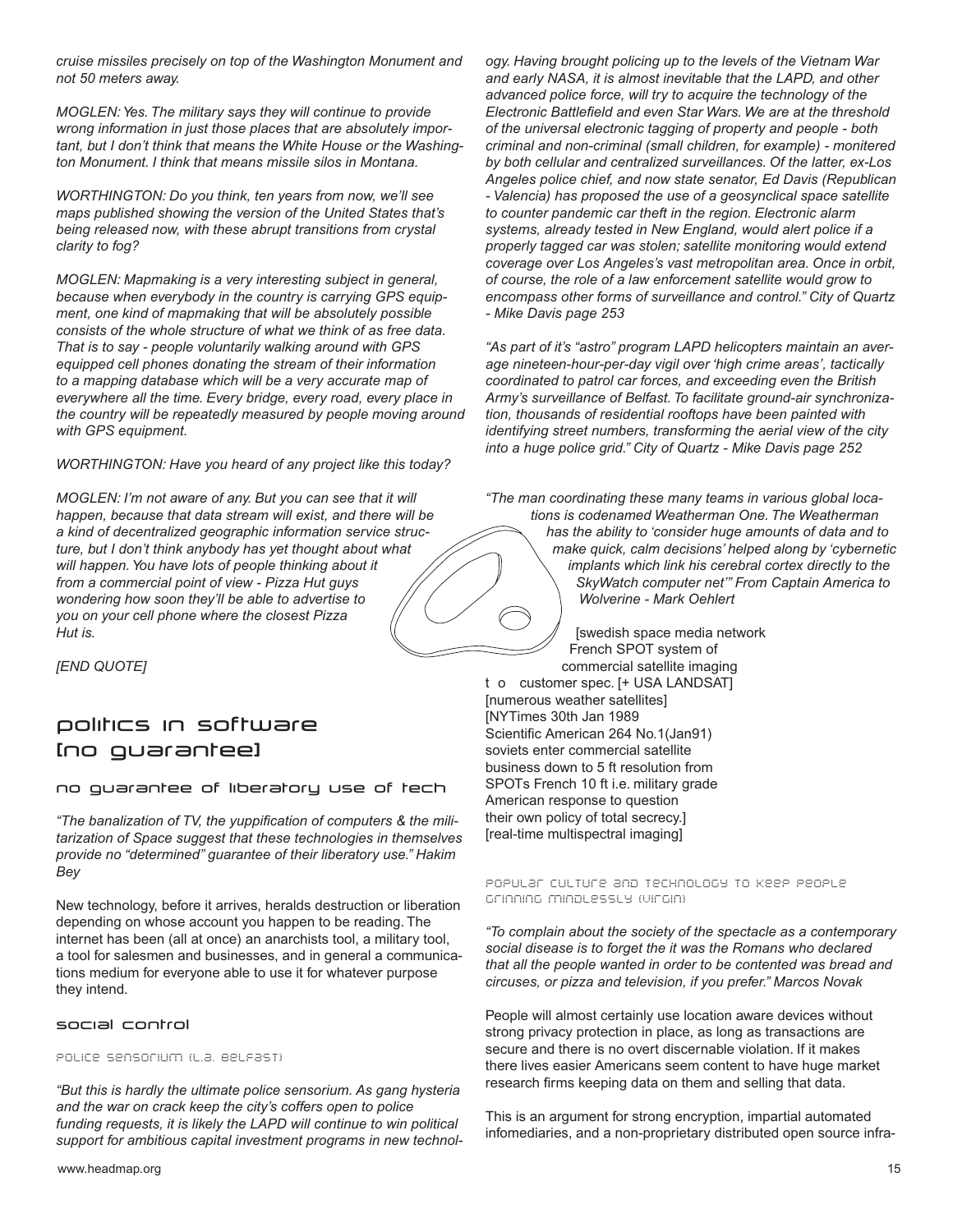#### structure.

sociaL conTroL THrouGH informaTion

If this technology impacts without privacy built-in, all kinds of organisations could not only know your internet browsing habits, but where and when you go (in real time - i.e. where are you now), what you buy and who you see, and from that establish the patterns in your spatial behaviour. A step beyond being able to sell your bank statement.

### information, not as a precursor to knowledge but as the tool of salesmen

If all our experience becomes mediated by technology how do we stop salesmen getting access to our every waking moment irrespective of place and time?

*"reality did not cease to exist, of course, but much of what peolple understood as reality, including virtually all of the commercial world, was mediated by television, it was as if a salesman had been placed between Americans and life." Earl Shorris* 

# future architecture [lost space]

### definition of architecture

*"Architecture: from the Latin -teks—To weave (as a net); also to fabricate, a root shared with text, textile, context, subtle ("the finest thread of the weave") and technology. More especially, to build a dwelling, with tools." American Heritage Dictionary* 

a new form of ParasiTic arcHiTecTure [auGmenTaTion as]

Soft augmentation, the ability to annotate and bound real spaces without physically altering them, is a new variant form of parasitic architecture. A struc-

ture that is dependent upon and augments an existing structure can be classified as parasitic architecture.

oPTimism in arcHiTecTure

Architecture is less and less about buildings, but can continue to be about our relationship to real space.

#### reading narrative into architecture

THe acT of riTuaL is sYmBoLiseD BY PaTH anD GoaL [eBB and flow and local routing)

A central idea in human culture is the journey. A journey is a fundamental way in which we relate to space. We move from one place to another in a linear sequence. The idea of the journey is central to our myths and stories, it is encoded in our architecture and implied in our built environment, the streets outside our houses, the paths through the woods, the networks of freeways, the railway tracks through our towns, the airports on the outskirts of every city, the ports distributed along every coast.

These paths serve a logistic purpose, to move people and to move things. We can choose to stay relatively still and things will find there way to our communities. But even this stasis still involves journeys, to work, to school, to shop, to the next room.

Novels are linear jouneys, but even in a medium like the internet this linear idea persists, the way you experience hypertext is linear too, it just doesn't constrain the way you navigate.

Human beings have limited ability to multitask, at least at a conscious level (Distraction), so that each shift in our attention aggregated becomes a journey.

*"You are here - a virtual somewhere possessing an identifiable (interiorized) form and mnemonic associations by which you have arrived, will leave, and (may) navigate to return. Functionally similar mnemonic architectures have existed for almost two thousand years," Darrel Berry - The Poetics of Cyberspace*

Human beings are nomadic at a very fundamental level.

PsYcHoLoGicaL ProjecTion [iTs noT reaLLY THere]

> Architecture projects meaning onto space through physical restructuring of our environment.

What if the same principles could be applied without remodelling the space, if path could be implied without a sequence of real columns, a sacred space could be implied without a real perimeter.

sacreD sPace

A place in a local park or an arbitrary piece of sidewalk could be become a meeting place or a sacred space with meaning overlaid but invisible.

*"A locus is a place easily grasped* 

*by the memory, such as a house, an intercolumnar space, a corner, an arch or the like." Darrel Berry - The Poetics of Cyberspace*

### voyages of discovery

THE NEW HILD OF

*"on the one hand he shared the practicality of the English school*  [...] on the other hand, he was imbued with the nonsense of *hermetic philosophy." A.L. Rowse on Elizabethan mathematician John Dee* 

*"The opening of the "new" world was conceived from the start as an occultist operation. The magus John Dee, spiritual advisor to Elizabeth I, seems to have invented the concept of "magical imperialism" and infected an entire generation with it. Halkyut and Raleigh fell under his spell, and Raleigh used his connections with the "School of Night" a cabal of advanced thinkers, aristocrats, and adepts to further the causes of exploration, colonization and mapmaking. 'The Tempest' was a propaganda-piece for the new ideology, and the Roanoke Colony was its first showcase experiment." Hakim Bey*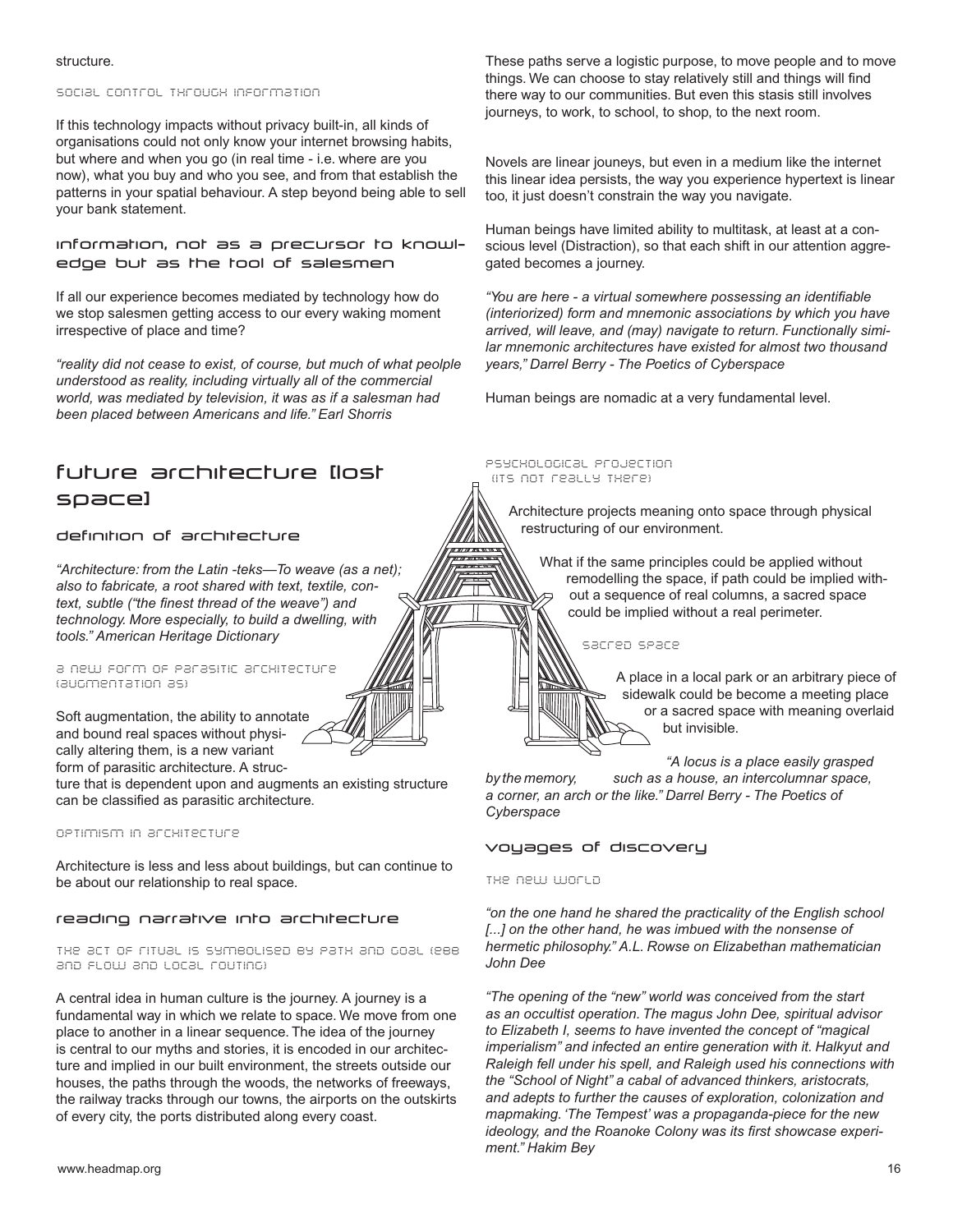#### Virginia was conceived of along such utopian lines.

cLose connecTion BeTween THe voYaGes, naviGaTion anD THE BYTENSION OF KNOWLEDGE

### *"there was a close and continuing dialectic between the voyages and the extension of knowledge." A.L. Rowse*

New worlds inspire hope and new ways of thinking. Voyages of discovery force advances in the technology required for such endeavours (navigation, map making etc.). If new worlds actually appear, there qualities, there character and evidence of there existence affect the society which initiated the voyages, in intellectual and material ways.

The internet can be read as a new world and a new frontier, subject to reports from settlers, evidence of its existence (webvans etc.), land grabs and economic and social impact.

New ways of seeing the world can be analogous to new worlds.

*"for a ship does not go into the seas of the opposite south without bringing back to the courts or academies evidence of those worlds."* 

Vereenigde Oost-Indische Compagnie

# memory maps and symbol systems [organising and structuring systems]

#### arcHiTecTure

*"A mnemonic architecture facilitates memory and desire, a cluster which seeks to cluster. A process architecture provides access* 

*to tools. Most architectures exhibit both process and mnemonic aspects, either together, or in varying spatial and temporal aspects — this shelter from the rain, this arbour in which I dream." Darrell Berry - The Poetics of Cyberspace* 

Architecture is about utility, Corbusier contended that living spaces should be machines for living in.

Physical buildings function on many levels, and utility should be broadly defined: symbolic, narrative, mnemonic and aesthetic.

Buildings can be symbols of power, authority and permanence. Buildings prescribe journeys which you have to take in order to transition from one space to another. They can encode and reference ideas and function. They can be beautiful.

*"A church is an excellent example of this, a symbolic array is created where the interaction between the symbols in that array holds greater value than the essence of any one of the symbols within that matrix." Clay Graham* 

A cathedral is symbolic clearing in the woods, sunlight through the tracery in the stained glass emulating light through branches. The columns are high and, like trees, arching up and spreading out. Ritual, symbolism, metaphor, mnemonic function converge in what were key medieval centers of power and administration.

*[BEGIN QUOTE]* 

#### *David Frerichs describes Clay Graham's archetypal paradigm*

*Virtual Architecture uses archetypes to convey the purpose of the space. Archetypes are a low-level symbolic language, understood to be at the base of the human psyche, which the virtual architect uses to encode meaning. Ten archetypes are as follows:* 

*AXIS: Infers a path to a goal and begs to be followed.* 

*COURT: The focus of action/inaction and cognitive awareness, a container of thresholds.* 

*RELATIONSHIP OF PATH AND PLACE: The journey begins at the first threshold (initiation) and ends at the final threshold (enlightenment)* 

*PERIMETER OF DOMAIN: The limit of understanding, the limit of the defined world.* 

*PORTAL: A breach in the perimeter: the mouth of an axis connecting two domains.* 

*OPENNESS AND CLOSURE: Defined by the perimeter, openness is the lack of understanding and closure is the comfortable area of knowledge.* 

*DATUM: Spatial datum defines the scale and perimeter of the space; secondary datum may define items of interaction* 

*and is offset to show importance.* 

*COLUMN: defines the perimeter and sets the vertical scale.* 

*WALL: The primary method of defining the perimeter; also provides closure and clarifies breaches or portals.* 

*ROOF: Preserves the relationship of sky and ground and provides the elevation boundary for the area of interactivity* 

# *[END QUOTE]*

Architecture serves to organise and focus all the appropriate symbols, meanings, and functionality that the proposed purpose of the building dictates.

Qualified architects are already finding themselves in many other roles aside from pure builders of buildings. Interface design, website design, building temporary structures for transient events like festivals, conferences and trade shows, 3d design for computer games and simulation.

As the networked world becomes increasing overlaid upon, and integrated with, the real world, the new concept of augmented space will offer opportunities for redefining the boundaries of architecture.

Imagine if there were no billboards, no one wore bright colors or fashionable clothes, the buildings were all spartan and utilitarian, there were no street signs, none of the houses had numbers, and shops had no shopfronts just doors. The entire life of the culture not visible without some kind of technological augmentation. All colour and information was invisible to the naked eye.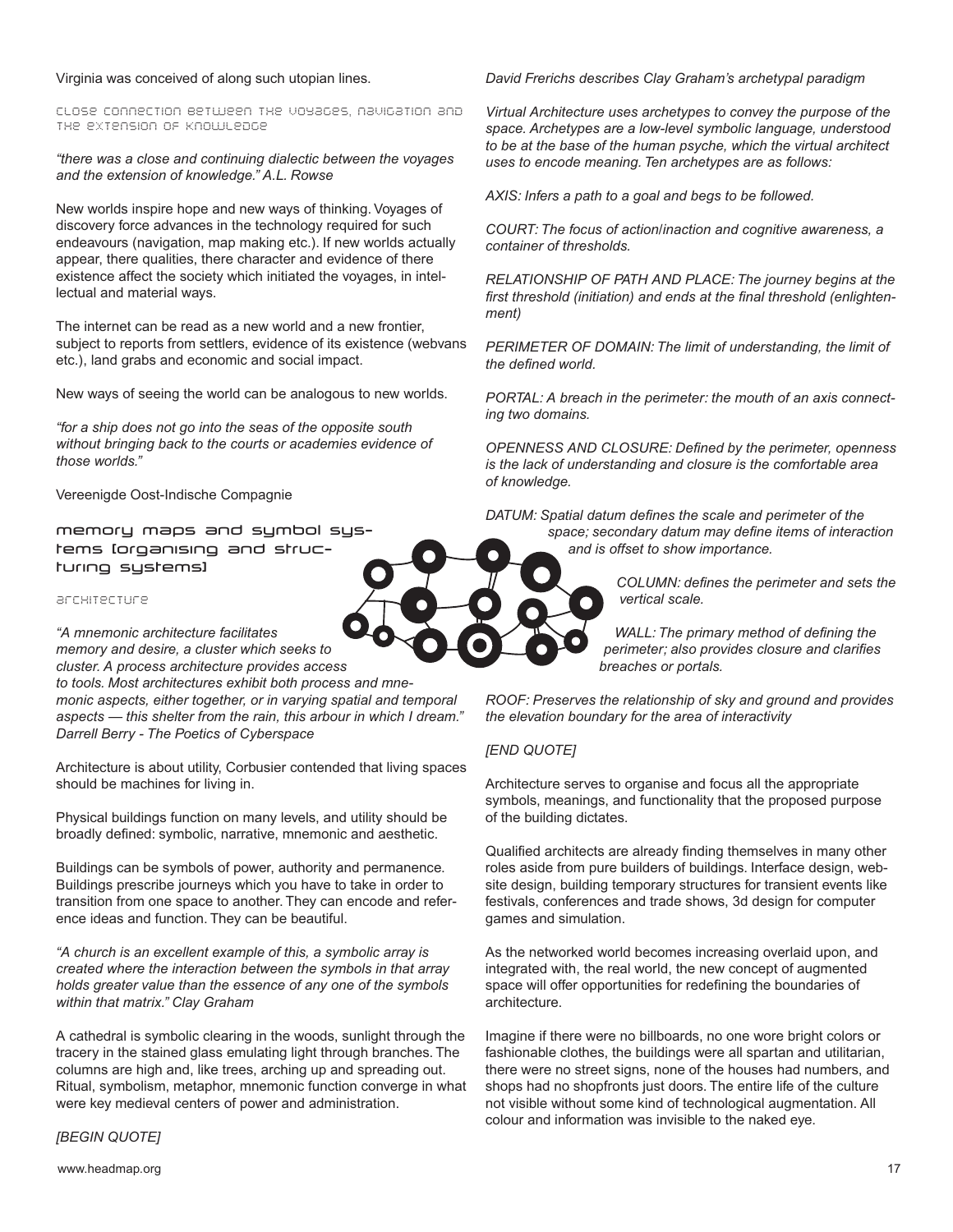Burning Man enforces a no money rule, no advertising, no spectators. When I was there in 1999, despite 25,000 people turning up, there were no concessions, no logos, no labels, no billboards. All the infrastructure and actual structures were temporary, including the airport and the 27 radio stations. The only food you had was what you hauled in from the outside or what you bartered for, and the only thing in the whole place you could buy was coffee or juice (carrot, apple and ginger). Weirdly enough this regime significantly and positively changed the atmosphere relative to analogous big gatherings. One guy came into a camp I was visiting and tried to exchange large amounts of drugs for a little food and something to drink, (an indication of value shifting in this artificial economy).

Symbol systems extend to the extreme utility of coherent addressing, the numbering of houses, the naming of streets, the boundary markers that define villages, towns and districts.

In japan the streets are not numbered according to the western convention of beginning at the start of a block and increasing as you walk. They are numbered according to the age of the building, the oldest building is the first. So if someone gives you an address that just states the street name and number it is effectively useless. Cell phones are essential if you want to find your way to an address you haven't been to before.

Symbol systems can extend beyond conventional boundaries. symbols of approval and disapproval, support and opposition, descriptions of function and ritual attached to any arbitrary space, bespoke paths for individuals and communities parasitic on aggregated conventional common paths. Bespoke numbering and addressing systems.

The way the space is navigated, valued, and understood will change in the face of augmentation technologies.

occuLT

*"And if we now try to convey in a sentence the sense and meaning of all the myths and rituals that have sprung from this conception of a universal order, we may say that they are structuring agents, functioning to bring the human order into accord with the celestial. 'Thy will be done on earth, as it is in heaven.' The myths and rites constitute a mesocosm - a mediating, middle cosmos, through which the microcosm of the individual is brought into relation to the macrocosm of the all." Joseph Campbell - The Masks of God* 

*"The tree is already the image of the world" Deleuze and Guattari -1000 Plateaus*

# [TREE OF LIFE][URL]

The tree of life, the Tarot, objects and symbols of power all find there way into common cultural currency, witness the masonic motif on the US dollar bill.

Religion and mythology are filled with old stories which can help articulate new visions.

Mythology, Archetypes and Religion are constantly mined by contemporary culture to encode, shed light on, and add authority to, new thoughts, new ways of thinking and new technologies.

[William Gibson used voodoo myth and symbolism mapped onto his dream of a networked world.]

Human culture is rich in this kind of symbolism and these kinds of dreams, they help to shape the internet already, everything is a metaphor for something in the real or mythological world, from daemons to trash cans.

Expect a new golden dawn.

*"the symbol cluster of the Quest"*

*"That's how religions work, a few people relate at first, the core of symbols then blossoms to incorporate new input." Clay Graham*

**UTILITY** 

A modern map is an abstraction, a widely understood convention.

A visualisation of any given data is only useful if you understand what is being represented and why. Without elaborate explanation a vector field is only really useful to someone who is used to vector fields. A three dimensional surface map is useless unless you are used to interpreting data in this form. Stock market analysts still prefer a sequence of bar graphs over three dimensional surface maps. room

Visualisation should help people interpret information.

New languages, new conventions for abstraction, new kinds of visualisation integrated into our experience of space will change our conception of it.

THe coLLecTive consciousness

*"What did the backer hope to gain from it ? A leased line to the collective unconscious"*

*"every culture lives within its dream" Lewis Mumford* 

Cultures give shape to their worlds, through shared symbolism, convention and meaning.

Massively extended choice in a media context (Cable TV, video, internet access etc.) mean that the social homogoneity that followed from collectively experienced limited choice broadcast media is breaking down.

But we still all see the same street signs, the same billboards, the same line down the middle of the road.

The ability of a small community to affect the way its members see and experience the space in which they live will mean an end to a commonly held view of that space.

*"all simulation is political" Ted Nelson*

science

Science, like religion and mythology is a source of observations, classification and modelling leading to interpretation. But unlike religion and mythology it has use beyond communication through metaphor and shared meaning.

Science and rationality applied to an augmentation system, might literally mean describing, modelling, predicting and interpreting the

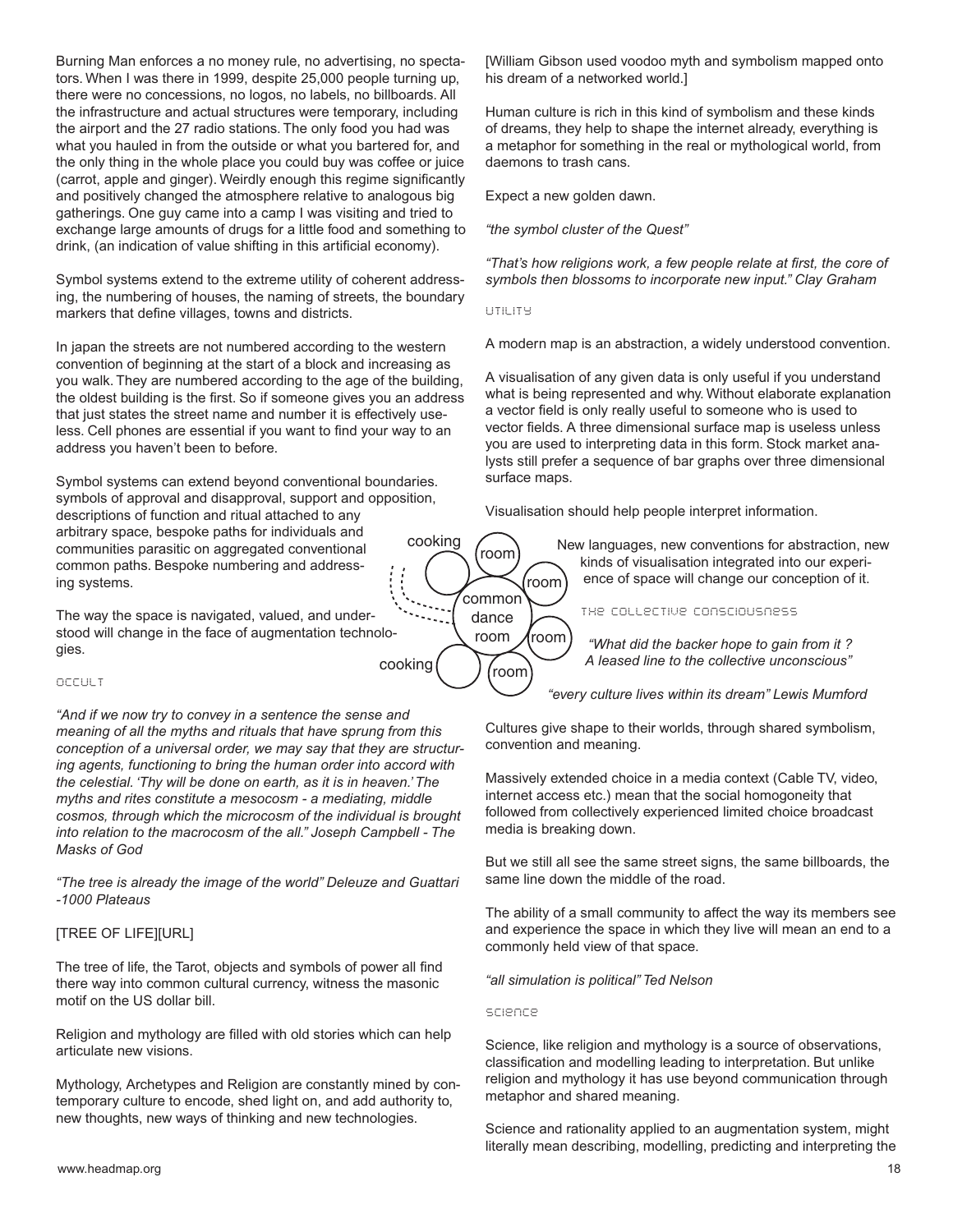world as we experience it. The collective body of scientific knowledge at your disposal. Plants and animals might be annotated and described, physical systems might be modelled with a view to prediction.

sPace as HierarcHY of vaLues rePLaceD BY sPace as a sYsTem of maGniTuDes

*"space as a hierarchy of values was replaced by space as a system of magnitudes"* 

When people exclusively think associatively rather than in terms of a system of magnitudes, physics has a hard time advancing (cf. Gallileo).

*"In fact, most of them were incredibly pissed off. They had pulled some blame-reversal thing where they felt the existence of toxic metals in their soil and swimming hole was somehow my fault. That if I'd kept my mouth shut, it would have been safe. This shouldn't have surprised me, because the ability to think rationally is pretty rare, even in prestigious universities. We're in the TV age now and people think by linking images in their brains." Zodiac - Neal Stephenson* 

Neal Stephenson wrote another book about a young girl growing up in a future dominated by nano technology called The Diamond Age. In it he described a 'book', an intelligent nano-computer that functioned as a tutor to the girl, it could teach

it's young reader all the concepts she needed to grasp, from the very simple to the very advanced, through a series of simulations and games, (e.g. escaping from a locked room in a castle requires working out the basic principles of a binary code).

carTesian sYsTems PLus emoTion

Taking a rationally constructed system, and using it to further irrational, symbolic, non-utilitarian, human ends is always fun.

augmenting reality

*"Ritual is Mythology made alive." Joseph Cambell - The Masks of God*

*""My little theater," Aglie said, "in the style of those renaissance fantasies where visual encyclopedias were laid out, syllogues of the universe. Not so much a dwelling as a memory machine. There is no image that, when combined with the others, does not embody a mystery of the world" [Foucualt's Pendulum - Umberto Eco page 283]*

*"Behind crenellations & slit-windowed towers scholars & fedayeen wake in narrow monolithic cells. Star-maps, astrolabes, alembics & retorts, piles of open books and in a shaft of morning sunlight an unsheathed scimitar." Hakim Bey*

*"the leonine tradition and the wisdom of the unicorn"*

external representation of interior space

*"What will we make of such spaces? Camillo sought to capture the entire scope of his world's knowledge within his memory theatre..." Darrel Berry - The Poetics of Cyberspace*

18 www.headmap.org 19

DAMN STRAIGHT IT'S POWERED  $BY$  LINUX

occuLT anD TecHnoLoGY aPPLe anD caBaLa

*"syncretism: reconciliation or fusion of differing systems of belief, as in philosophy or religion, especially when success is partial or the result is heterogeneous."* 

*"I told them about a strange thing I had seen in Paris, a bookshop near quai Saint-Michel. It's symmetrical windows advertised it's own schizophrenia; on one side, books on computers and the electronics of the future; on the other, occult sciences. And it was the same inside: Apple and cabala." [Foucualt's Pendulum - Umberto Eco page 255]*

A hybrid of symbolism, ritual and rationality.

LanGuaGe

*"It is the intuition of space which most fully reveals [the] interpenetration of sensuous and spiritual expression in language." Ernst Cassirer - The Philosophy of Symbolic Forms*

Push Singh at MIT is working on the assumption that language is heavily linked to spatial metaphor (ted supports bill, Tina is close to joe etc.) and consequently an artificial intelligence approach to language can be developed within the context<br>of a physically accurate 3d environment, you can le accurate 3d environment, you can learn

language in the human sense better if you inhabit a 3d space governed by the laws of physics.

insurrecTion

*"Smash the symbols of the Empire in the name of nothing but the heart's longing for grace." Hakim Bey*

*"If rebellion proves impossible then at least a kind of clandestine spiritual jihad might be launched." Hakim Bey*

*"Evanescent incendiary mind-bombs, scary mandalas flaring up on smug suburban nights" Hakim Bey*

#### synaesthesia

seeing extraneous sounds while listening to loud music, hearing silent movement out of your field of vision.

commodification of synaesthesia.

lost spaces [better use of lost spaces]

Think of all spaces that are lost, the rooms, the places; where are the stories that could illuminate them and tell where they are.

*"...rooms adrift in foundering cities, room and streets, names like wounds, the room with windows looking onto other rooms with the same discolored wallpaper, where a man in shirtsleeves reads the news or a woman irons; the sunlit room whose only guest is the branches of a peach..." Octavio Paz, Sunstone*

to be an immortal you have to secede from the present

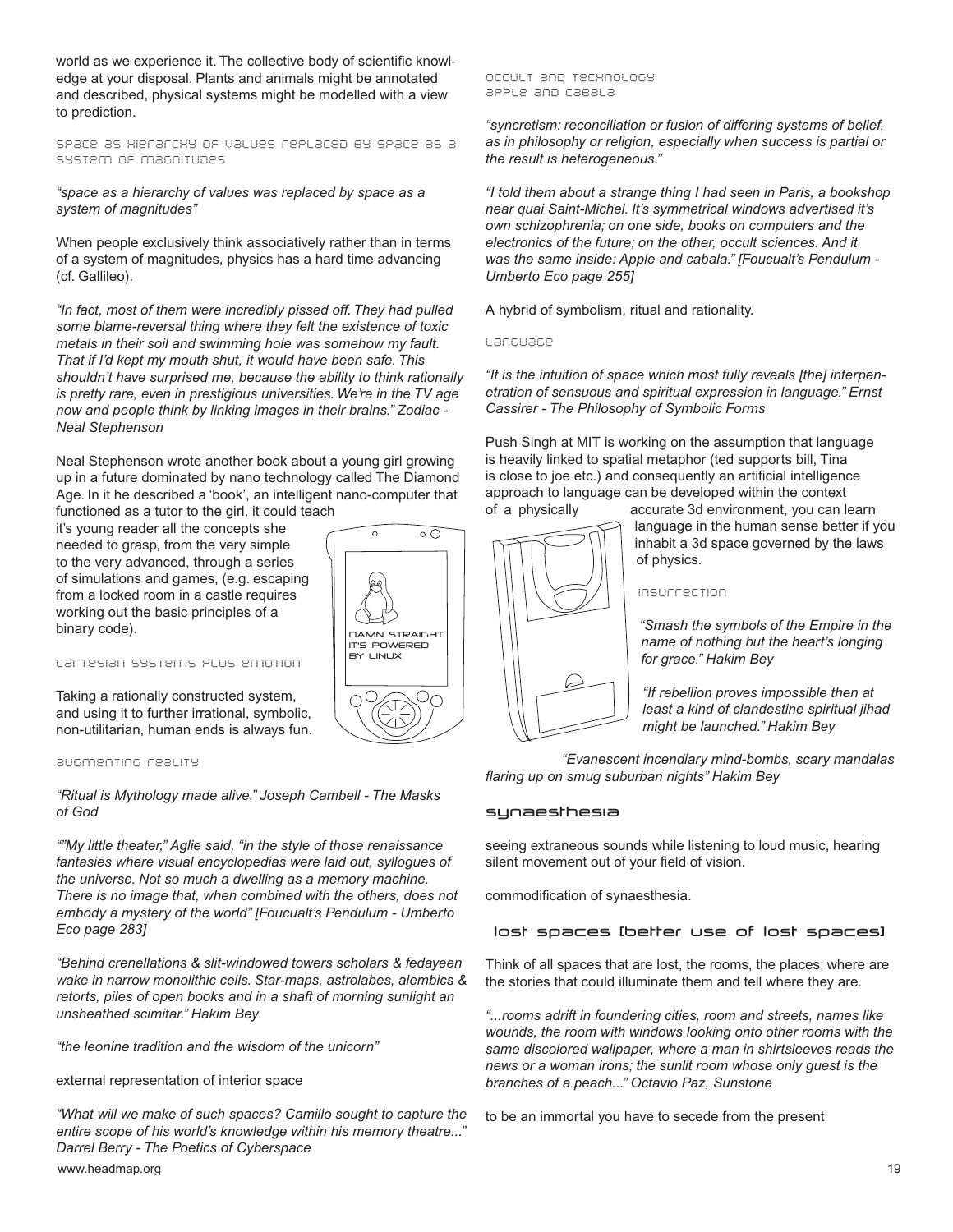*"Rimbaud said "Existence is elsewhere", and Malevich once wrote, "Only that which cannot be touched can be sacred". To me, this experience of two places, two worlds, in one moment is a central form of the experience of modernity." Jeff Wall, Introduction to Transparencies*

*"Our time calls for intelligent fads. Our time calls for a self-aware, highly temporary array of broad social experiments, whose effects are localized, non-lethal and reversible — yet transparent, and visible to all parties who might be persuaded to look.*

*The Internet is the natural test-bed for this fast-moving, fastvanishing, start-up society."*

*Bruce Sterling - Manifesto jan 3 2000*

### dreams

# [does a firm persuasion of a thing make it so]

Life flows into inanimate objects

*"Life not content with it's own province, had flowed incontinently into the stones, river, stars and all the natural elements:* 

*the external environment, because it was immediately part of man, remained capricious, mischievous, a reflection of his own disordered urges and fears." Lewis Mumford* 

In antiquity there were gods for everything, rivers, streams, trees, and animals.

This anthropomorphic view of the world made the external world an extension of man himself.

A whole new layer of information overlaying the world functions in the same way.

Precedents and models for a world like this stretch from science fiction and the occult to drug experiences and the myths and legends of ancient cultures.

### dream shaping reality

everY cuLTure Lives wiTHin iTs Dream

*"Every culture lives within its dream. It is reality while the sleep lasts, a culture lives within an objective world that goes on through its sleeping or waking, and sometimes breaks into the dream, like a noise, to modify it or to make further sleep impossible." Lewis Mumford* 

Culture is a dream, a set of arbitrary collectively agreed upon conventions. That dream is imposed upon reality. Everything in the built environment reflects upon how the collective sees itself. Visually appreciable characteristics and conventions vary between neighbourhoods, cities and states. Immigrant communities living together bring with them their own dream and overlay it on what

www.headmap.org 20

they find (china towns, Latin quarters).

This externalised dream extends deep, if you have never stepped outside your culture, you may not notice how much of your world is mediated by an arbitrary dream.

coLLecTive Dreams as sTrucTurinG aGenTs [science anD PoLiTics eTc]

*"The dream gives direction to human activity and both expresses the inner urge of the organism and conjures up appropriate goals." Lewis Mumford*

Science, technology, art, literature, politics etc.

merGinG Dream worLD anD reaL worLD

We will be able to alter and experiment with the cultural interpretation and structuring of the physical world without physically altering it.

*"He told me of how his real life and his dream life are becoming much the same."*

> *"This was the sad ambience, the bitter, depleted world in which Lewis and Tolkien wrote. They had,*

> > *however, a more positive response to these conditions and events than the postimperial stoicism, cultural despair, and resigned Christian pessimism that were the response*

> > > *of their British contemporaries. They were not prepared imaginatively and intellectually to withdraw and accept defeat. Out of the medieval Norse, Celtic, and Grail legends, they conjured fantasies of revenge and recovery, an ethos of return and triumph. As Chaucer said in Troilus and Criseyde, they aimed "to make*

*dreams truth and fables histories" Inventing the Middle Ages, Norman F Cantor 1991*

*"We offer a simple test for otherworldly explorations: are there plants in the realm? And if there are, what is their* 

*In natural, inhabitory societies everyone is a plant person. Sure, there are exceptions - the Eskimos lived entirely by eating other souls - but those are exceptions. To walk through the Amazonian forest with the Waorani or the Quichua speaking peoples is to be deluged with plant lore: with names, uses, and legends about plant after plant after tree passing by."* 

*status.* 

*Pharmako/poeia - Plants, Posions and Herbcraft by Dale Pendell, mercury house san francisco 1995*

# does a firm persuasion of a thing make it so

*Then I asked: "does a firm perswasion that a thing is so, make it so ?" He replied: "All poets believe that it does, & in ages of*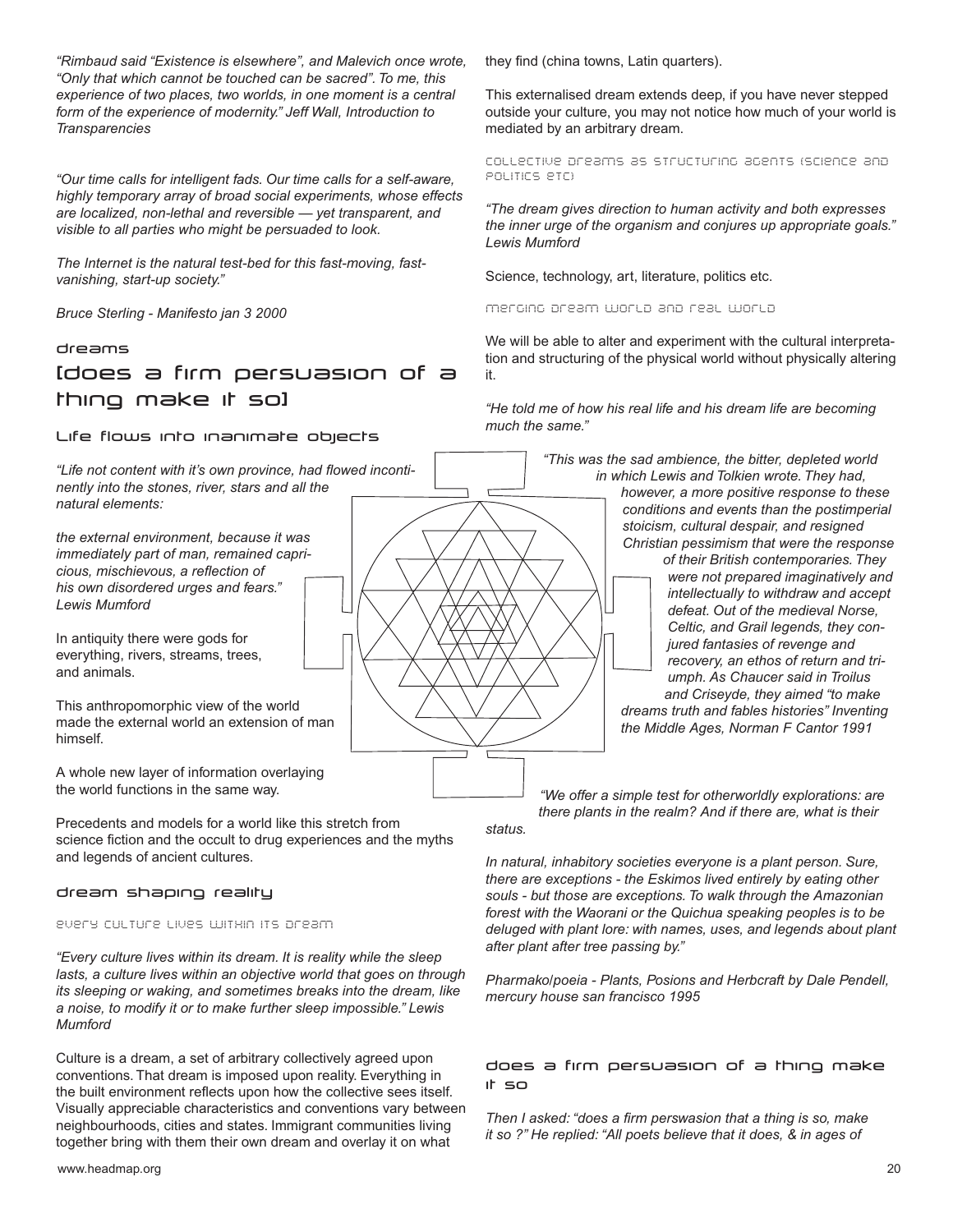*imagination this firm perswasion removed mountains; but many are not capable of a perswasion of anything." William Blake* 

We can experiment without needing to alter.

If General Motors invents a new experimental kind of carburetor, it is not a simple matter to replace every carburetor in every GM car out in the world. It is not even that simple to build it into all new GM cars, what if it suddenly proved faulty? The cost implications of recalling all those cars would be crippling.

Shift this problem from a real world industry, to the internet. Write a plug-in for a browser which offers some radical new functionality and release it, if people decide they need it, it can, almost overnight be downloaded and installed on the majority of machines and the internet is altered, upgraded and different from what it was prior to release of that plug-in.

Think of this analogy in terms of real space. How much does it cost to build a new cathedral? Is the cost affordable for a small distributed community of relatively poor teenagers? How much to alter and convert an existing building to some new purpose?

What if you could alter and convert real space and real spaces to serve your purpose without a legal change of ownership or real construction work.

*"to make dreams truth"* 

# ideas trying to come into being

Soft augmentation is an idea that follows from current trends in technological advancement and investment.

information age daydream

*"we have all the ingredients but we still don't know what we're cooking" Douglas Adams* 

*"They are merely trying to occur, they are checking whether the ground of reality can carry them. And they quickly withdraw, fearing to lose their integrity in the frailty of realization. And if they break into their capital, lose a thing or two in these attempts at incarnation, then soon, jealously, they retrieve their possessions, call them in, reintegrate: as a result, white spots appear in our biography-scented stigmata, the faded silvery imprints of the bare feet of angels, scattered footmarks on our nights and days—while the fullness of life waxes, incessantly supplements itself, and towers over us in wonder and wonder... " Bruno Schulz - Cinnamon Streets*

# the great work - the planetary mind

*"..peopled by unruly school groups being taught to idealise engineers" Umberto Eco* 

*a]. "Computers - the gizmos themselves - have far less to do with techie enthusiasm than some half understood resonance to The Great Work; hardwiring conciousness, creating the Planetary Mind. Teilhard de Chardin wrote about this enterprise many years ago and would be appalled by the prosaic nature of the tools we will use to bring it about. But I think there is something sweetly ironic that the ladder to his Omega Point might be built by*  *engineers and not mystics." John Perry Barlow*

Augmenting human faculties, occult powers, changing the way we see the world and seeing deeper, hardwiring aspects of consciousness, merging dream and reality.

He ToLD me of How His reaL Life anD His Dream Life are becoming much the same.

*"Ritual is Mythology made alive." Joseph Campbell - The Masks of God* 

*"But I also believe it was through her that he began to be aware of the erotic nature of automated universes" [Foucualt's Pendulum - Umberto Eco page 223]* 

DiviDes

Unaugmented people are going to live in a very different world, a divide as deep as rich and poor, educated and uneducated, race or political affiliation.

# nature [annotated]

# framing and annotating nature

BEAUTY OUTSIDE

beauty is largely outside art galleries, and it should be unobtrusively sign posted.

maKinG THe sTone sTonY

If art is about making us see what the artist wants us to see (Duchamp) then when an artist annotates nature it is art.

*"To achieve the end of yugen, art had sometimes been stripped of its color and glitter lest these externals distract; a bowl of highly polished silver reflects more than it suggests, but one of oxidized silver has the mysterious beauty of stillness, as Seami realized when he used for stillness the simile of snow piling in a silver bowl. Or one may prize such a bowl for the tarnished quality itself, for its oldness, for its imperfection, and this is the point where we feel sabi. [...] The love for the fallen flower, for the moon obscured by the rain, for the withered bough, is part of sabi. Unlike yugen (to which, however, it is not opposed) sabi does not find in these things symbols of remoter eternities. They are themselves and capable in themselves of giving deep pleasure. Sabi also differs from the gentle melancholy of aware: here one does not lament for the fallen flower, one loves it." Tsunoda, et al, Sources of Japanese Tradition*

*"And art exists that one may recover the sensation of life; it exists to make one feel things, to make the stone STONY. The purpose of art is to impart the sensation of things as they are perceived and not as they are known. The technique of art is to make objects "unfamiliar," to make forms difficult, to increase the difficulty and length of perception because the process of perception is an aesthetic end in itself and must be prolonged." Victor Shklovsky, Art As Technique* 

not the conquest of nature but her resynthesis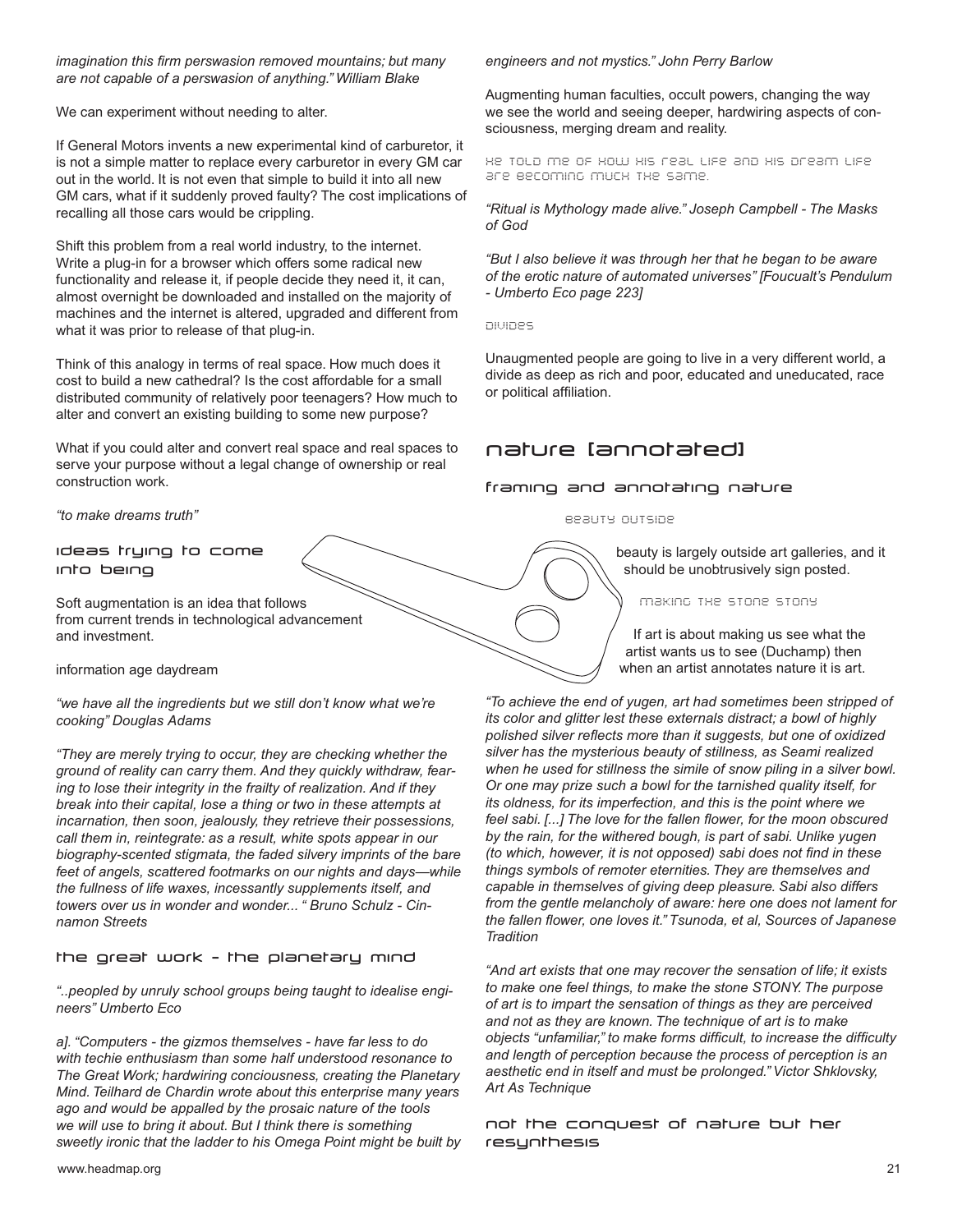Soft augmentation ought to make our attempted conquest of nature less obtrusive.

*"the ultimate goal of it's development was however not the mere conquest of nature but her resynthesis" Lewis Mumford*

### temporary and permanent

*[Begin quotes from Amos Rapoport - AUSTRALIAN ABORIGINES AND THE DEFINITION OF PLACE found in Shelter Sign and Symbol The various forms of body decorations are extremely complex ed. Paul Oliver - Barrie and Jenkins 1975]*

*The twofold nature of ownership characterizes all secret-sacred objects (churinga) and sites of mythological and ritual significance (Dreamings). For example among the Aranda each individual had a personal stone or wood churinga kept in a sacred 'storehouse' of the ritual group. The churinga is a lifeline to the spirit world and the dreaming - and people belong to it. The 'storehouse' may be a hole in the ground (where the churinga is buried), a hollow tree, a cleft in a rock or a shed of branches. In any case it is concealed from view and the whole area around it is forbidden to women, children and the uninitiated on pain of death.Thus while the concept of a sacred storehouse resembles that of other cultures, it is not expressed by building, and, rather than being stressed, is hidden. A similar relationship exists between ritual groups and natural or artificially constructed Dreamings - standing stones,* 

*rock masses, waterholes, trees or stone arrangements. These are permanent and symbolic assurances of the presence of the Dreaming which are the very ground of being and keep the world going. The whole world is a single entity the main characteristic of which is reciprocity.*

*[…]*

*There is thus a clear distinction between sacred and* 

*profane, very much as Eliade suggests, even though there are no visible physical demarcations. For example when churingas were kept in caves, those entering to fetch them impressed palm prints near the entrance to establish rites of passage" indicating an awareness of a boundary between* 



*sacred and profane. In fact any place where churingas are kept becomes sacred, and the churinga is shown to initiates as a rite of passage giving rebirth into full membership of the clan. Similarly,*  ceremonial leaders frequently become such in special caves whereas<sup>wired</sup> predecessors. The world wireless networking makes posother people who entered these caves could disappear forever. There<sup>sible</sup> is still to be built. *are thus a number of rites of passage related to environmental* 

*features.*

*Some sacred places are specially related to the conception of children. When a woman conceives in a place where there are prominent features - rocks, boulders, ancient trees - one of the spirit children of the place enters her body and the totem of this place becomes the child's irrespective of the father's or mother's totem. This shows*  the importance of the place of conception and the individual retains a*military expedition across the United States with barely a road special relationship to the natural feature and would worry if the tree system to follow. It got him thinking about the motorways of the was to be cut down or the rock mined.*

*Many descriptions and illustrations exist of ceremonies all showing the great variety, richness and complexity of the temporary 'monuments' used - body decorations, shields, poles, crosses and the like. Various markers may be erected, rocks emphasized by having blood poured on them or special bough huts built in which men spend much time during,ceremonials." During some ceremonials big fires are lit as 'temporary monuments'.*

*involving painting, covering the body with down stuck with blood and so on as well as the use of extremely complex, elaborate and tall head gear. People so decorated could be seen as 'temporary monuments' claiming a place by making it sacred through linking it with myth.*

*[…]*

*While Western man relies on barriers to keep out nature, reduce differences between seasons and times and defines places by manipulating these barriers, aborigines define places by knowing* 



 $\circledcirc$ 

*them and their distinctions. This knowledge is perceptual and 'real' as well as associational, mythical and symbolic.*

*[End quotes from Amos Rapoport - AUSTRALIAN ABORIGINES AND THE DEFINI-TION OF PLACE found in Shelter Sign and Symbol ed. Paul Oliver - Barrie and Jenkins 1975]*

# infrastructure [precursor]

Wireless networking as a precursor to augmenting

*"The central act of the modern era is to connect everything to everything" Kevin Kelly* 

In the wake of huge investment in high bandwidth wireless networking, the networks that are evolving are different from there

A world will emerge in the new spirit spontaneously and it will take time to establish its characteristics and determine its shape.

#### the expansion of the highway system

*"In 1919, Major Dwight D. Eisenhower had led his motorised future. Thirty-seven years later, in 1956, president Dwight D. Eisenhower signed the Interstate Highway Bill, which provided for a 41,000-mile superhighway system (later raised to 42,500 miles)* 

*[…]*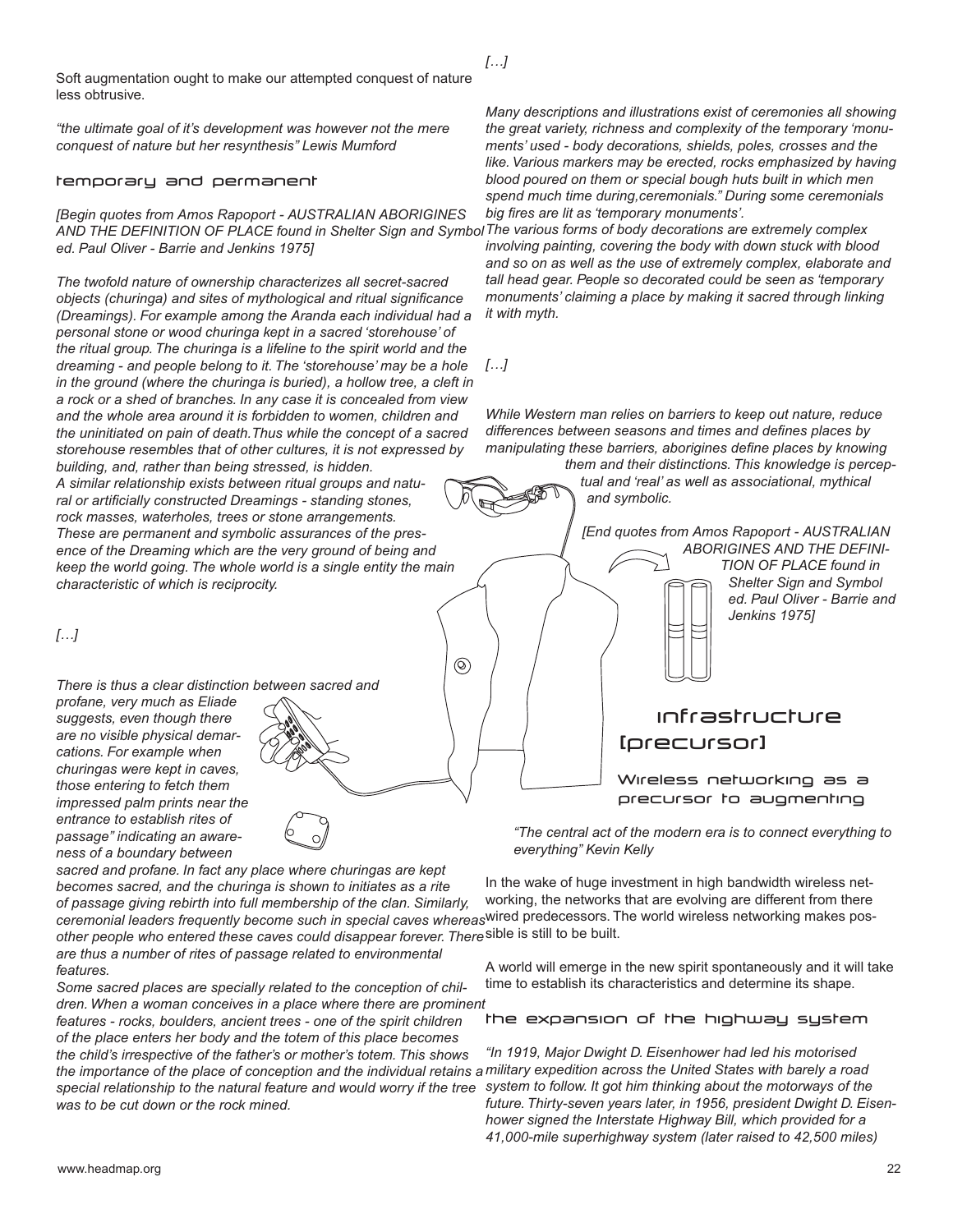*that would crisscross the nation. The Federal government would pay 90 percent of the cost, with most of the money coming from a specially designated, non-divertible highway trust fund accumulated out of gasoline taxes. The program was actively advocated and promoted by a broad coalition of interests that became known as the 'highway lobby'- automobile makers, state governments, truckers, car dealers, oil companies, ruber companies, trades unions, real estate developers. There was even the American Parking Association; after all, no matter how great the distance covered, drivers would eventually have to come to the end of their trips - and park their cars.* 

*Eisenhower himself advocated the interstate highway program on several grounds: safety, congestion, the many billions of dollars wasted because of inefficient road transport, and, evoking the darkest fears of the Cold War, the requirements of civil defense. "In case of atomic attack on our cities," he said, "the road net must permit quick evacuation of target areas." The resulting program was massive, and Eisenhower took great pride in the scale of the construction, using wondrous and mesmerising comparisons. "The total pavement of the system would make a parking lot big enough to hold two third of all the automobiles in the United States," he said. "The amount of concrete poured to form these roadways would build eighty Hoover Dams or six sidewalks to the moon. To build them, bulldozers and shovels would move enough dirt and rock to bury all of conneticut two feet deep. More than any single action by the government since the end of the war, this would change the fate of America." His words were, if anything, an understatement."* 

*The Prize - Daniel Yergin* 

THe inTerneT

The internet is not the same as the freeway network in america, but it has some themes in common.

The internet was designed to be able to survive a nuclear attack and at least a stated proposed use of the highway system was to enable evacuation during a nuclear attack.

Despite all the focus on internet companies like Amazon and Yahoo (the dotcoms), the real economic issue is not the companies that claim to be the commercial internet, but the fact that like freeways, the internet just changes the way information and goods flow through the system. If the internet is having an impact on the real economy it is because it is affecting the way all transactions are being conducted (taking the broadest definition of transaction to include receipt of information, email, trade, website hits etc.).

### THe worLD ouTsiDe is GeTTinG wierDer

[..in san francisco with high DSL penetration and 802.11 wireless networking, clouds of random connectivity exist, you can be walking past someone's house and get a network connection...there are even websites which tell you which doorsteps to sit on..]

a sPaTiaL exTernaL neTworK

Unlike the internet, the freeway network is external and deals with the movement of goods and people as well as information.

auGmenTinG THe roaD sYsTem [ParasiTic TecHnoLoGies]

The freeway network also represents a nexus point for the convergence of internet access and wireless location aware devices.

The freeways reshaped America, they conjured up suburbs, malls, motels, restaurants and gas stations. They reinforced America as a huge homogenous market that distributors could easily supply. They enabled easy migration from anywhere to anywhere. Given the level of mobility already built into American life and consciousness (LA is a great big freeway). What will the result of the addition of a new layer of technology augmenting this infrastructure conjure up. Cars will be location aware and connected to the internet. Driving through some remote valley you will know if something interesting is happening outside your field of view, or if a particular town is worth stopping in, or if someone in your extended community lives nearby. Your immediate surroundings can become more than just scenery merging into an irrelevant blur.

### coordination and support of field operatives

*"I asked the major over wind and noise about the strange warning sign that had caught my attention early in the morning. "Desert tortoise," he shouted. "Fifty thousand dollars if you kill one." "The scientists claimed to be matching the warfighters chip for chip in the information war. Tortoises were tagged with transmitters,* 

*tracked by radio telemetry, and graphed in grid locations by computers. Landsat satellites were used to identify good habitat areas, aerial mine detection technology to find tortoises moving on the ground, and electronic* 

*sensors to warn off vehicles that might endanger the creatures." James Der Derian - Cyber-Deterance [Wired 2.09]* 

#### miLiTarY oriGins

the military gave us GPS, head up displays, computers even. C4i (command, control, communications, computers and intelligence) integrates all kinds of technologies, to augment the capabilities of troops in the field with every kind information and support, and to supply commanders with a model of the entire theatre of operations.

#### ProToTYPes

The technology developed to equip special forces for the next low intensity conflict.

Even less technologically advanced, and civilian orientated, forces are useful for determining precedent.

Police forces around the world make heavy use of the radio. Radio communication is a fundamental capability upon which command and control can be built. The radio links back to a command centre, full of operators in contact with officers, with access to information (maps, databases etc.) men, vehicles and equipment.

This kind of support infrastructure is what is being made available to civilians through the convergence of cell phones and the internet.

#### the ally

*[BEGIN quote from Pharmako/poeia - Plants, Posions and Herbcraft by Dale Pendell, mercury house san francisco 1995]*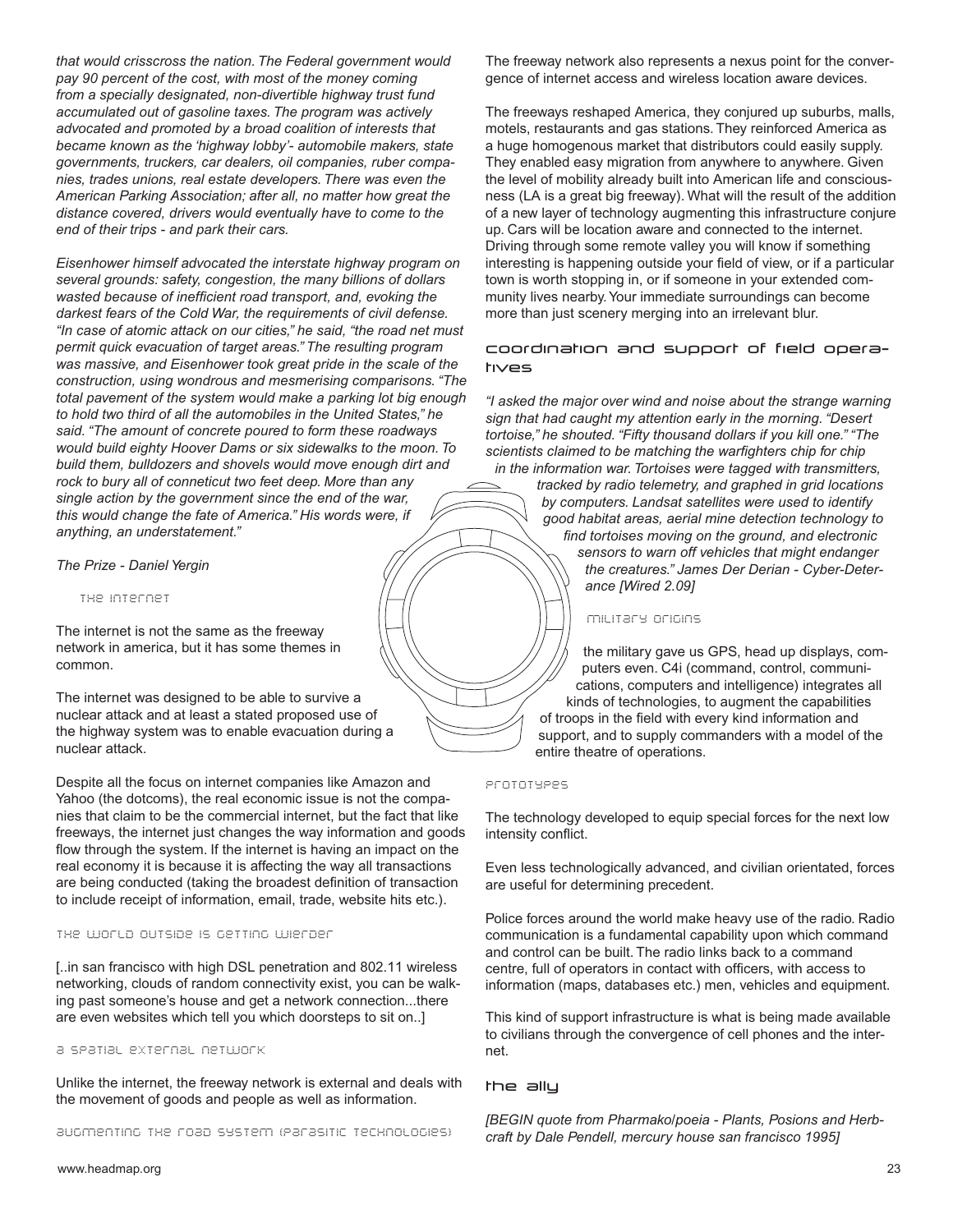### *THE NATURE OF THE ALLY*

*The old doctors had helpers*

*Maybe the power plant was a conduit, or a call, a sort of whistle. Or the plant was like a delivery service. Not like the plant itself was the ally*

*maybe the ally lived in the plant, or maybe the ally lived in the next world, and the plant was like a bridge* 

*That plants have virtues, or "vertues," was known by the ancient herbalists. The Virtue of a plant was its truth, its strength. Maybe the best synonym is integrity. Or power. Or poison.*

*The ally is the one who helps you. That is what an ally should do. Allies assist each other in the prosecution of some task.*

*Allies may also have agendas of their own, however. That is, an ally is not like a fairy-godmother, but is a powerful force in its own right.*

*An ally is like a half-broken horse, a horse with spirit. A horse that will carry you many days, only to suddenly knock you off on a low branch. Some allies are the subtle type. Maybe You have an ayahuasca saly. She is friendly. She gives you things. She doesn't seem at all malevolent. Or maybe you have an opium ally. She is more than friendly. She'll call you up and invite you over. And she is voluptuous, so you go. She is so good to you it seems like heaven. You get what I mean.*

*[END quote from Pharmako/poeia - Plants, Posions and Herbcraft by Dale Pendell, mercury house san francisco 1995]*

#### instant tools

*[Begin quotes from Amos Rapoport - AUSTRALIAN ABORIGINES AND THE DEFINITION OF PLACE found in Shelter Sign and Symbol ed. Paul Oliver - Barrie and Jenkins 1975]*

*Aborigines have few tools or objects and rely on 'instant tools', that is they recognise potentially useful objects in the environment. If this object matches a 'mental template' or idea of a tool, for example a spear thrower, a concrete object results.*

*Group members share food as well as other possessions, and among aborigines articles have been traced through 134 persons. This sharing creates friendship and social values are more important than economic ones.*

*Hunters do not store food but regard the environment as a storehouse. While each local group is associated with a geographic range there is considerable visiting among groups which do not maintain exclusive rights to resources but have flexible arrangements. At the same time most groups have a home base or camp.* 

www.headmap.org 24

*This generalised description of the way in which hunters and gatherers (including aborigenes) use space can be expressed in terms of a set of concepts derived from animal studies*

*Home Range - The usual limit of regular and activities, which can be defined as a set of behavioural settings and linking paths.*

*Core areas - Those areas within the home range which are most used and most commonly inhabited.*

*Territory - A particular area which is owned and defended whether physically or through rules or symbols which identify the area of an individual or group from others.*

*Jurisdiction - 'Ownership' of a territory for a limited time only, and by some agreed rules.*

> *Among animals the size of home range and core areas and their coincidence, and the times and duration of jurisdiction depend on the natural conditions (climate, rainfall, resources) on the one hand and the animal species on the other. In the case of hunters also the same physical factors play a role as do the values and life-style of the group.*

*[END quotes from Amos Rapoport - AUS-TRALIAN ABORIGINES AND THE DEFI-NITION OF PLACE found in Shelter Sign and Symbol ed. Paul Oliver - Barrie and Jenkins 1975]*

# outside [space plus information]

#### community

#### faciLiTaTinG communiTY

Local communities can be brought closer together if common interest is allowed to intersect with location in a more efficient way. Why should people in a town not be able to establish more accurately where the people are who share their interests.

On the street where you live, the block where you live, the neighbourhood you live in, how many people do you know? And if you wanted to meet the subset of those people you might have something in common with, is there any reasonable way to do it without waiting for ten years worth of arbitrary random interactions.

#### ProximiTY

What if there was a system that could establish that someone like you was sitting around bored in the next street, that you had a mutual friend in common and the system can arrange to introduce the two of you, in a way acceptable to each of you.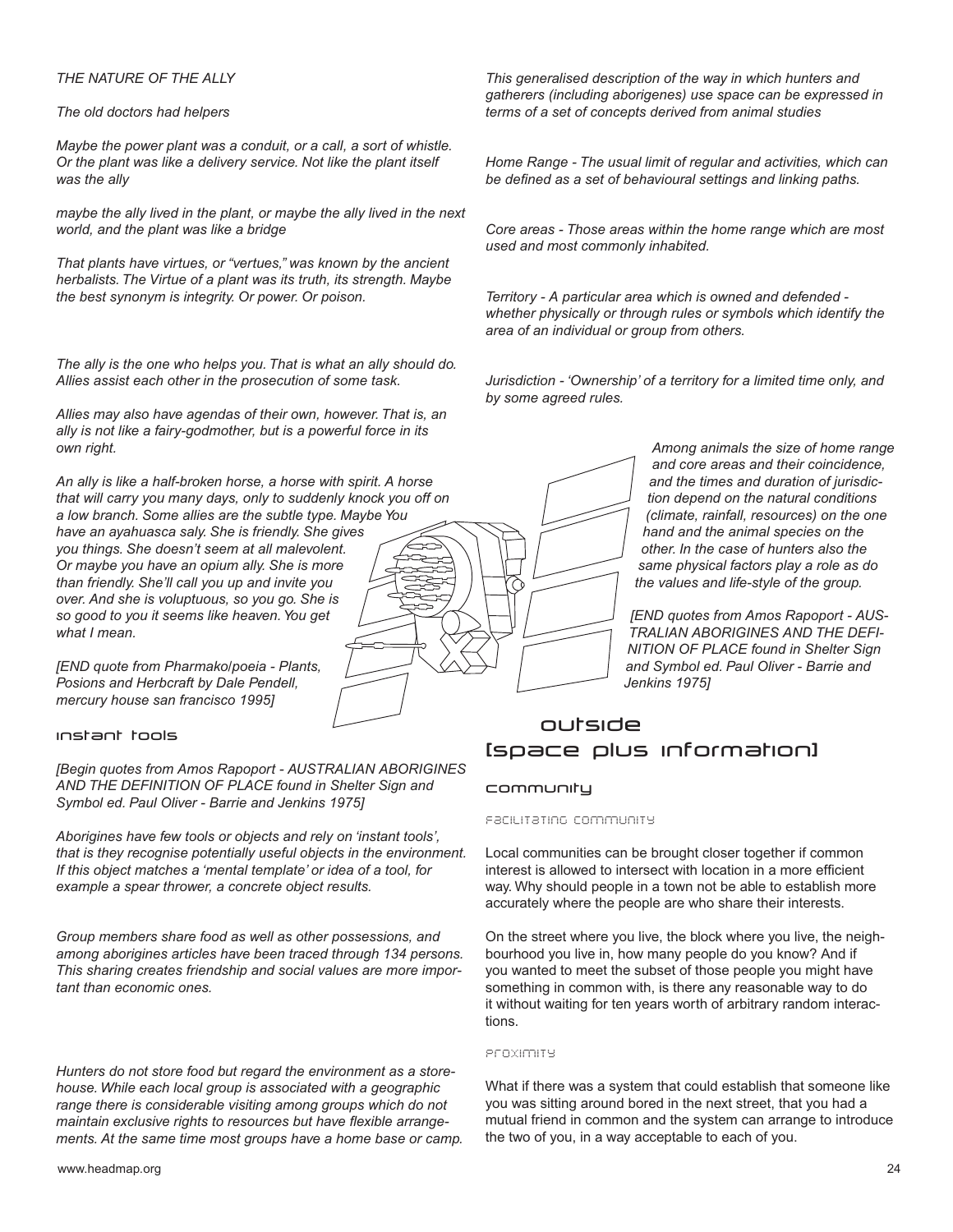Leverage proximity better.

### Space games

What if you had to run around and climb things to play computer games rather than sitting in a room listening to headphones.

Imagine games which involved spatial challenges, and involved whole communities of kids, both building the levels and playing the games.

"go to the end of the road and climb on the roof of the deserted cinema"

or rather (introducing a time element, and in order to get the next instruction)

"RUN to the end of the road an climb on the roof of the deserted cinema."

Such games might result in a few fatalities, but at least it would get kids out of the house.

#### reGuLaTinG communiTY

Church clocks predate personal time keeping.

The clock strikes loud to regulate a community otherwise disconnected from awareness of mechanical time.

In this small japanese village a megaphone wakes the whole community up in the morning, barks advice during the day and plays a lullaby at bedtime.

# double meanings [Howard Hughes hitch hiking]

seeminGLY innocenT enGLisH viLLaGes

Remember those hammer films, or those episodes of the Avengers, when seemingly innocent English villages turn out to be living according to entirely different and usually malevolent rules and regimes. 'The Wicca Man' being the definitive example, a policeman (Edward Woodward) arrives on a small island to investigate the disappearance of a young girl, he slowly establishes that he is in a thinly disguised pagan community. At the end they trap him in a large wicca man and burn him to death according to pagan ritual practice.

In the absence of visual cues, and given the extent to which people can be permanently connected to distributed communities, it is going to be harder to make assumptions about people and there communities and affiliations.

#### DuaLiTies

A person may seem to be one thing and turn out to be quite another.

*"I can't conclude my brief remarks today without a mention of a particularly odd development related to wireless computer telecommunications. Because it is now possible to carry out transactions entirely in cyberspace (including financial transactions), many information entrepreneurs in 2015 have simply given up* 

*any physical home. Basically, they have become stateless people, 21st-century gypsies.* 

*A recent tragic example of this occurred in the small town of North Zulch, Texas. There, some rural law enforcement officers apprehended a scruffy vagabond on a motorcycle after a highspeed chase. Unfortunately he was killed. A search of his backpack revealed a device the size of a cigarette pack. The police officers, who were not computer literate, accidentally broke the device. This tiny device was actually a privately owned computer bulletin board system with some 15,000 registered users.* 

*Many of the users were wealthy celebrities, and the apparent outlaw biker was actually an extremely popular and nationally known system operator. These 15,000 users were enraged by what they considered the wanton destruction of their electronic community. They pooled their resources and took a terrible vengeance on the small town of North Zulch, which, by contrast, had only 2,000 residents, none of them wealthy or technologically sophisticated. Through a combination of harassing lawsuits and sharp real- estate deals, the vengeful board users bankrupted the town. Eventually the entire township was bulldozed flat and purchased for park land by the Nature Conservancy. " Bruce* 

*Sterling - Wired 1.4 page 91*

# the richest most satisfying playground

Ignore mental abstraction for a moment in favour of physical reality. The real world is beautiful and complex and detailed.

### simuLaTion

I remember driving down a motorway on the way out of London once and seeing a tree in bright late afternoon sunlight and (after having spent too much time over the previous couple of months in dark rooms with 3d studio and photoshop), feeling struck by how much detail there was in the tree and how well rendered it was. This seemed like a dark thought at the time. Later on I worked at a company that worked on real-time physics simulation, and the implication (and motivation) was that reality could be simulated not just visually but at

a deeper more fundamental level. Ultimately the simulation would be a satisfying alternate reality.

The vision of a 21st century games console hooked up by a fat pipe to the network, with accurate physics, stunning rendering, AI and other people to play with or against is still current. It is coming to pass in the shape of the Playstation 2 and the Microsoft X box. But it all seems rather dull and peripheral relative to the real revolution. The internet doesn't need 3d, it certainly manifests in 3d, in the form of Quake, but it is not fundamental to it's success or growth. Interesting but not core, not fundamental.

### ouTDoors

The outdoors has been refined into an urban playground on the one hand, or a backdrop for extreme sports and 'nature' on the other. In some real sense it has already become a stage set.

The idea that you can now make a phone call from anywhere means the notion of wilderness is now defined by personal economics and technology rather than geographic location.

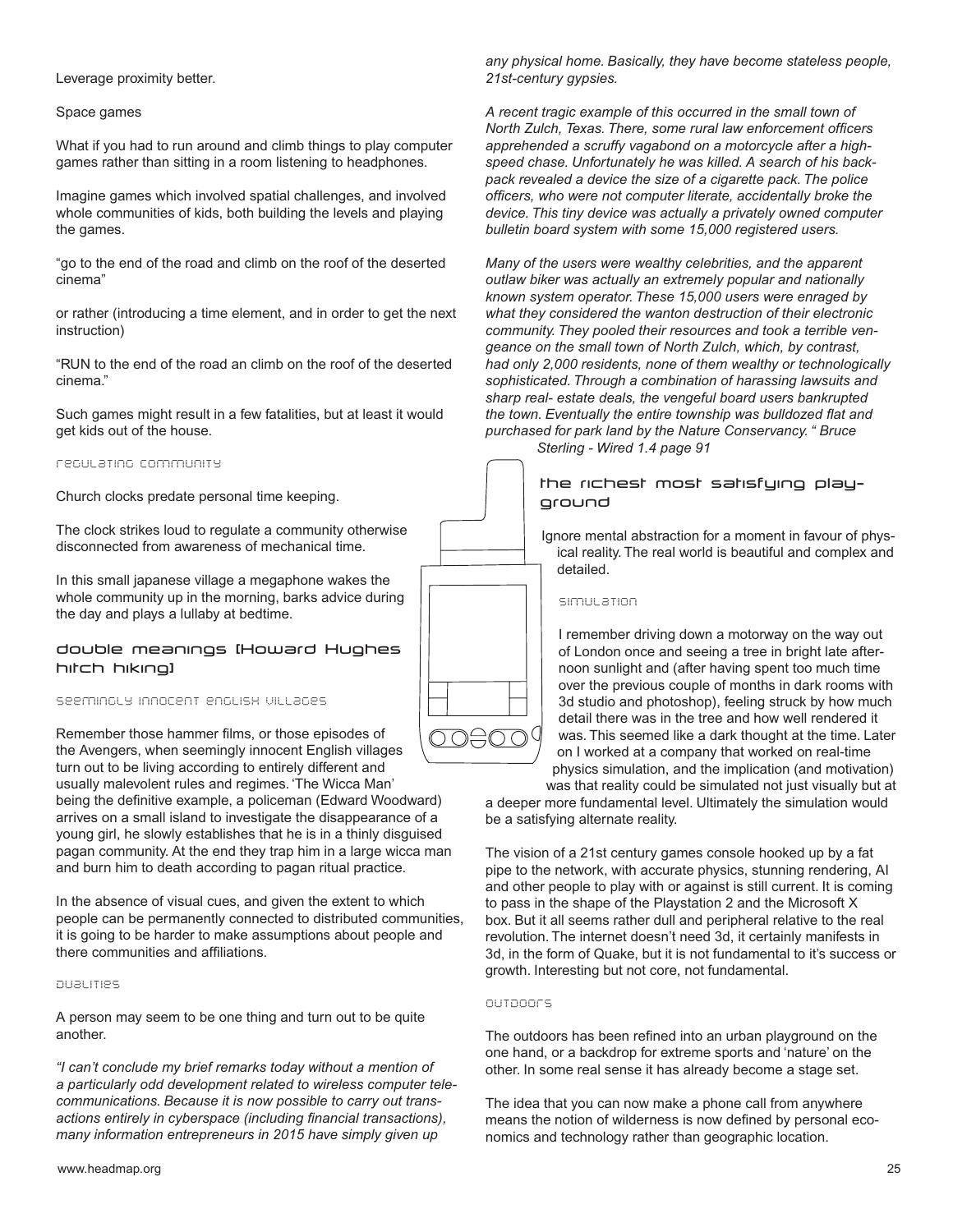A friend of mine who recently returned from Africa told me about the battles and alliances in the bush, where multiple film crews from different networks and natural history programs were attempting to get shots of the same animal without getting each other in the shot. The noise and the lights and the generators transformed the wild into something else, but the product would ultimately be cut and dubbed to reflect the idealised image of 'nature' that audiences demanded

Mountaineers queue up to climb once rarefied and remote mountain peaks like Everest and K2. Western sport climbers bored of Thailand are bolting routes in Cambodia and Vietnam, widening their field of play. Snowboarders are helicoptered into remote areas to board down inaccessible runs.

 Kids in urban areas skateboard, rollerblade and bike there way over every conceivable urban obstacle. Technology just makes outside more fun.

### THe sPace ProGram

Two things are experiencing explosive growth, the internet and cell phones. Now the two phenomena are about to get integrated. From anywhere on earth for a relatively small amount of money you will be able to send and receive information including your geographical position.

During the sixties the space program began in earnest. From a cultural stand point it represented some assumptions: that there would be something on the moon when we got there and that actually going there was worthwhile.

When NASA abandoned manned missions to other planets, it represented a shift from an

externally focused world view to an internally focused world view. From a belief in an outside that was worth reaching out for, to an obsession with creating internal worlds.

Computers have dominated our lives since that point, and the computing experience is epitomised by sitting at a screen and focusing on abstractions.

The idea of building whole worlds inside a computer, of not having to travel to real places because we have cameras and sensors that can tell us what is there persists, as does the conception of a computer as a complete internal world we can inhabit without leaving the safety of a bedroom.

Geography is unimportant we are told, communities, trade, communication, all are free of geographical constraints as a consequence of the internet. But communities of real people should be able to meet in real life, trade would be more efficient from at least a logistical point of view it were sensitive to geography, and communicating with people who share a common interest locally can be more interesting given that you might be able to actually talk to them at some point without traveling to the other side of the world.

The frictionless abstractions that the internet has facilitated have already proved there worth, but imagine if those abstractions could be further leveraged to increase there potency.

Mobile phones are already augmenting reality in the moment. I

can walk down the street (or through the bush), decide I need to know something, or talk to someone, and call to get an immediate resolution to my need. ('I'm lost, are you sitting in front of a computer?' or 'Melanie, you know about plants, can I eat these yellow berries..')

1-800-questions

siGns

The world is already full of external and consciously (and unconsciously) constructed visible symbol systems, advertising hoardings, street signs, bar-codes, lists of ingredients, post-it notes, shoes hanging from tram wires, clothing, architecture. All of which make reality richer more interesting or easier to navigate

One day there will be no visible signs. Or rather, visible signs will persist but the invisible visible (or audible) signs will be more important.

Knowing where I am and what I'm doing I can ask the network to tell me what information I should see or hear that would be useful or relevant given my position and interest.

Real signs might be reduced to machine readable symbols that just exist to link to the relevant information on the network. I read in the symbol on the engine block of my car and a repair manual (or voice link to a mechanic) opens up. Knowing the location of a wooden box exactly I could place a note in it without it actually being there. I could leave a huge burning skull in a restaurant I decide I don't like.

auGmenTaTion PreceDenTs

*"...or Persona Vitrea (a mask that does not hide but, rather, reveals)"*

The success of the film the Matrix was built on a vision of a digital world as complex and rich as our own. The interface to the outside (the real world) was a cell phone [Nokia].

Neo: I need a little help

Operator: door on your left [Neo tries the wrong door] ...no your other left

Morpheus at one point in the film asks the operator for a structural architectural plan of the building they are in.

The film can be read in a number of ways, one of the readings is as a key reality augmentation film, with just a cell phone the field operative can get any kind of information or help needed.

[Having an argument at the checkout at Safeway and calling in an airstrike from your cell phone. ]

Good film precedents for augmented reality technology include Terminator 1, which came out in the early eighties before 3d graphics were being used in films. The Terminator uses a 2d head up display which can supply schematic diagrams, telephone directories, appropriate things to say and basic useful information like how to drive a truck. If anything that functionality is short of what is now possible.

Neal Stephensons 'Snow Crash' has characters who do nothing

www.headmap.org 26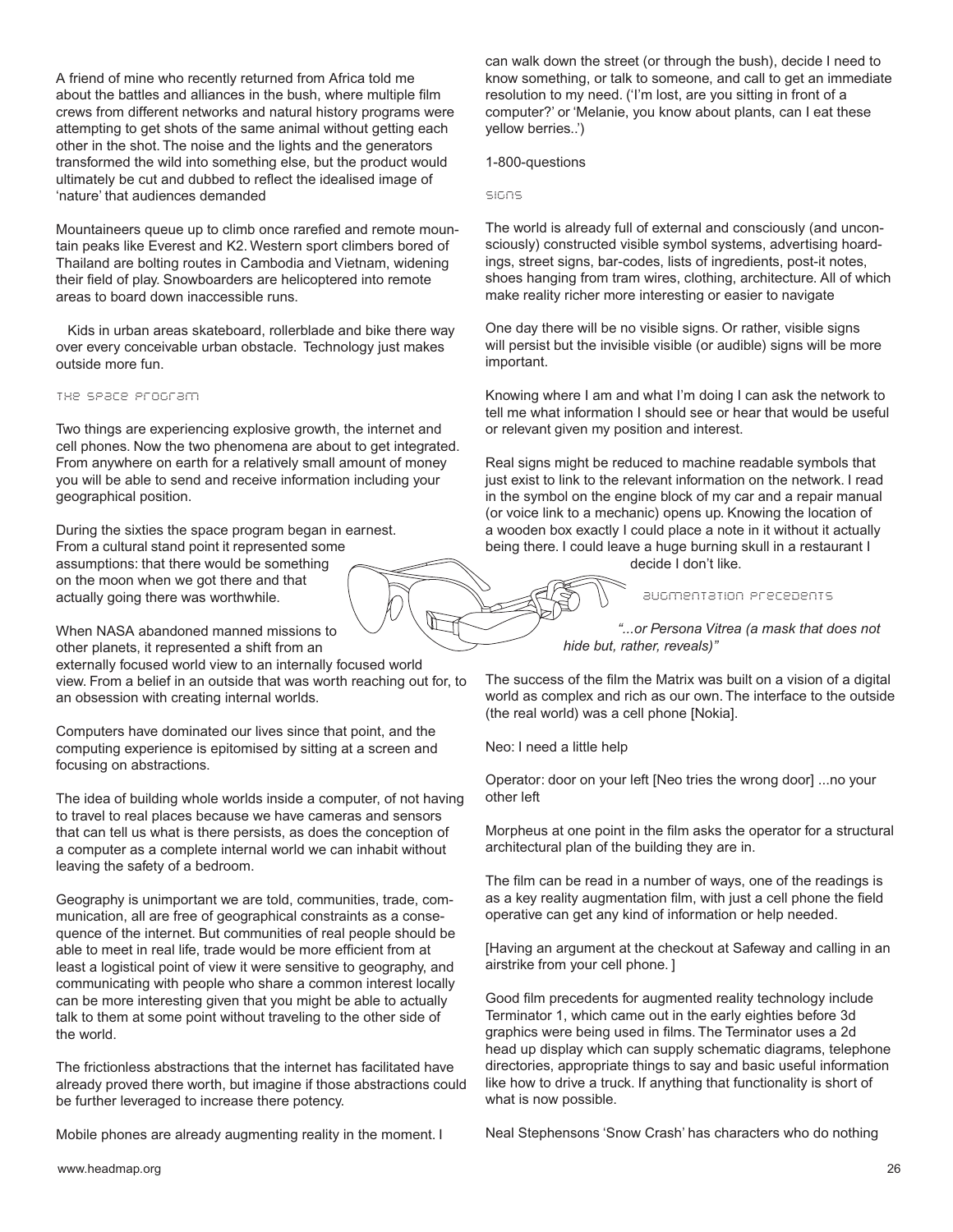but gather arbitrary data using cameras and other sensors attached to there bodies. The information is fed to the library of congress and the data gatherers only get paid if anyone accessing the library uses information they have gathered.

Another precedent is military technology, night vision, HUD's, GPS, the whole C4i (Command, Control, Communications, Computers, and Intelligence) infrastructure.

For some time now wearable computers have been an area of interest in geek circles, at MIT and elsewhere, cameras and displays strapped to the head, keypads sewn into jackets, computers in shoes.

At siggraph 99 there was a demonstration of a machine readable symbol system that would link to information on the net if it were scanned, scanning was done using pattern recognition and a worn camera.

All this reliance on gear is a little tedious

Cellphones (some location aware) with an internet capability are a reality. This is sufficient to begin moving in the right direction. Having said that, retinal displays exist and will soon be available and cheap, and as people become aware that the ability to augment reality is no longer just a geek dream but a mass market reality, peripherals will appear and get refined.

### senses

Devices can enhance your senses and give you a different way of thinking about your environment, a conventional paper map and a compass significantly augment your ability to not get lost.

People have walked to their death off cliffs in fog, blindly trusting the reading on there GPS.

*From an extreme empirical point of view, you are constantly making assumptions based on your model of the world rather than the strict information your senses are receiving.*

If you augment your senses artificially and feed that model additional information what harm?

*"the abyss of the five senses, where a flat sided steep frowns over the present world" Blake*

*"you move forward feeling with the back of your hand because if you touch something red hot or electrical with your hand facing forward that hand would clench automatically and you couldn't unclench it."*

*[paraphrase of 1950's British fireman describing moving through smoke filled buildings]* 

*"Although the landscape before my eyes may well herald the features of the one that is hidden behind the hill, it does so only to a certain degree of indeterminacy: here there are meadows, over there perhaps woods, and, in any case, beyond the near horizon, I know only that there will be land or sky and, as far as the limits of the earth's atmosphere are concerned, I know only that there is, in the most general terms, something to be perceived, and of those remote regions I possess only the style, in the abstract. In* 

*the same way, although each past is progressively enclosed in its entirety in the more recent past which has followed it, in virtue of the interlocking of intentionalities, the past degenerates, and the earliest years of my life are lost in the general existence of my body, of which I now know merely that it was already, at that time, confronted by colours and sounds, and a nature similar to the one I now see before me. I possess the remote past, as I do the future, therefore, only in principle, and my life is slipping away from me on all sides, and is circumscribed by impersonal zones. The contradiction which we find between the reality of the world and its incompleteness is the contradiction between the omnipresence of consciousness and its involvement in a field of presence."*

*M. Merleau-Ponty - Phenomenology of Perception* 

*"I've got this little Hi-8 camera which I'm taking everywhere because I trust it more than my eyes." Terry Gilliam* 

seven league boots

### space plus information

PLace THe orGanisinG PrinciPLe

Location aware wireless, mobile, devices can use geography as an organising principle. A knowledge of the place you happen

to be can establish a context for your requests. Where you are affects your information requirements and the behaviour you expect from your device (if you are in a theatre you don't want the phone to ring).

*[MAIL]* 

*To: Cornelius Tacitus* 

*From: Gaius Plinius Luci* 

*I know you will think it a good joke, as indeed it is, when I tell you that your old friend has caught* 

*three boars, very fine ones too. Yes, I really did, and without even changing any of lazy holiday habits. I was sitting by the hunting nets with my writing materials by my side instead of hunting spears, thinking something out and making notes, so that even if I came home empty handed I should at least have my notebooks filled. Don't look down on mental activity of this kind, the mere fact of being alone in the depths of the woods in the silence necessary for hunting is a positive stimulus to thought. So next time you hunt yourself, follow my example and take your notebooks along with your lunch-basket and flask; you will find that Minerva walks the hills no less than Diana."* 

*[END]* 

informaTion reconfiGureD accorDinG To conTexT

Geographical context impacts upon the information you need and your range of action.

"Find me a way back home" [get a map from this location to my house]

"Show me all the restaurants I'll like within a mile radius"

"find me a bookshop"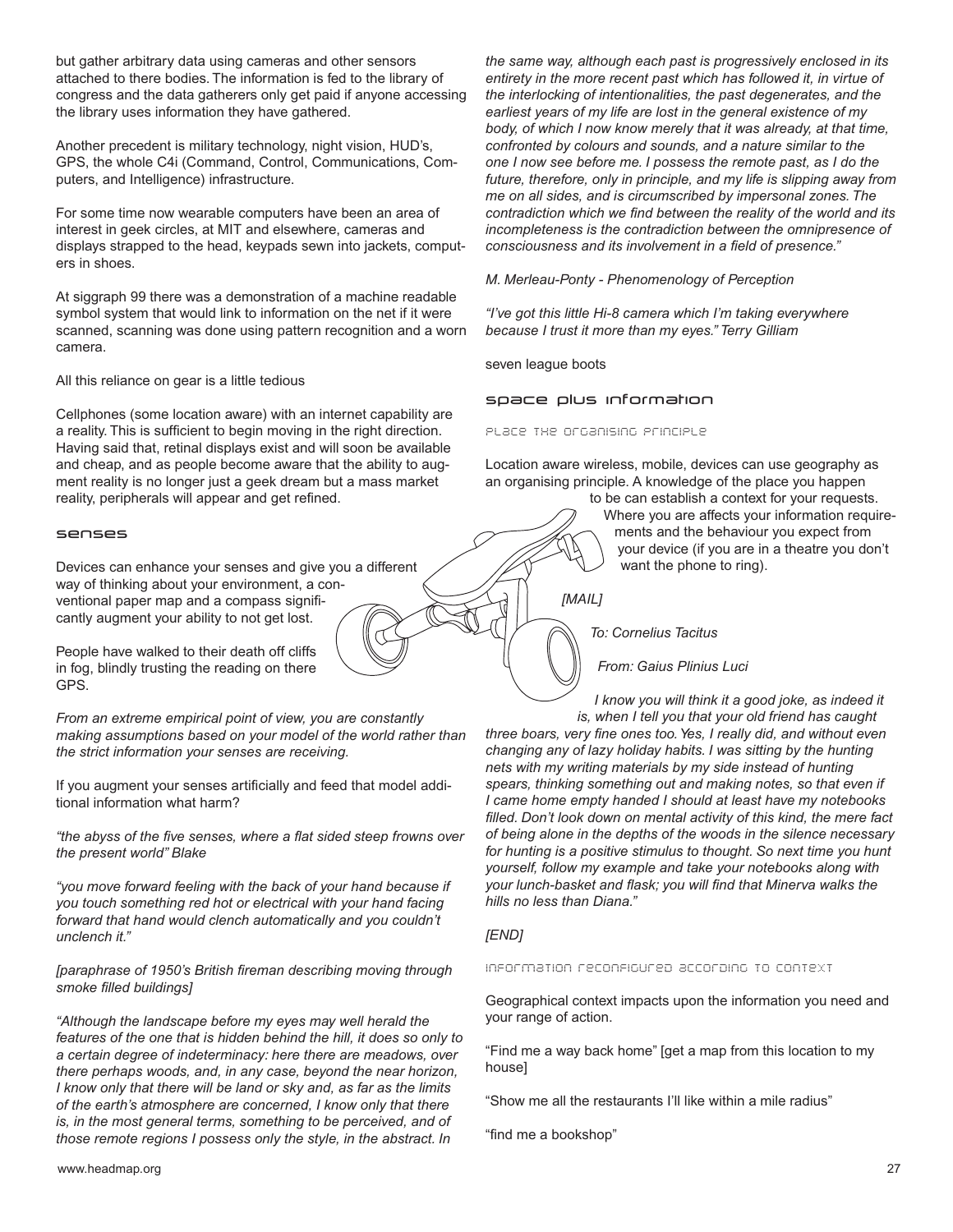*"I need a bus downtown, where do I go to get one, what number should I take, how much will it cost and how long will I have to wait" [nextbus]*

*"Everywhere there is incessant relative change in position throughout the universe, and the observer is always at the center of things." Giordano Bruno*

*"A liquid architecture is an architecture whose form is contingent on the interests of the beholder"*

*"Liquid architecture makes liquid cities, cities that change at the shift of a value, where visitors with different backgrounds see different landmarks, where neighborhoods vary with ideas held in common, and evolve as the ideas mature or dissolve."* 

*Marcos Novak, TransTerraFirma: After Territory* 

*John Perry Barlow interviews Ted Nelson.* 

*TN: "I've always felt tyrannized by categories. The answer is not to eliminate categories but to provide a means whereby categorization is recognised and becomes harmless - like celluloid overlays. The same material should be categorizable and recategorizable every way possible by different people. We're speaking here in the context of tommorow's publishing."* 

THe oBserver auGmenTeD

Life looks different depending on who you are with. If you have a guide it changes the way you see a place. If a device gives you a personalised view on an unfamiliar place, it changes your experience of that place.

*"show me all the yoga studios, climbing walls and vegan restaurants, and find me a friend with a sofa I can sleep on."*

Information can make the unfamiliar familiar.

BeHinD THe nexT HiLL

I live in a box, I walk down the street and I pass other boxes. Occasionally I see someone briefly at a window, I somehow know that there are people in all the boxes, that the there are lives going on all around me that I cannot see. So much is taken on trust and the percentage of other lives that I see with my own eyes is small. Media feeds the feeling that I have a grasp of what is going on around me, and dulls my sense of distance and dislocation from the world. I think I know what other countries are like, what other parts of my home town are like, what other people are like, based entirely on information derived from media rather than personal experience. People are always different when you meet them, even if you know a lot about them

Zero media is a 'year zero' position. Seceding from passive media is quite common, lots of bright people I know don't watch TV or read newspapers. They don't trust the mass media, it seems to be feeding them a false sense of knowing and comfort, and dulling there capacity to know and act in the real space. How distanced is the news from the event it reports on, how much do I really know about the real experiences of others from having them presented to me on television in my living room. Doing a thing or being somewhere is always different than I thought it would be, even

www.headmap.org 28

I've seen it done or been told what its like. The media offers me something, but not the experience itself. It can offer me a clue (and that can be a good thing), bad things have happened in former Yugoslavia for example, but I'd have to be there to begin to know what the pictures mean.

Cutting the media umbilical chord changes the whole shape of the world. Everything changes, you think about the space differently, you do more, you have more time and you make more of an effort to actually see rather than relying on mediated sources, rather than grinning mindlessly.

*Cut television out of your life and life changes.*

*"It was three days, before I was told that Princess Diana had died (very weird), I noticed a Union Jack at half-mast over the engineering building (extremely unusual), jets flew over Oxford in formation.* 

*I overheard a conversation*

*'how was London yesterday?'*

*'lots of flowers, flags at half mast'*

*No information to tie all this together. And why should there be?* 

*It wasn't a direct part of my life, I wasn't tied into the mass media so it didn't reach me.*

*Ironically you still hear about everything eventually anyway. People tell you things that only make sense if you assume some context you have no direct grasp of. I knew there were Spice Girls because people told me Spice Girls jokes."*

I have some vague model in my head of countries I have never been to, I trust that they are there and that if I boarded a plane and headed in the right direction that place would be, at least very roughly, as I had expected.

How to enhance appreciation of the world around you without, becoming dulled by a false sense of knowing.

Subordinate all information about an experience to what you consider to be the real experience.

### guides

voices [fooTPrinTs]

I want to have access to every conceivable kind of guide. I want voices to tell me about the place I happen to be in. I want to see the footprints of local people showing me how they navigate the space. I want to be able to ask for help of any kind and get it. I want to be able to call in air strikes

#### DeGenraTes

*"degenerates can get you in and degenerates can get you out"* 

Enable subcultures to orientate and organise the chaos spontaneously.

Spontaneous gatherings, actions and insurrection.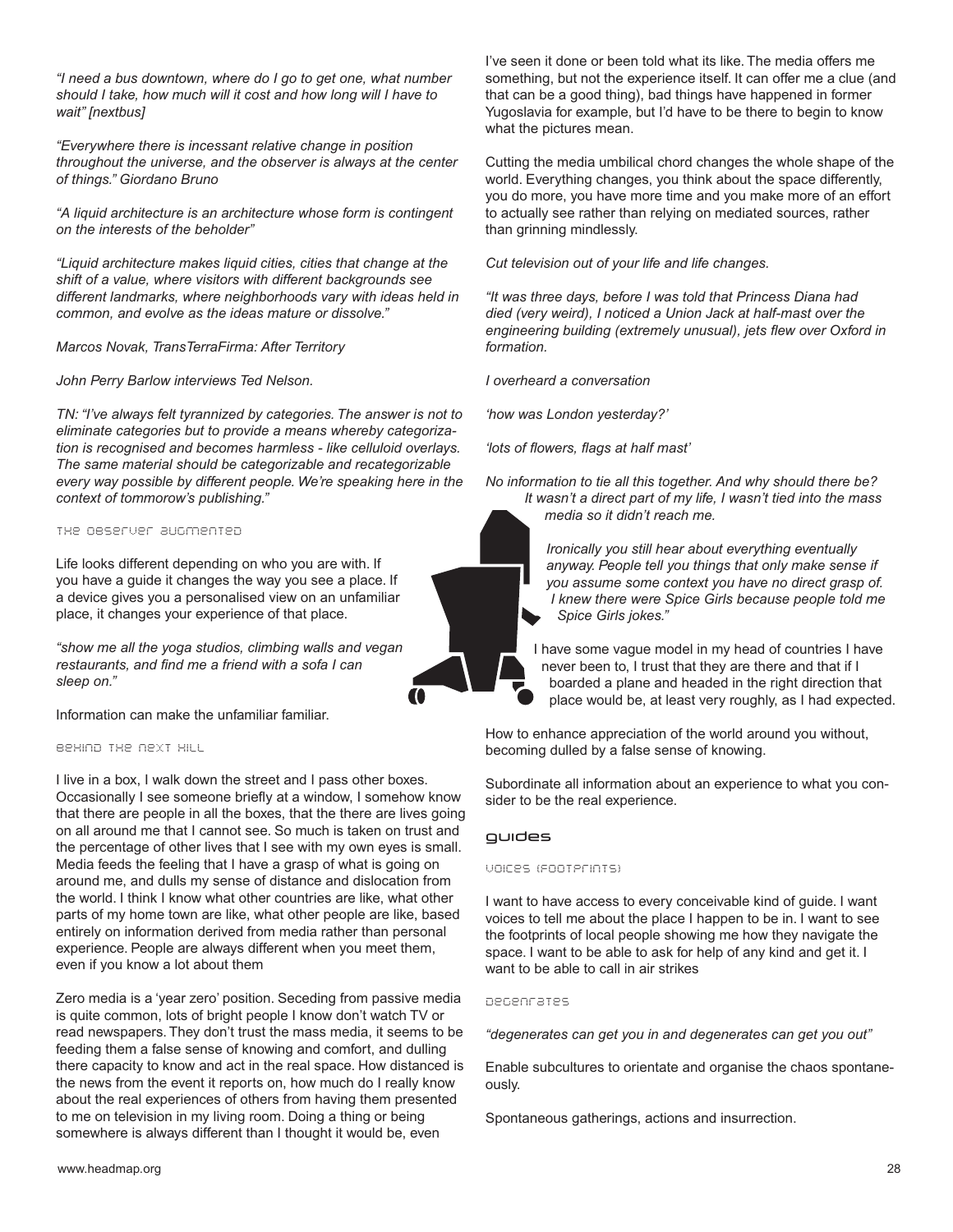# dissent

Tom Frank, in his essay 'Dark Age - why johnny can't dissent', attacks the ineffectiveness of a compromised counterculture which failed to evolve from it's roots in the 1950's and 60's.

*[BEGIN QUOTES from 'DARK AGE - Why Johnny Can't Dissent' by Tom Frank, published in The Baffler]*

*"The ways in which this system is to be resisted are equally well understood and agreed upon. The establishment demands homgeneity; we revolt by embracing diverse, individual lifestyles. It demands self-denial and rigid adherence to convention; we revolt through immediate gratification, instinct uninhibited, and liberation of the libido and the appetites"*

*"The countercultural idea has become capitalist orthodoxy"* 

*"ersatz rebellion everywhere on TV"* 

*"..drives the machine by invading the sanctum of every possible possible avant-garde"* 

*"now we are sold cars by an army of earringed, dreadlocked, goateed, tatooed, and guitar-bearing rebels"* 

*"Capitalism has changed dramatically since the 1950's, but our understanding of how it is to be resisted hasn't budged* 

*"The most startling revelation to emerge from the [William S.] Burroughs/Nike partnership is not that corporate America has overwhelmed it's cultural foes or that Burroughs can remain 'subversive' through it all, but the complete lack of dissonance between the two sides."* 

*"Avant-garde was becoming tradition: what had been dissonance a few years before was turning into a balm for the ears (or for the eyes)"*

*psychedelic concentration camp*

*"reality did not cease to exist, of course, but much of what people understood as reality, including virtually all of the commercial world, was mediated by television, it was as if a salesman had been placed between Americans and life."* 

*"we seem to have no problem with the fact of business control over every aspect of public expression"* 

*[END QUOTES from 'DARK AGE - Why Johnny Can't Dissent' by Tom Frank, published in The Baffler]*

A recent article about western travellers in the third world offers an equally barren view

*[BEGIN QUOTES from 'Bangkok Journal: Bit of Trekkers' Exotica, Looking More Like Home' By SETH MYDANS]*

*But for all its color, Khaosan Road [epicentre and crossroads for backpacking world travellers] is more than a curiosity. It is a raucous, round-the-clock wake for a way of life that is gone forever. It is the black hole at the center of a shrinking world where the* 

28 www.headmap.org 29

*Age of Discovery has ended, all roads have been traveled and the words "remote" and "exotic" have all but lost their meaning.*

*The travelers have changed as well; indeed, the whole enterprise of rough travel has changed. In many ways, it has become as regimented as a standard package tour.*

*The sandals, the strange hair and the tie-dyed shirt are no longer a cry of rebellion, as they were in the 1960's and 70's. They are now the gray-flannel suit of the budget traveler, following in 30-year-old footsteps in search of enlightenment: eating the same food, listening to the same music, making the same discoveries.*

*The T-shirts display the grip of conformity from one generation to the next: familiar portraits of Che Guevara, John Lennon, Bob Marley, Mao Zedong, Kurt Cobain and an American Indian chief.*

*Young Moses Fletcher, 23, from Britain looks exactly like mature Wolfgang Maria Ohlheuser, 60, from Germany, with their loose white cotton outfits, beards and sandals, except that Mr. Ohlheuser's beard is white.*

*And what is there left for these travelers to discover? The recipe for adventure can now be found in a guidebook, like the ingredients for a chocolate cake - every dirt trail, every hill-tribe village, every night market, every guest house, every glorious sunrise.*

*The world of travel has been tamed. The last few rough patches in Asia are being nibbled away now: the northern edges of Laos, the plains of southwestern China, the hidden villages of northern Myanmar.*

*Even the remotest of these have been mapped, analyzed and assessed for their curiosity quotient in the guidebooks.*

*[END QUOTES from 'Bangkok Journal: Bit of Trekkers' Exotica, Looking More Like Home' By SETH MYDANS]*

...but a new form of difference and dissent is emerging, A couple of examples would be the Open Source movement and the IMC (Independent Media Collective). The premise for this new form of dissent is constructive rather than oppositional, it is about building rather than stance.

In collectively developing Linux, the Open Source community have built an operating system which rivals Microsoft Windows, and Windows is a product that has made Microsoft the most successful commercial organisation on the planet.

The IMC has created a world wide news network. Ordinary people can bypass or supplement the mainstream media, and, where they are involved in events, contribute what they have seen and heard.

Both Linux and the IMC are examples of new forms of collectively constructive community made possible by computer networks. Both have relatively flat, contribution and merit based hierarchies.

Computer networks allow opposition to organise, but more interestingly they make possible new forms of autonomous community and collective construction.

Location aware devices and the ability to mark and annotate real spaces will dramatically extend the possibilities for collective construction.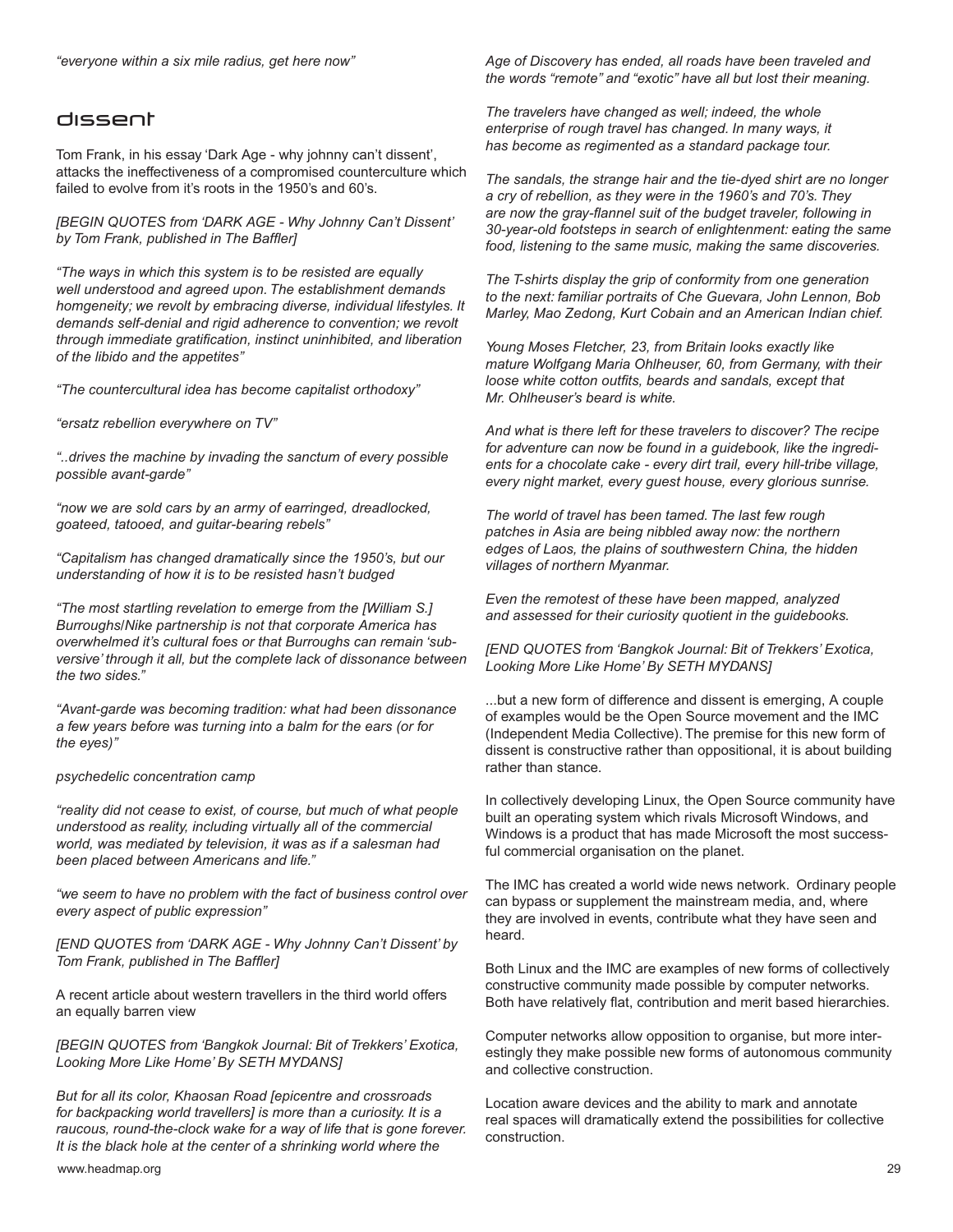Extra-geographical states based on common interest, with their own constitutions, currency, taxation, banks etc. Communities able to collectively reinterpret the real physical world around them. Marking, demarcating and annotating real space using networks they will live in a world of agreed upon and engineered meaning that people outside the community will not see.

*"build amidst the confusion of others"*

# shapes

### charred coughing phoenixes

#### resurrecTion

The combination of high bandwidth internet access and location aware wireless devices facilitates a medium capable of borrowing all the existing metaphors and applications that have evolved around each of its parents, plus whole other rich seams of untapped potential ways of thinking about and using this technology.

Real world problems, theory from architecture, from simulation, from linguistics, anthropology and psychology, ideas from science fiction, literature and mythology, all offer countless new ways to think about how this technology might evolve.

Add a geographical layer to the internet and it changes what the internet is

a whole new internet.

### desirability

There are as many different ways in which soft augmentation will be packaged as there are demographic groups..

Professionals, researchers, organised crime, urban youth […]

like all technology it is double edged, good and bad, interesting and banal, optimistic and depressing

..but it is different and it is happening.

*"the extended-me culture"*

*"and when people sees the systems everybody will want one"* 

*"who will build gardens out of deserts and pile up wonders to the sky." Gropius* 

*"She looked over his shoulder For vines and olive trees, Marble well-governed cities And ships upon untamed seas, But there on shining metal His hands had put instead An Artificial wilderness And a sky like lead."* 

#### shape of the system

..the shape of the system will be determined by what happens next.

*"most mens minds remained at a medieval level. But it is the minds of the elect who constitute the differentia between one age and another."* 

*"while we're waiting for the coming reveloutions in biotechnolgy and nanotechnology, location aware devices, which look like banal and tedious relations of overhyped WAP and wireless internet technologies, are actually going to change the shape of the world more completely than the internet and cell phones have"*

*"It's wrong to wish on space hardware"*

### so

people talk to themselves

the trees sing

the buildings speak

there are notes in boxes that are empty.

Cell phones become internet enabled and location aware, everything in the real world gets tracked, barcoded and mapped.

Overlaying everything is a whole new invisible layer of textual, visual and audible information. This information becomes available as you get close or when you ask.

avaiLaBiLiTY

Consumer orientated, mobile, internet connected devices which are location aware (that is capable of determining and transmiting there current geographical location) are becoming available.

It is statute in the US that future cell phones be able to transmit there geographical coordinates so that this information can be used by the emergency services (extended 911 legislation).

# geography as context and constraint

Since the internet began its exponential growth, it has been easier for ordinary people to ignore geography as a constraint.

Communicating, organising and coordinating actions across borders and boundaries both artificial and real, using ideas and common interest rather than proximity as an organising principle.

#### ceLL PHones

The second notable explosive growth curve charts the adoption of cell phones.

Cell phones set you free in a different sense, they allow you to communicate from anywhere.

The integration of these two technologies, high bandwidth internet access as a basic component of cell phone functionality, together with location awareness (the cell phone knows it's geographical location) is leading somewhere.

The step beyond ideal, but dislocated communities, is to add a geographical layer to the mobile internet. A geographical layer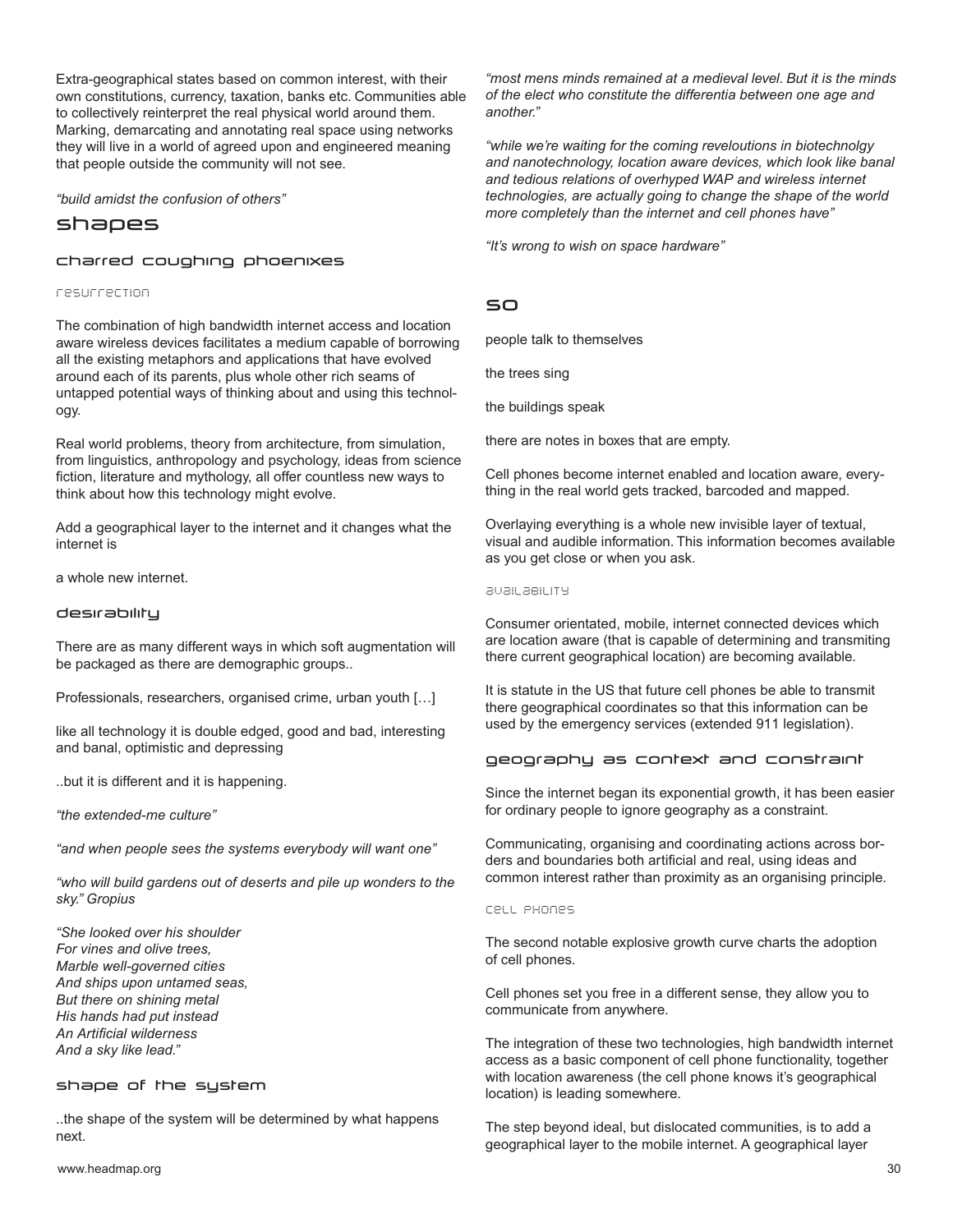would add a spatial address to information and people (longitude and latitude), so that proximity could again become a pervasive, useful but not constraining, utilitarian factor in organising community or in a searching for information.

GeoGraPHY Has noT maTTereD

geography is unimportant on two counts.

i. It doesn't matter where you are - because the internet makes distance irrelevant in the context of communication or information retrieval.

ii. It doesn't matter where you are - because you can access the internet from wherever you are.

*"It has become clear that, thanks to the internet, geography matters less and less" Wired Magazine - March 2000*

but if you are moving and have a device that is location aware and connected to the internet..

Geography is an essential added filter

it provides a context for your needs

neo: I need a sandwich, I'm not prepared to walk more than a 200 metres

operator: knock on the door of number 17 and mrs jones will make you a sandwich if you do the washing up

### mass market hardware

The e911 requirements call for a new generation of location aware wireless devices.

The hardware aspects of this technological revolution have been available to the military, to large businesses and the scientific community for some time.

The technology has also filtered down to the yachting community and more recently to backpackers and car owners, it is now possible to buy a relatively cheap, reliable, handheld gps device, containing mapping data; that will also integrate with a laptop or palm top.

It is already possible to annotate space.

a). touch a button on your device to determine and log the location

b). add a note linked to that location to a networked database.

Leave a note at that geographical location.

### by adding geographical awareness to the internet you create something new

…this is the last place I saw my father before he died.

The concept is an extension of a cartesian system and yet the point in space specified may link to an emotional state rather than a cold label.

You could search for sadness in New York.

30 www.headmap.org 31

The whole world will become an annotated space, which links from the real to the information space and back again. The world as interface.

You can search locally based on your current position,

e.g. show all the restaurants within a mile radius.

The device knows where you are and the database knows what's close by.

peer to peer is more interesting than broadcast models

It is already possible to broadcast information, for example the location of the nearest Starbucks, but life becomes more interesting when consumers can contribute information.

..show me all the restaurants my friends like within a mile radius.

The structure becomes interesting when ordinary users can annotate that database.

At that point the database grows and the users direct its uses, they determine the future business models for such an infrastructure.

You are driving down the main street of an unfamiliar town and all you can see is the shops and buildings on either side. You are effectively in a valley and all your information about the place is constrained by line of sight.

 The map on the display of your mobile device however is lit up with dots which represent places of interest determined by the network Starbucks, McDonalds, 76 etc.

 A more interesting case: the information you are receiving is not just a broadcast that lists the nearest Starbucks and McDonalds, but information based on your personal profile and the suggestions and opinions of your peers.

 The places that you might be actually be interested in that you can't see are now visible and accessible to you.

Alternative bookshops, Yoga studios, old friends or whatever

Factor in everybody and their contributions and opinions, and you radically empower the system.

Conventionally in a city you would maybe know only a very few of your neighbours and mostly in the same street, your wider community is present, but currently invisible and inaccessible.

Sitting at home bored, you check your device and it indicates that someone you haven't met, but who has a friend in common, is sitting at home two streets across and three houses down and they are also bored.

 Members of distributed communities held together by common interest could be made more aware of who within those communities is physically local to them.

### headgames

Assume kids have cell phones that transmit their geographical coordinates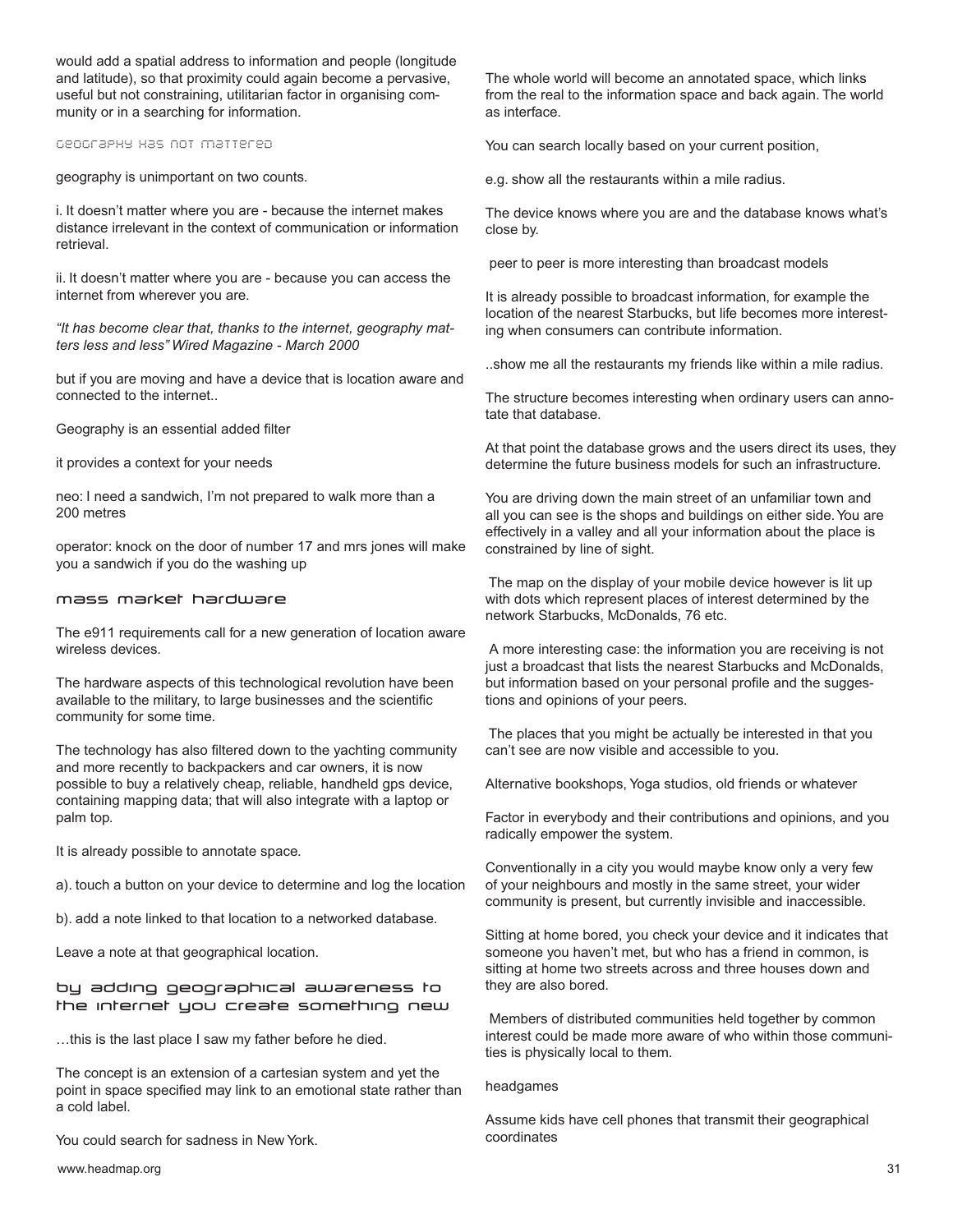Computer games evolve that actually get kids out of the house and running around instead of being stuck in front of a computer screen.

Gaming stress tests technology and defines ways in which it can be used effectively (businesses for example will end up making use of the innovations that designers of these games instantiate).

'go to the end of their road and climb onto the roof of the abandoned cinema' (or whatever; localization involves user contribution)

..when the device transmits the coordinates of the top of the cinema the game gives them with the next problem… (add a time component: run to the end of the road and climb onto the roof of the deserted cinema)

Extending phone functionality:

status messages on phones

By the side of each of the names on your cell phone's people list appears a status message: bored, busy, in transit etc.

Once people are logging their location in such a way that their friends can find them, you could be notified if your friends came within a mile radius of your current location

Parking space finding, homeless people are given free devices to log parking spaces as they become available (and receive payment)

Entering a restaurant you see a huge burning skull in the middle of the room. Nobody else sees it. The skull was left at this geographical location by one of your peer group indicating that the restaurant is terrible.

..a box in a room may have something in it even though it is

empty.

# wanting

know when your friends are near

know when something happens close by

spontaneous organization and disorder flows

[everyone within a mile radius here now]

publish your morning walk somewhere

meeting places invisibly sign posted [skateboard here wednesdays]

uses beyond utility

[...]

know where the nearest starbucks or mcdonald's is.

[...]

I want to find the echoes of the people who have been here before me

emotional archeology

geography adds a whole new dimension to the internet

information is actively overlaying real space

all the problems relating to building such an infrastructure have been reduced to resolution rather than possibility or plausibility.

but free, open, secure and contribution based ?

# wireless castenada

invisible allies

trees hum

rooms answer questions about themselves

life flows into inanimate objects

its a weird occult project and nobody seems to have noticed

like all those roman gods for everything